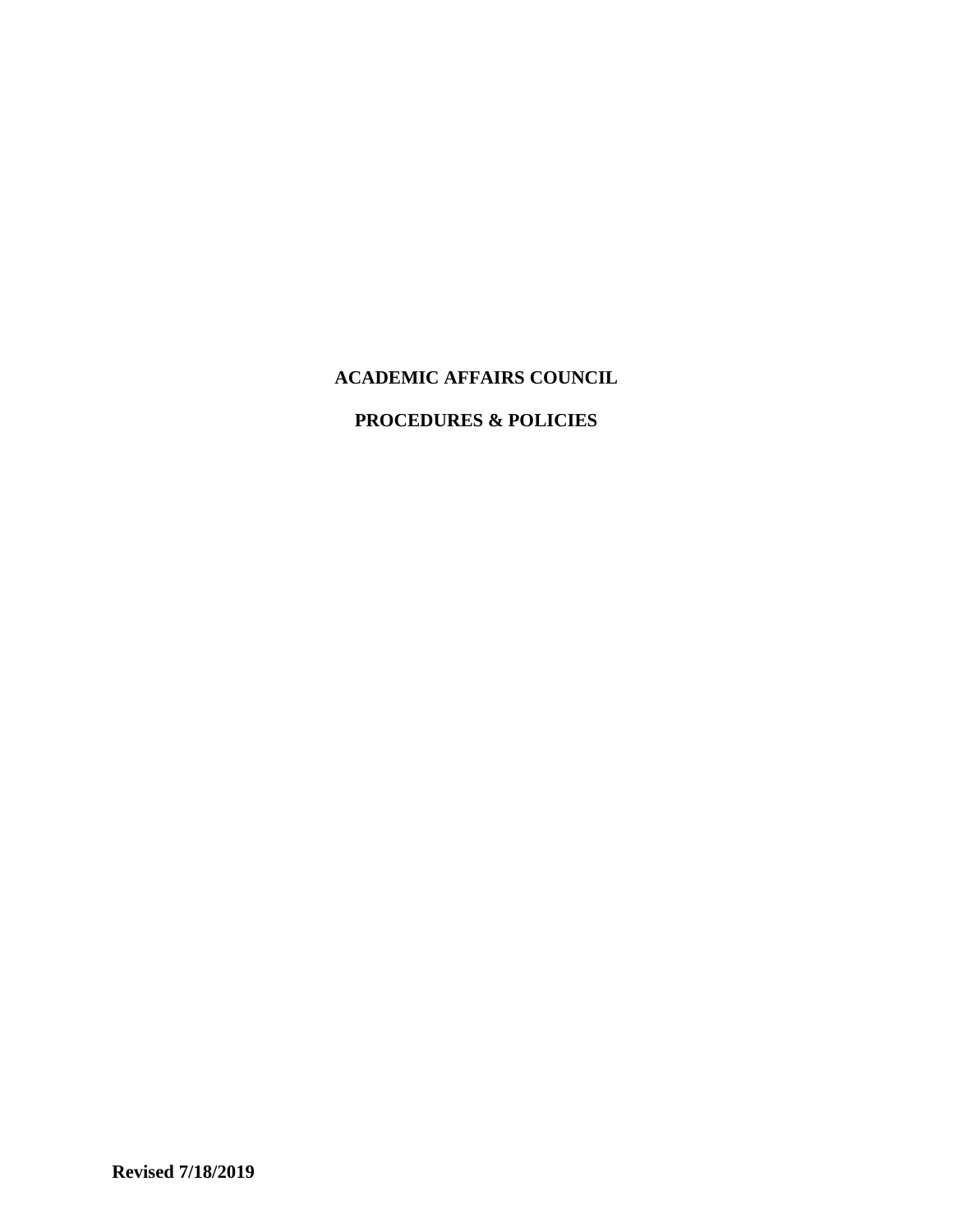# **TABLE OF CONTENTS**

## **10 ACADEMIC AFFAIRS COUNCIL**

- 10.1 [Procedures](#page-2-0)
- 10.2 [Minutes of the Meeting Format](#page-5-0)
- 10.3 [Guidelines for Course Approval](#page-7-0)
- 10.4 [Purpose, Scope and Authority Statement](#page-8-0)
- 10.5 [Academic Policy Presentation Procedures](#page-9-0)
- 10.6 [Academic Policy Implementation/Review Procedures](#page-10-0)

# **20 STUDENT ACADEMIC POLICIES**

- 20.1 [Academic Probation](#page-11-0)
- 20.2 [Maximum Academic Load for Academic Probation Students](#page-12-0)
- 20.3 [Academic Clemency](#page-13-0)
- 20.4 [Transfer Policy](#page-13-1)
- 20.5 [Academic Dismissal](#page-14-0)
- 20.6 [Academic Renewal](#page-16-0)
- 20.7 [Certificate GPA Waiver](#page-17-0)
- 20.8 Transfer Students [Academic Improvement Policy for SCCC Graduation](#page-18-0)
- 20.9 [Add/Drop Policy](#page-19-0)
- 20.10 [Credit for Prior Learning, Credit for Military Service, and Credit by Exam](#page-20-0)
- 20.11 [Associate of Arts Degree Definition](#page-26-0)
- 20.12 [Associate of Science Degree Definition](#page-27-0)
- 20.13 [Associate of Applied Science Degree Definition](#page-27-1)
- 20.14 [Associate of General Studies Degree Definition](#page-28-0)
- 20.15 [Associate of Applied Science in Technical Studies Degree Definition](#page-30-0)
- 20.16 [Certificate Degree Definition](#page-31-0)
- 20.17 [Developmental Courses](#page-32-0)
- 20.18 [Multiple Degrees](#page-33-0)
- 20.19 [Varsity Athletics Credit Toward Degree Requirements](#page-34-0)
- 20.20 [Degree Requirements](#page-35-0)
- 20.21 [Articulation Agreement](#page-36-0)
- 20.22 [PE Requirement](#page-44-0)
- 20.23 [Incomplete Grade Policy](#page-45-0)
- 20.24 [Grade Appeal Policy](#page-46-0)
- 20.25 [Graduation Ceremonies](#page-47-0)
- 20.26 [Graduation with Honors](#page-48-0)
- 20.27 [Honor Roll](#page-49-0)
- 20.28 [Majors](#page-50-0)
- 20.29 [Retaking of Classes](#page-51-0)
- 20.30 [First Year Seminar Waiver](#page-52-0)
- 20.31 [Student Credit Hour Load](#page-53-0)
- 20.32 [Accommodating Students with Disabilities](#page-54-0)
- 20.33 [Honor Code and Cheating Policy](#page-55-0)
- 20.34 [Pass-Fail Policy](#page-57-0)
- 20.35 [Audit of Courses](#page-58-0)
- 20.36 [Mandatory Placement Policy for English Classes](#page-58-1)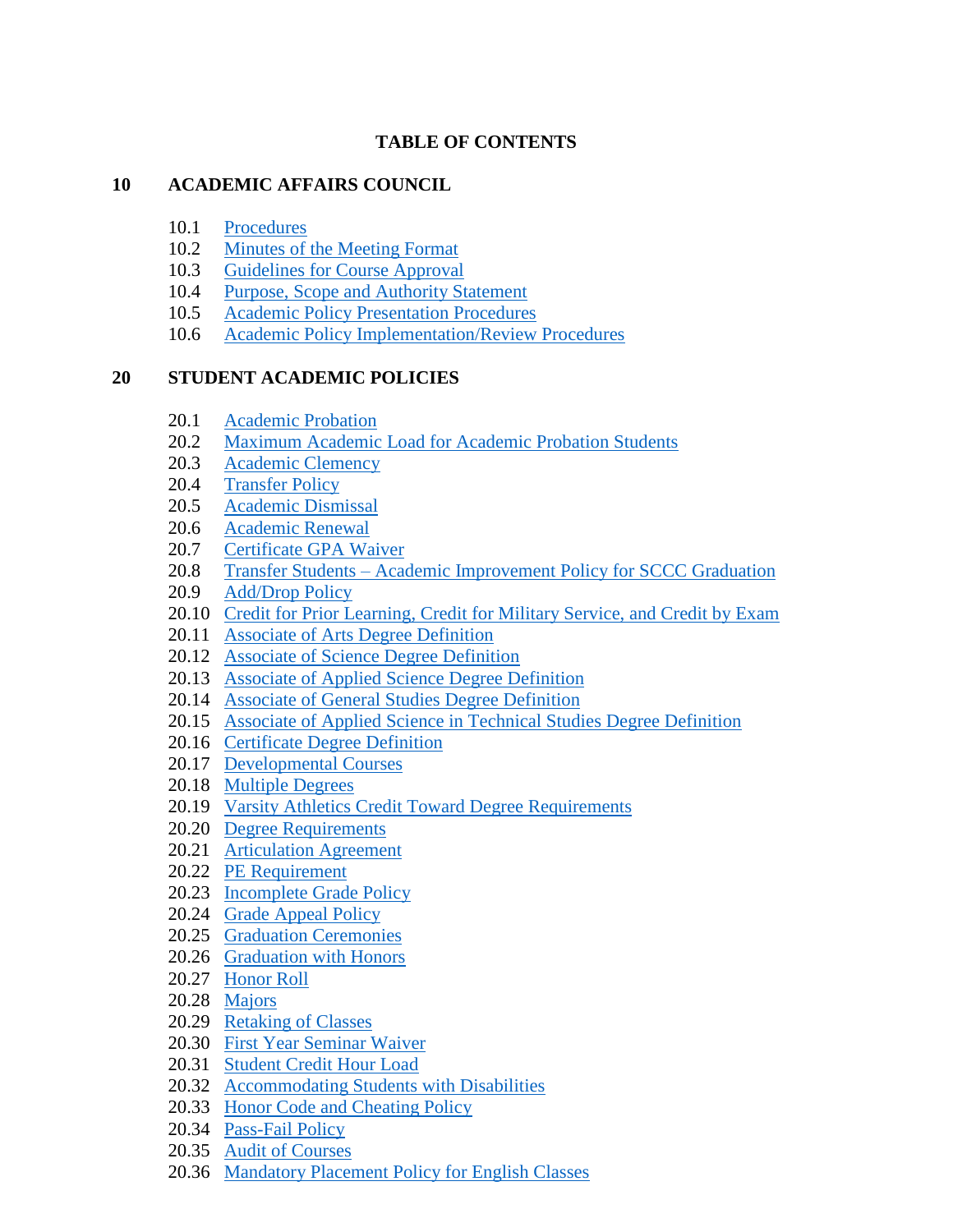- 20.37 [Concurrent Enrollment Policy](#page-61-0)
- 20.38 [Concurrent Enrollment Partnership](#page-62-0)
- 20.39 [Course Placement](#page-64-0)
- 20.40 [Academic Freedom](#page-66-0)

# **30 GENERAL INSTRUCTIONAL POLICIES**

- 30.1 [Attendance Policy](#page-66-0)
- 30.2 [Attendance Reporting](#page-69-0)
- 30.3 [Courses by Arrangement](#page-70-0)
- 30.4 [Directed Independent Study](#page-71-0)
- 30.5 [Final Exam Procedures](#page-73-0)
- 30.6 [Withdrawal By the College](#page-74-0)
- 30.7 [Credit Hour Definition](#page-75-0)
- 30.8 [Outcome/Academic Program Definitions](#page-79-0)
- 30.9 [Course Syllabus Format](#page-80-0)
- 30.10 [SCCC Outcomes](#page-82-0)
- 30.11 [Instructional Methods –](#page-83-0) Definitions
- 30.12 [Substantive Interaction](#page-84-0)<br>30.13 Evaluation of Courses
- **[Evaluation of Courses](#page-85-0)**
- <span id="page-2-0"></span>30.14 [Edukan Courses](#page-85-1)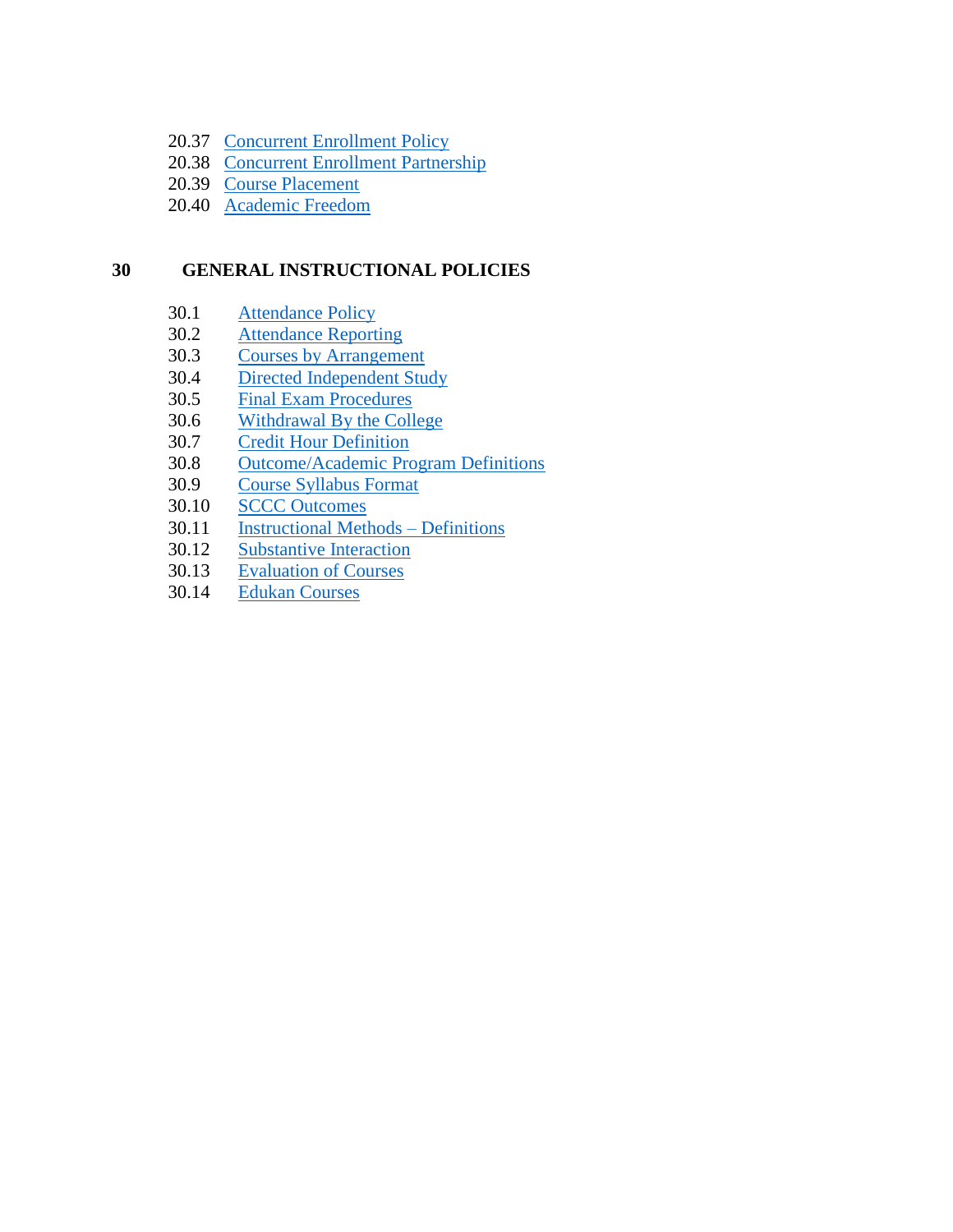## **ACADEMIC AFFAIRS COUNCIL PROCEDURES**

- 1. The membership of the Academic Affairs Council shall be as follows: VP of Academic Affairs, five academic deans (Allied Health, Agriculture/Business/Personal Services, Humanities and Social Sciences, Math/Science/Physical Education, Industrial Technology), two faculty representatives to be selected by the Professional Employees Association–serving staggered two-year terms, Director of the Library, Registrar, Academic Achievement Center/Developmental Education Director, Director of the Colvin Adult Learning Center, Advising Coordinator, Director of Assessment and Research, and Director of Outreach.
- 2. During the summer session the Academic Affairs Council will meet with the condition that a proxy for the Chairperson be appointed if the Chairperson is not able to be present.
- 3. A regular meeting date and time will be chosen by the Council at its first meeting of the academic semester.
- 4. There are three ways that special meetings may be called:
	- a. The chairperson of the Council may call a special meeting.
	- b. The President or the VP of Academic Affairs may call a special meeting.
	- c. A member of the Council may call a special meeting by presenting to the chairperson a petition signed by 2/3 of regular members of the Council.
- 5. The chairperson of the Council is responsible for conducting the business at all meetings, for sending notification of all regular and special meetings to members, and for presenting a written agenda before all meetings, except under conditions which create a hardship. He/she may also appoint ad hoc committees as needed.
- 6. When the chairperson is unable to be present for a regular or special meeting of the Council, he/she shall notify the Vice-Chair of the Council to serve in his/her place.
- 7. The administrative assistant to the VP of Academic Affairs shall keep a file of the minutes of all meetings including handouts pertaining to Academic Affairs Council business and shall be responsible for seeing that the Board Room file is complete at the close of the term. The administrative assistant shall also be responsible for keeping and updating a book of current academic policy and procedures located in the Board Room. The council chairperson will be responsible for updating the Academic Affairs Council folder on the I:drive.
- 8. Minutes of the Council shall be distributed by the administrative assistant to the VP of Academic Affairs to each member of the Council prior to the next following meeting. An electronic copy of the minutes shall be distributed to all faculty and administration
- 9. A quorum consists of 50% of the members or greater.
- 10. A motion is approved by simple majority of those voting.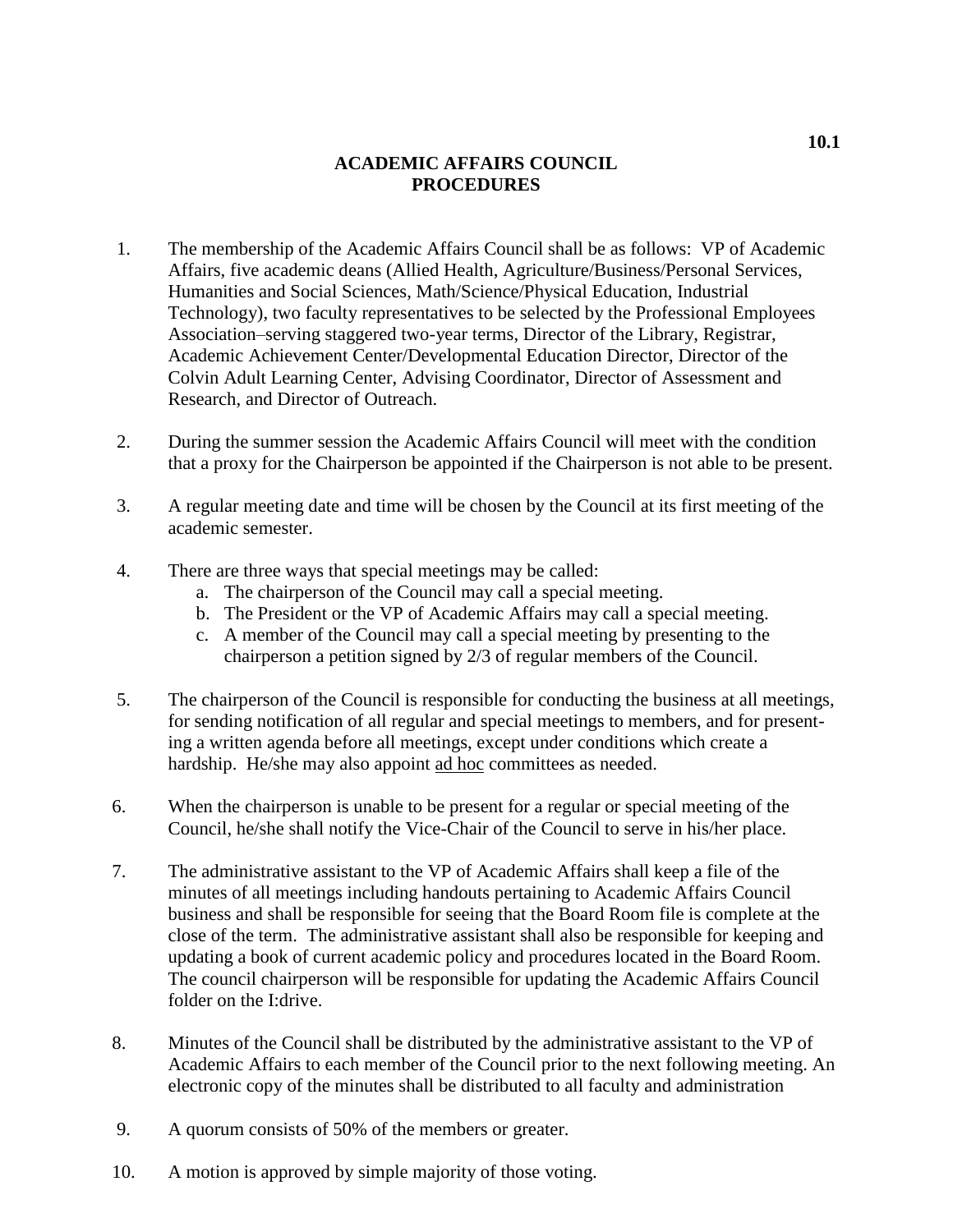11. The chairperson and vice-chairperson positions of Academic Affairs shall follow a line of succession beginning July 1, 2013 through June 30, 2026 as shown in the following table:

| <b>Year of Service</b>     | <b>Chairperson</b>           | <b>Vice - Chairperson</b>   |
|----------------------------|------------------------------|-----------------------------|
| July 1, 2015 - June 30,    | Dean of                      | Dean of Industrial          |
| 2016                       | Agriculture/Business         | Technology                  |
|                            | <b>Personal Services</b>     |                             |
| July 1, 2016-June 30, 2017 | Dean of Industrial           | Colvin Adult Learning       |
|                            | Technology                   | <b>Center Director</b>      |
| July 1, 2017-June 30, 2018 | <b>Colvin Adult Learning</b> | <b>Outreach Director</b>    |
|                            | <b>Center Director</b>       |                             |
| July 1, 2018-June 30, 2019 | <b>Outreach Director</b>     | <b>Advising Coordinator</b> |
| July 1, 2019-June 30, 2020 | <b>Advising Coordinator</b>  | <b>AAC</b> Director         |
| July 1, 2020-June 30, 2021 | <b>AAC</b> Director          | <b>Library Director</b>     |
| July 1, 2021-June 30, 2022 | <b>Library Director</b>      | Dean of                     |
|                            |                              | Humanities/Social           |
|                            |                              | Sciences                    |
| July 1, 2022-June 30, 2023 | Dean of                      | Dean of Math/Science        |
|                            | Humanities/Social            | <b>HPERD</b>                |
|                            | <b>Sciences</b>              |                             |
| July 1, 2023-June 30, 2024 | Dean of                      | Dean of Allied Health       |
|                            | Math/Science/HPERD           |                             |
| July 1, 2024-June 30, 2025 | Dean of Allied Health        | Dean of Agriculture         |
|                            |                              | Business/Personal           |
|                            |                              | Services                    |

In the event any of the above individuals are replaced and the Council feels the replacement needs more time to adjust to the workings of the committee the Council may skip a rotation or alternate positions.

12. Academic Affairs Council is responsible for approval/disapproval of additions of all courses and course changes at SCCC.

Proposed new courses to be offered at Seward County Community College shall be given to all members of Academic Affairs Council at least five school days prior to the Council meeting at which they are to be presented and considered. Each new course should have a course syllabi and new course approval form. The originator of the course should attend the meeting to present and to answer relevant questions.

Proposed course changes should be presented to the Academic Affairs Council utilizing the Request for Course Approval form and may be presented by the originator or a designee, from the appropriate division.

13. The Academic Standards Committee is a standing committee composed of five voting members. The voting members shall consist of one faculty member who serves on the Academic Affairs Council, the Registrar, and three other faculty members who serve by appointment of the chairperson of the Academic Affairs Council. The Academic Affairs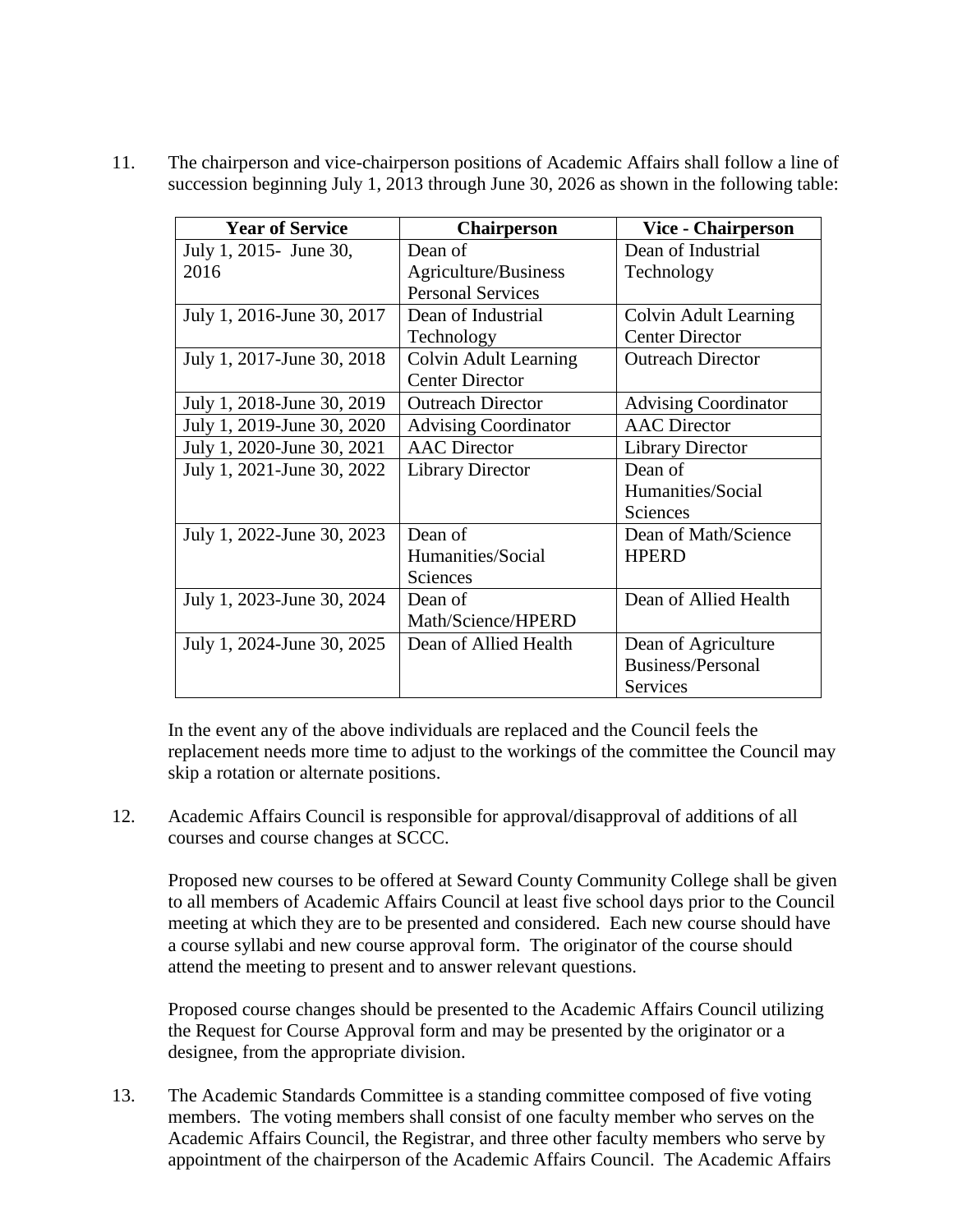Council faculty representative will serve as the Academic Standards Committee Chair. The VP of Academic Affairs and the VP of Student Services, (or their designees) shall serve as ex-officio members of and resource personnel for the Committee. The Committee shall keep minutes of all meetings and submit a copy to the chairperson of the Academic Affairs Council, the VP of Academic Affairs and the Registrar for permanent filing. No more than two new faculty members may be added to the Academic Standards Committee each year.

The responsibilities of the Academic Standards Committee are limited to hearing appeals concerning academic dismissal, academic renewal and transfer student-academic improvement policy for graduation.

- 14. The Council will be responsible for a statement of goals and objectives by the second regularly scheduled meeting each academic year.
- 15. The Council will review degrees offered at SCCC at the March Meeting each year. Recommendations for changes to placement score data will be voted on by the Council at the January meeting. Divisions will use the following process to review placement data:
	- Placement data will be reviewed every other year.
	- In October of even numbered years, divisions will review data concerning course placement provided by the OAR office. Data will include but not be limited to student success for the previous 5 years for students completing at least 12 hours, the annual ACT report, and National Benchmark data.
	- Divisions choosing to recommend a change in placement scores will notify all other divisions and departments prior to the December Academic Affairs Council meeting for further input.
	- Final recommendations will be presented at the December Council meeting.
	- Final approval of placement scores will be made at the January Council meeting.

<span id="page-5-0"></span>Starting with the 2012-2013 school year, the council will appoint a committee every 3 years to review general education courses at SCCC and other two-year and four-year colleges in the State of Kansas.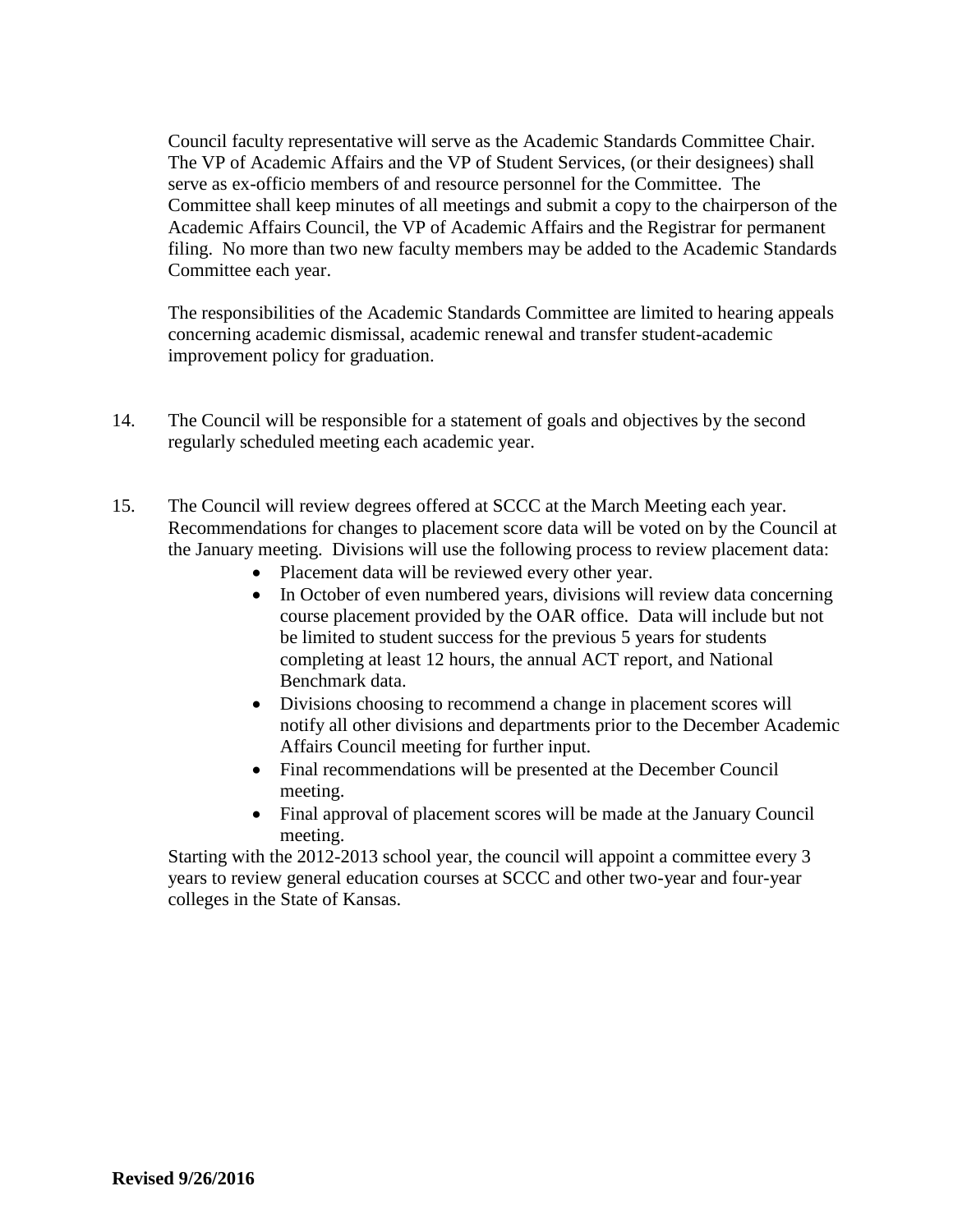# **MINUTES OF THE MEETING FORMAT** Academic Affairs Council Meeting of (date of meeting)

(The first paragraph should state the time and place of the meeting, person who calls the meeting to order. It should also be indicated in this first paragraph if this is a regular or special meeting.)

(Roll call should be the second paragraph. List those who are present as well as absent.)

(Approval of the minute's statement should be next. Approval of minutes does not require a motion for acceptance. If there are corrections to the minutes then there should be a motion with the correction written in the current minutes--do not redo the original minutes where the error took place.)

## UNFINISHED BUSINESS

(Use the above caption for business from earlier meetings not completed. Each item should have a caption which is underscored followed by comments. See the example below.)

Directed Independent Studies: The VP of Academic Affairs reported that the Kansas Board of Regents had issued specific guidelines to follow in offering a directed independent study course. Each member present was given a copy of those guidelines with one attached to this report.

(Record actions only. In the case of information or discussion, make a brief summary of important points.)

## NEW BUSINESS

(Follow the procedures for UNFINISHED BUSINESS. Use underscored captions. Record actions only. In case of information or discussion, make a brief summary of important points.)

(New policies should have a caption New Policy preceding the motion and acceptance. Note: All academic policy (new and approved) changes must also be approved by the Executive Team. A statement that the policy change is recommended to the Executive Team should follow the acceptance of the motion in the minutes. The VP of Academic Affairs will report on the change and also bring back the Executive Team's decision.)

## OTHER

This would be for any items not listed on the agenda for discussion.

## ADJOURNMENT

(All minutes should be ended with a meeting adjourned statement that includes the time of adjournment.)

(Name of the recorder)

\_\_\_\_\_\_\_\_\_\_\_\_\_\_\_\_\_\_\_\_\_\_\_\_\_\_\_\_\_\_\_\_\_\_\_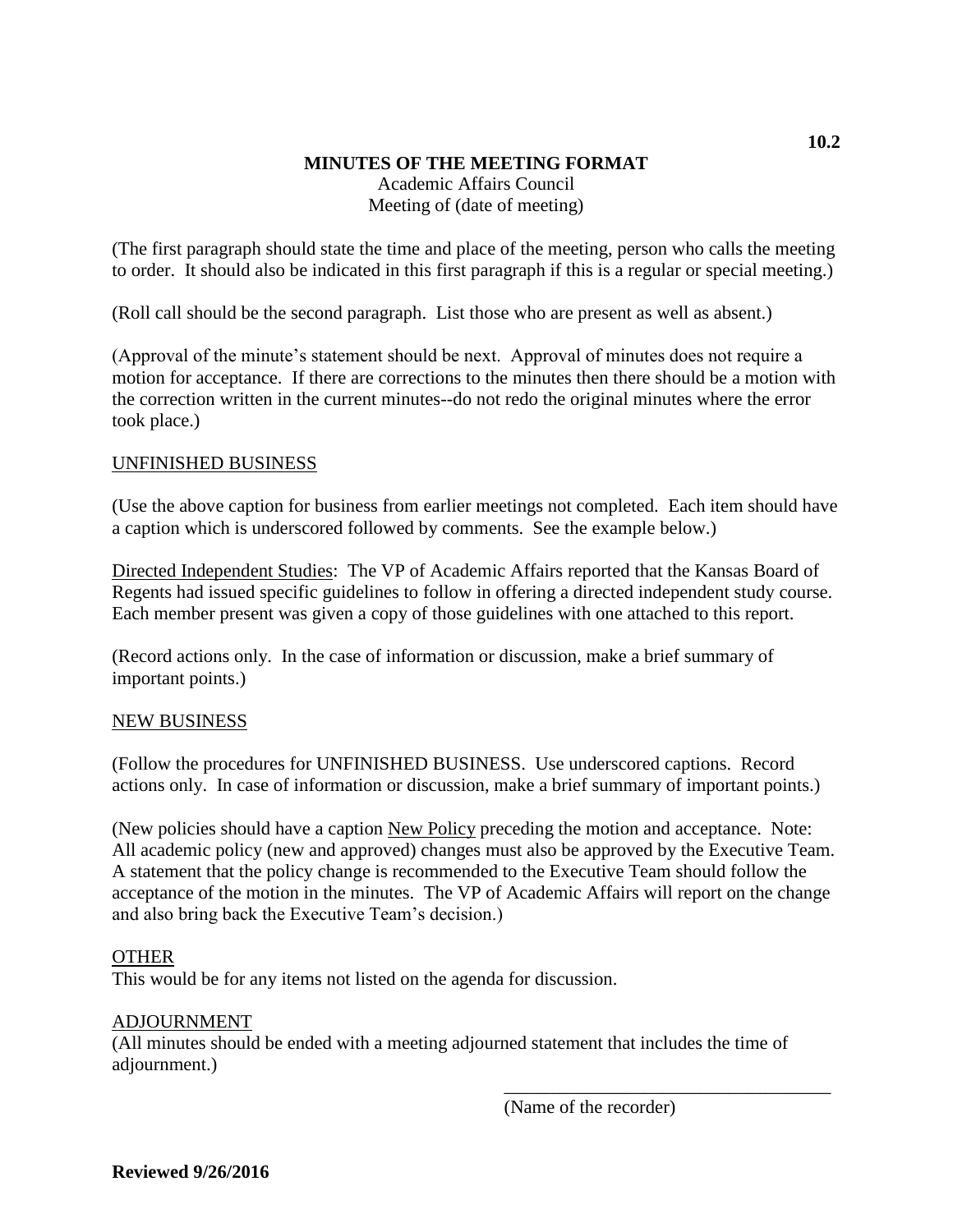## **GUIDELINES FOR COURSE APPROVAL**

- <span id="page-7-0"></span>1. Address how the course fits into the overall mission and philosophy of SCCC under the justification of new course on the course approval form.
- 2. What is the purpose of the course? Areas to consider would include, but not be limited to: Is the course transferable and/or appropriate for a vocational program, for continuing education or recertification?
- 3. How does this course differ from other course offerings or how does this course complement other course offerings?
- 4. Describe the justification of the new course or change.
- 5. Describe the division between lab and lecture hours in relationship to the credit hour requirements of the course.
- 6. Is the course syllabus appropriate and according to prescribed standards?
- 7. Has all information been satisfactorily completed on the SCCC Request for Course Approval form?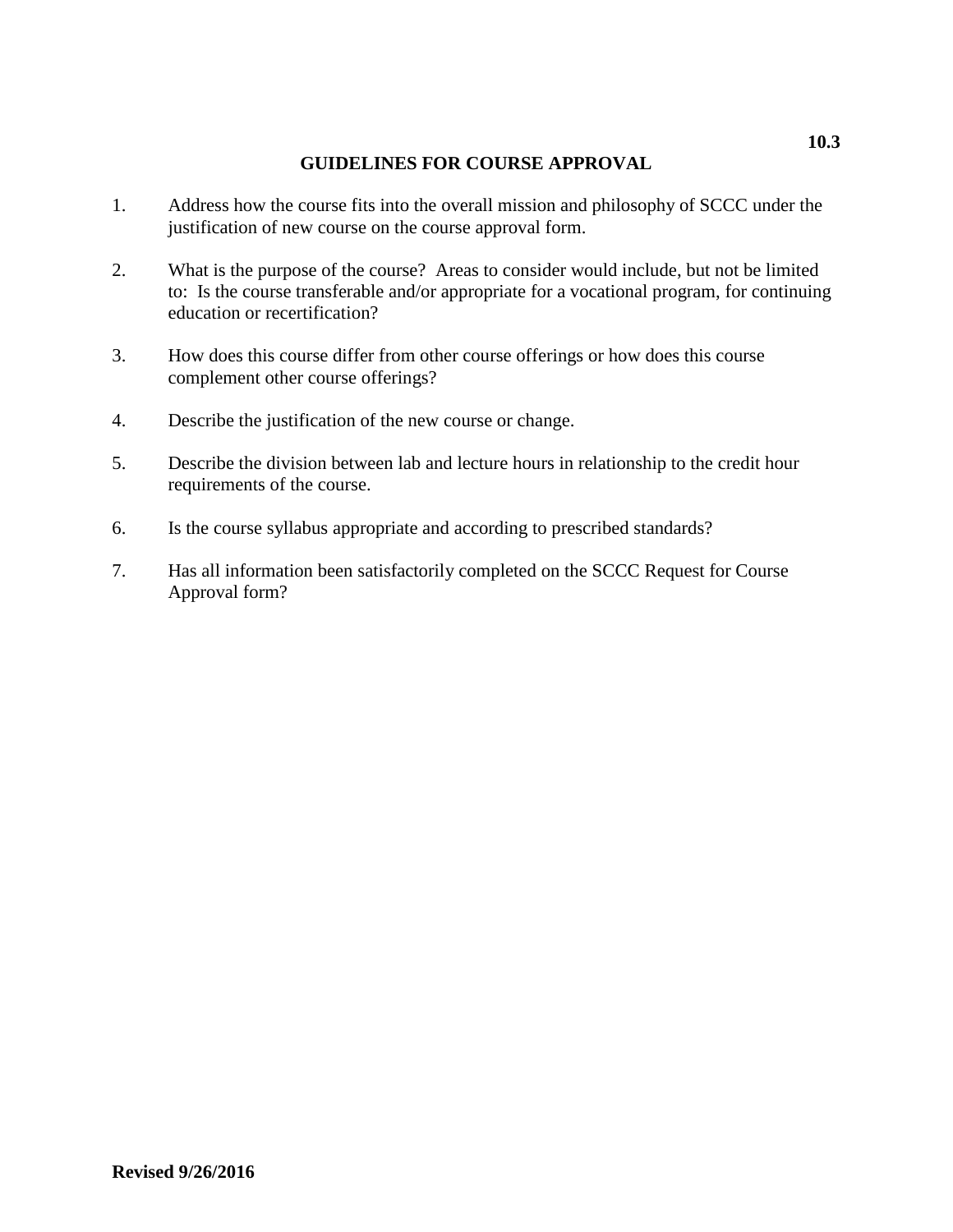## **PURPOSE, SCOPE, AND AUTHORITY STATEMENT**

### <span id="page-8-0"></span>Purpose

Review curriculum; monitor/institute policies affecting the academic process; develop, maintain, and evaluate instructional processes; provide an avenue for faculty and student requests relevant to academic affairs; and serve as an oversight council to the institutional Assessment Committee.

## Scope of Work

- 1. Review curriculum in the approval process including the recommendation of new programs and the addition/deletion of courses from the college offerings that fulfill the mission of the college.
- 2. Consider and formulate recommendations on college policies affecting the academic process.
- 3. Develop, maintain, and evaluate instructional processes in order to strive for excellence in teaching and learning including the institutional academic program review process.
- 4. Provide an avenue for faculty and student requests relevant to academic affairs through the deans, VP of Academic Affairs, or student services.
- 5. Serve as an oversight council to the institutional assessment committee.

## Authority

This committee approves all academic policies and procedures, curriculum, curriculum changes, courses, and course changes.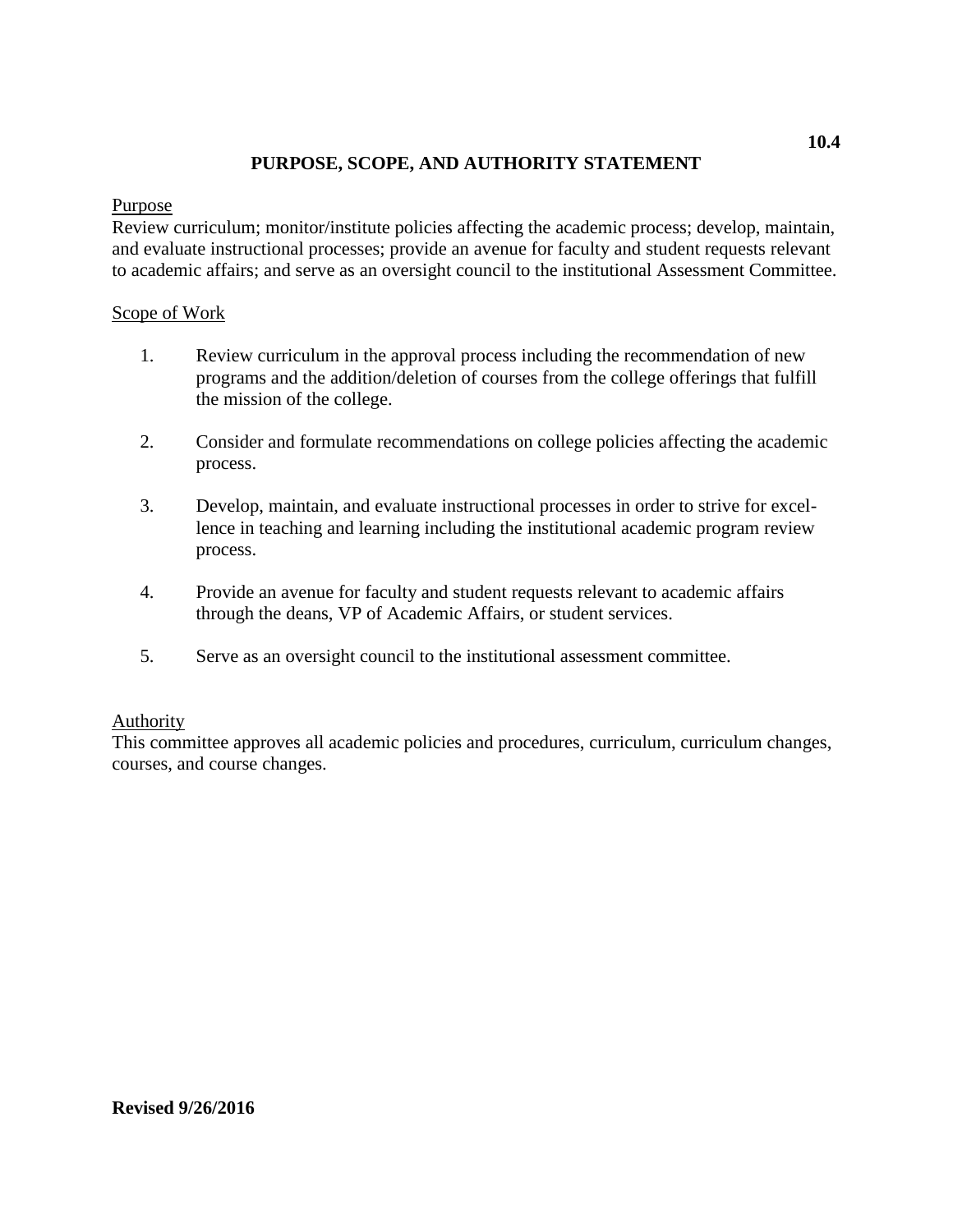## **ACADEMIC POLICY PRESENTATION PROCEDURES**

<span id="page-9-0"></span>Any new academic policy presentation or revision to current academic policy should be recommended for consideration at one meeting followed with a short discussion of the background for the proposal. The proposal would then be considered for vote at any of the following meetings in which sufficient information has been gathered from all areas of the Council for voting purposes.

In the event there is unanimous agreement of the Council members present, a proposal that does not require research and additional information may be recommended and presented for vote at the same meeting.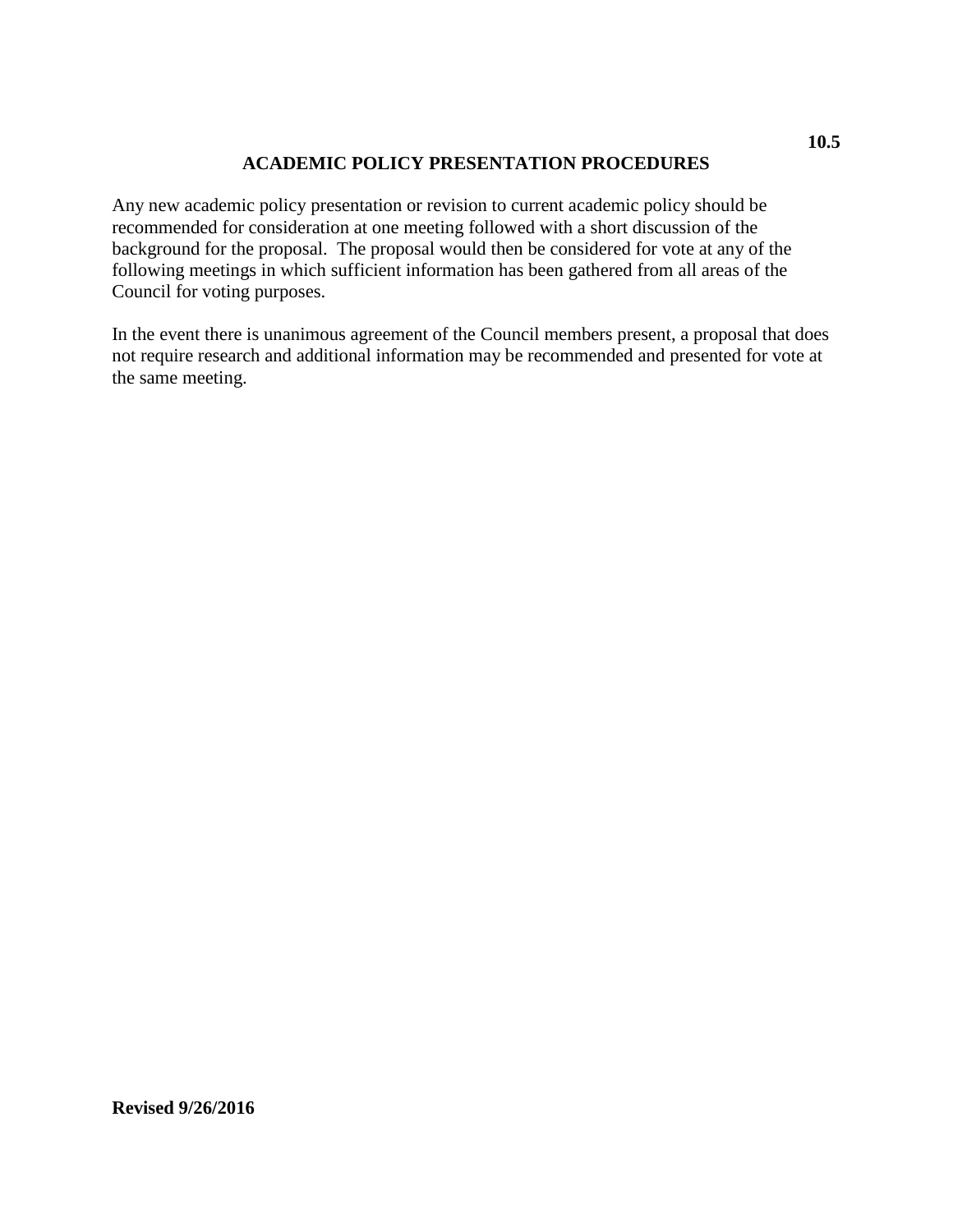## **ACADEMIC POLICY IMPLEMENTATION/REVIEW PROCEDURES**

- <span id="page-10-0"></span>1. Any policy motion presented before the AAC shall be worded exactly as the policy statement will appear in the Academic Affairs Council Procedures/Policy Book as well as other college publications.
- 2. The AAC member who has presented a new policy or policy change shall bring a written policy statement to the meeting in which the policy or change is to be voted upon. The statement shall include the implementation date as well as the various publications that the policy shall appear upon its approval by the AAC and Executive Team.
- 3. The AAC member in charge of the Academic Affairs Procedures/Policy Book shall place the policy statement in the manual and indicate the date of acceptance by the AAC. The established numerical system shall be followed.
- 4. The VP of Academic Affairs shall take the AAC recommendation to the Executive Team and report back to the Council as to the acceptance or rejection of the policy by the Executive Team as well as any changes that have been made by the Executive Team.
- 5. Any changes made in the policy statement by the Executive Team require action by the AAC.
- 6. Full acceptance by the Executive Team shall be reported back to the Academic Affairs Council by the VP of Academic Affairs by indicating the date of acceptance.
- 7. If there are changes made by the Executive Team and those changes have been accepted by the AAC, the changed policy statement shall be recorded on the same page as the original statement reflecting the new dates of acceptance of the change by both.
- 8. Upon the acceptance by both AAC and Executive Team, the policy statement shall be communicated to the faculty, administration, and required staff through division meetings, faculty association meetings, AAC, Executive Team, the Crusader, Minutes of the AAC, and other available means of communication.
- 9. The AAC Procedures/Policy Book will be reviewed annually.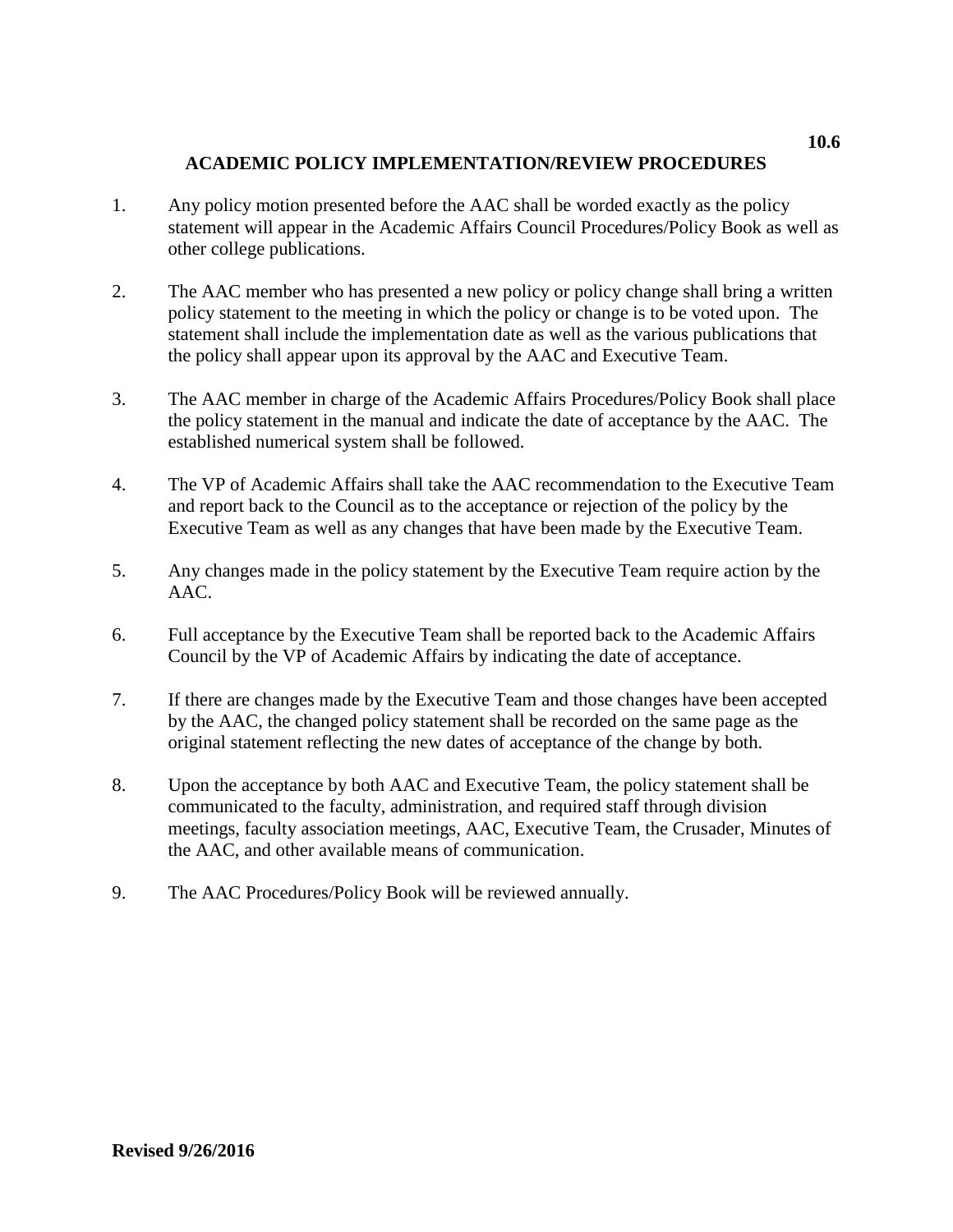## **ACADEMIC STANDING**

<span id="page-11-0"></span>An academic warning will be instituted by the Registrar's office if, after attempting 12 or more credit hours at Seward County Community College, a student has failed to earn a 2.0 cumulative grade point average (GPA).

After attempting 24 credit hours, if a student does not earn a minimum cumulative grade point average of 2.0, he/she will be placed on academic probation. Students will be notified by the Student Success office at the conclusion of the semester if they have not met this minimum grade point requirement.

Following placement on probation, the student must meet with his/her advisor, prior to being allowed to register for classes during the initial probationary semester. When placed on probation, a hold will be placed on the student's account, which will be removed following the initial meeting with the advisor.

Students placed on academic warning or academic probation will be notified in writing at the conclusion of the fall and spring semesters*.* 

A student may be suspended at the end of any semester during which academic probation occurs if a "C" (2.0) average for the semester is not maintained. Students will be notified by the Dean of Student Success & Enrollment at the conclusion of the semester, if they have not met this minimum requirement. Students may apply for readmission after one full semester, excluding summer school.

Students are admitted or readmitted on good academic standing if they have not been actively enrolled at any institution for at least 5 calendar years. Financial Aid policies have separate processes for satisfactory academic progress. Students utilizing financial aid are advised to visit with the financial aid office prior to enrolling if there is a record of unsatisfactory progress.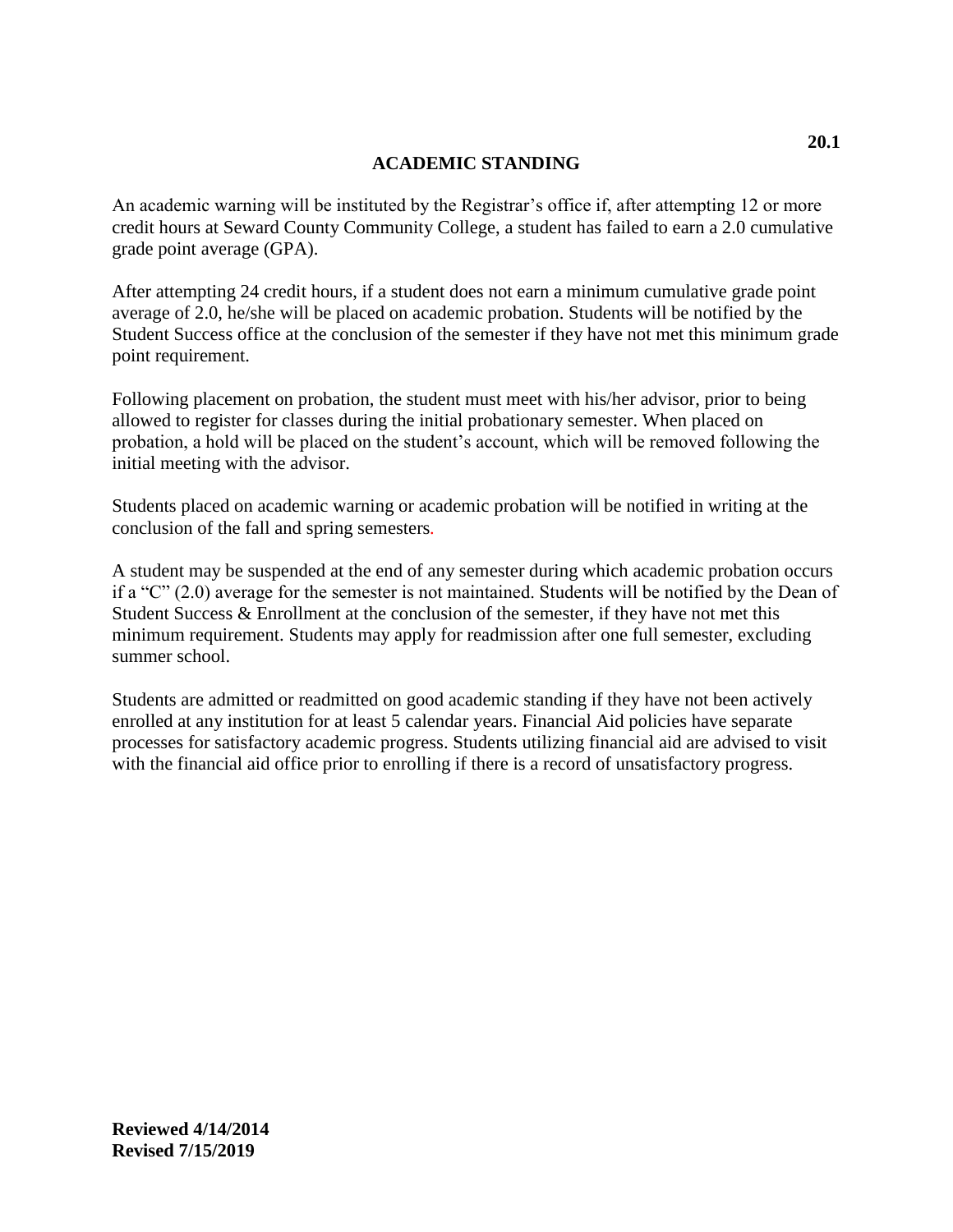## <span id="page-12-0"></span>**MAXIMUM ACADEMIC LOAD FOR ACADEMIC PROBATION STUDENTS**

The maximum academic load permitted for a student on academic probation will be twelve (12) hours in a fall or spring semester, six (6) hours total during the summer, or the number of hours as determined by the VP of Students and/or Registrar.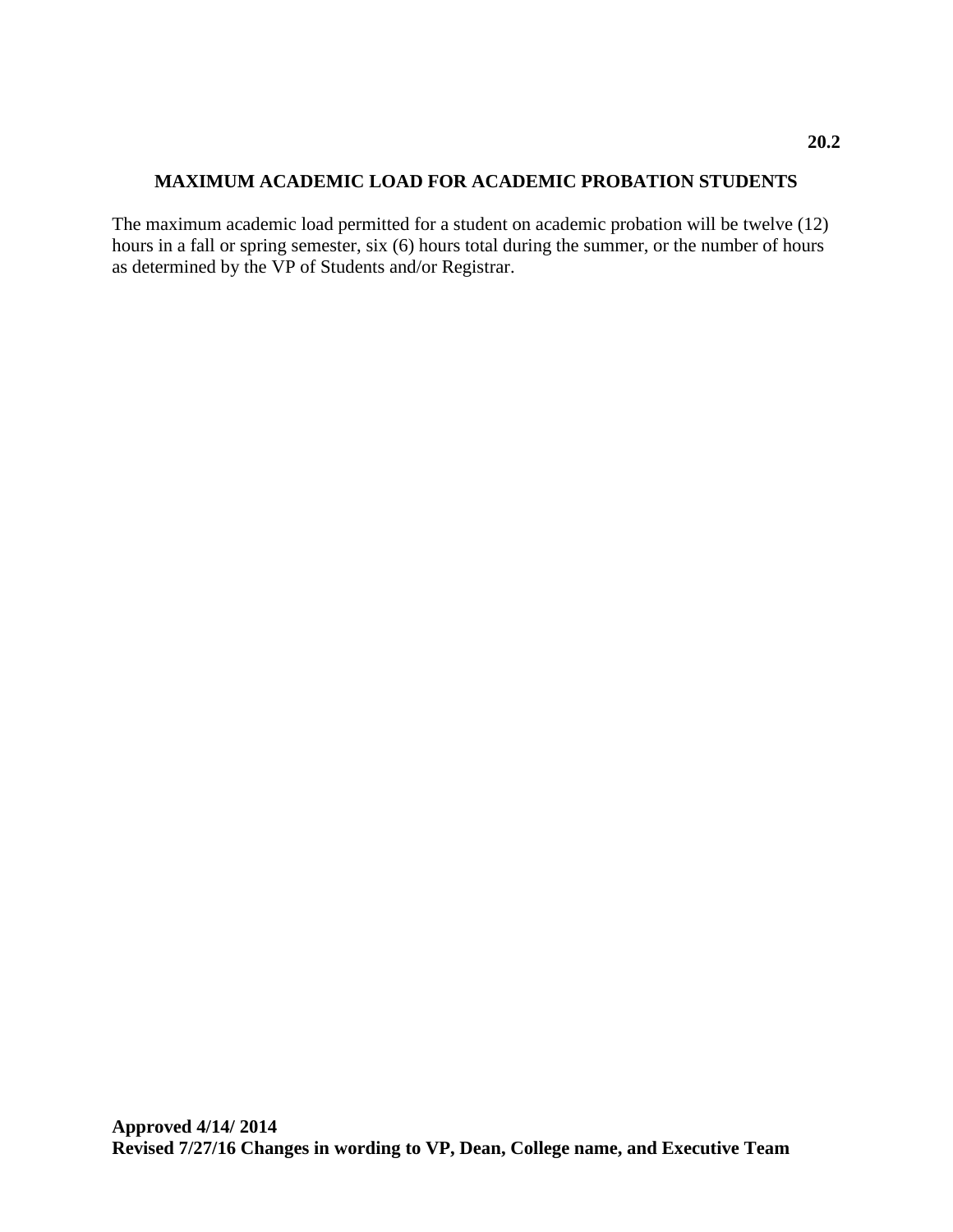# <span id="page-13-1"></span>**ACADEMIC CLEMENCY**

<span id="page-13-0"></span>Seward County Community College seeks to provide a supportive and challenging environment in which students can improve their basic intellectual skill and equip themselves for a fulfilling life and responsible citizenship in a world characterized by change. We acknowledge that there are circumstances that necessitate an academic "fresh start" and offer academic clemency as a means to make academic rehabilitation possible. This policy would allow students to submit an appeal to turn failing grades into withdrawals for one semester only.

The following criteria are effective as of Summer 2019:

- No more than 1 consecutive semesters of clemency may be considered.
- Students may appeal to have any or all grades from the given semester changed to withdrawals.

The following limitations apply:

- Applicants receiving academic clemency are not eligible for graduation with honors at Seward County Community College.
- Applicants may receive academic clemency only once.
- Only course credit earned at Seward County Community College is eligible for academic clemency.
- The courses for which the student is given academic clemency will remain on the transcript, but grades received in those courses will not be used to calculate the student's cumulative grade point average (GPA). Courses remain on the transcript but are coded with a W grade. Hours are included in attempted hours only.

The process for applying for academic clemency:

- Applicants must obtain, complete, and sign the Academic Standards Appeal Request Form and submit all supporting documentation to the Registrar. Applicants for academic clemency are asked to identify the courses within the stated semester and include this information with documentation regarding their clemency appeal.
- Applicants must acknowledge the circumstances surrounding their academic crisis and explain what they have done or will do to effect recovery.
- The decision is made by the Academic Standards Committee.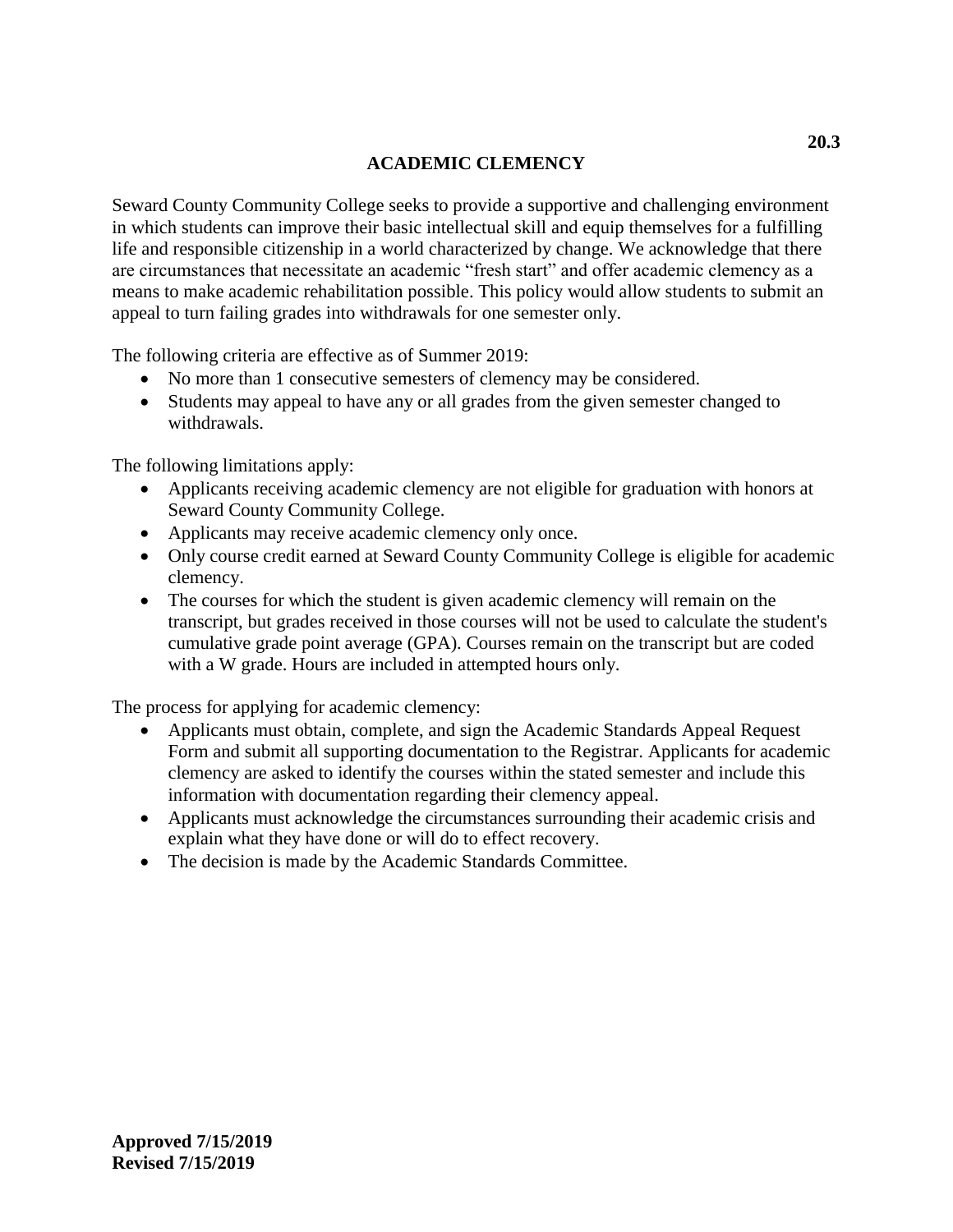### **TRANSFER POLICY**

Seward County Community College requires an official transcript from each institution previously attended to consider credits for transfer. Credits will be accepted from colleges and universities holding regional accreditation.

All transfer credit will be equated on the semester-hour system. Credits transferred in from institutions which use quarter hours will be calculated by dividing the number of quarter credits by 1.5, then rounding to the nearest whole number. Courses listed with an F grade or higher will be transferred and calculated into the student's cumulative grade point average, on a 4.0 grade scale, regardless of any plusses or minuses. A grade of P shall not be used in the calculation of the GPA.

Coursework withdrawn from and graded with a "W" or similar mark will be counted in the student's attempted hours. Repeated coursework and developmental coursework are also included in the student's attempted hours.

Courses transferred in from a Kansas institution are evaluated using the KRSN matrix [\(https://www.kansasregents.org/resources/PDF/Academic\\_Affairs/TAAC/FY\\_2015/1KRSN\\_Matrix.pdf\)](https://www.kansasregents.org/resources/PDF/Academic_Affairs/TAAC/FY_2015/1KRSN_Matrix.pdf) provided by the Kansas Board of Regents. A student who completes any of these courses at a Kansas public university, community college, or technical college will be able to transfer the course to SCCC if an equivalent course is offered.

Courses transferred in from an out of state institution are transferred in as the equivalent SCCC course. If course equivalency is not easily determined based on the course title and credit hours, the responsibility lies with the student to provide a course description and/or syllabus to the SCCC registrar who will work with the appropriate SCCC dean to determine equivalency.

International transcripts are evaluated based on course-by-course evaluations. A student requesting college credit based on courses taken in a foreign country must first have a course-by-course evaluation done by either a NACES [\(http://www.naces.org/members.html\)](http://www.naces.org/members.html) or AICE [\(http://aice-eval.org/members/\)](http://aice-eval.org/members/) member organization, who will then send the transcript to SCCC. The course-by-course evaluation is then evaluated as though it were an out-of-state transcript.

Any course offered by any institution which is designated as a developmental course, will transfer in as a developmental course. Developmental courses will count in attempted hours but will not count toward hours for degree completion. All other courses will transfer in as electives.

A student transferring to SCCC who has been placed on academic probation at another institution or has been dismissed based on academic performance can be admitted to SCCC according to academic standing policy 20.1.

Grades from courses taken at other institutions will not be changed by retaking those same courses at Seward County Community College.

<span id="page-14-0"></span>**Approved 5/20/2019 Revised 7/15/2019**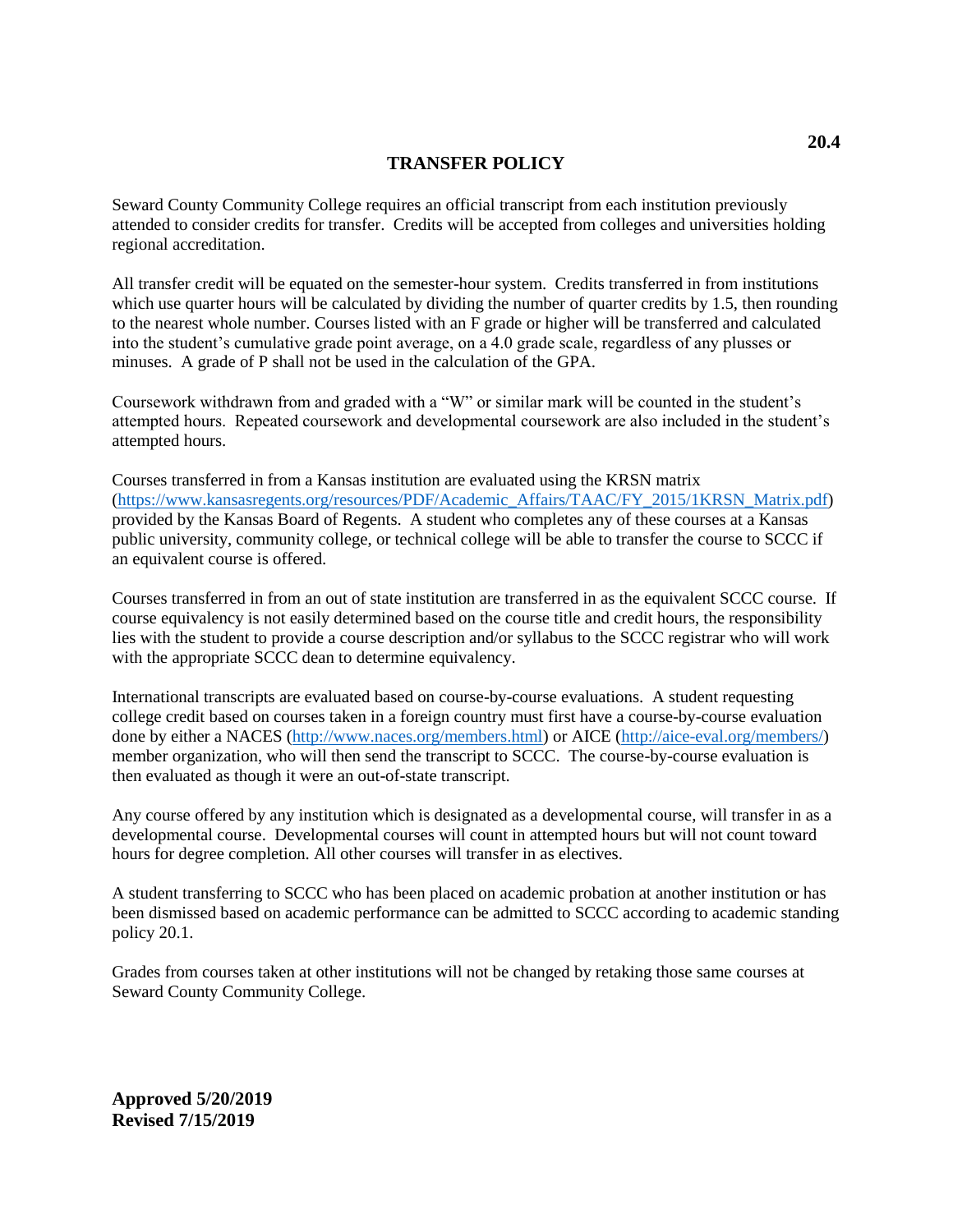## **ACADEMIC DISMISSAL**

Students may be dismissed at the end of any semester (fall, spring, summer) during which they are on probation if they earn less than a "C" (2.0) average for the semester and have attempted:

- 26 semester GPA hours and have a cumulative grade-point average of less than 1.50.
- 45 semester GPA hours and have a cumulative grade-point average of less than 1.75.
- 60 semester GPA hours and have a cumulative grade-point average of less than 2.00.

Following each semester, the Registrar will provide a list of students that have been academically dismissed to the Dean of Student Success and Enrollment, who will notify the student in writing of their academic status and options for appeal.

Students that wish to appeal an academic dismissal due to extenuating circumstances must file a petition to the Registrar who will ask the Academic Standards Committee to review the appeal. The Academic Standards Committee will make the determination as to whether the student should be allowed to re-enroll along with any conditions of readmission. The student will be informed, and any conditions of readmission will be given to the Registrar who will update the student record. The student will be retained in classes until the decision of the Academic Standards Committee has been made. If the decision is made to maintain the academic dismissal, the student will be dropped from all classes prior to the start of the semester.

The deadline for making an appeal is the third week of July for the Fall semester and the first week of January for the Spring Semester. The student will not be dismissed from the summer semester when dismissal occurs at the end of the Spring semester.

**Reviewed 4/14/2014 Revised 7/15/2019**

## **LAYOUT TIME FOR ACADEMIC DISMISSAL**

Students dismissed for academic reasons may re-apply after one full semester, excluding the summer session.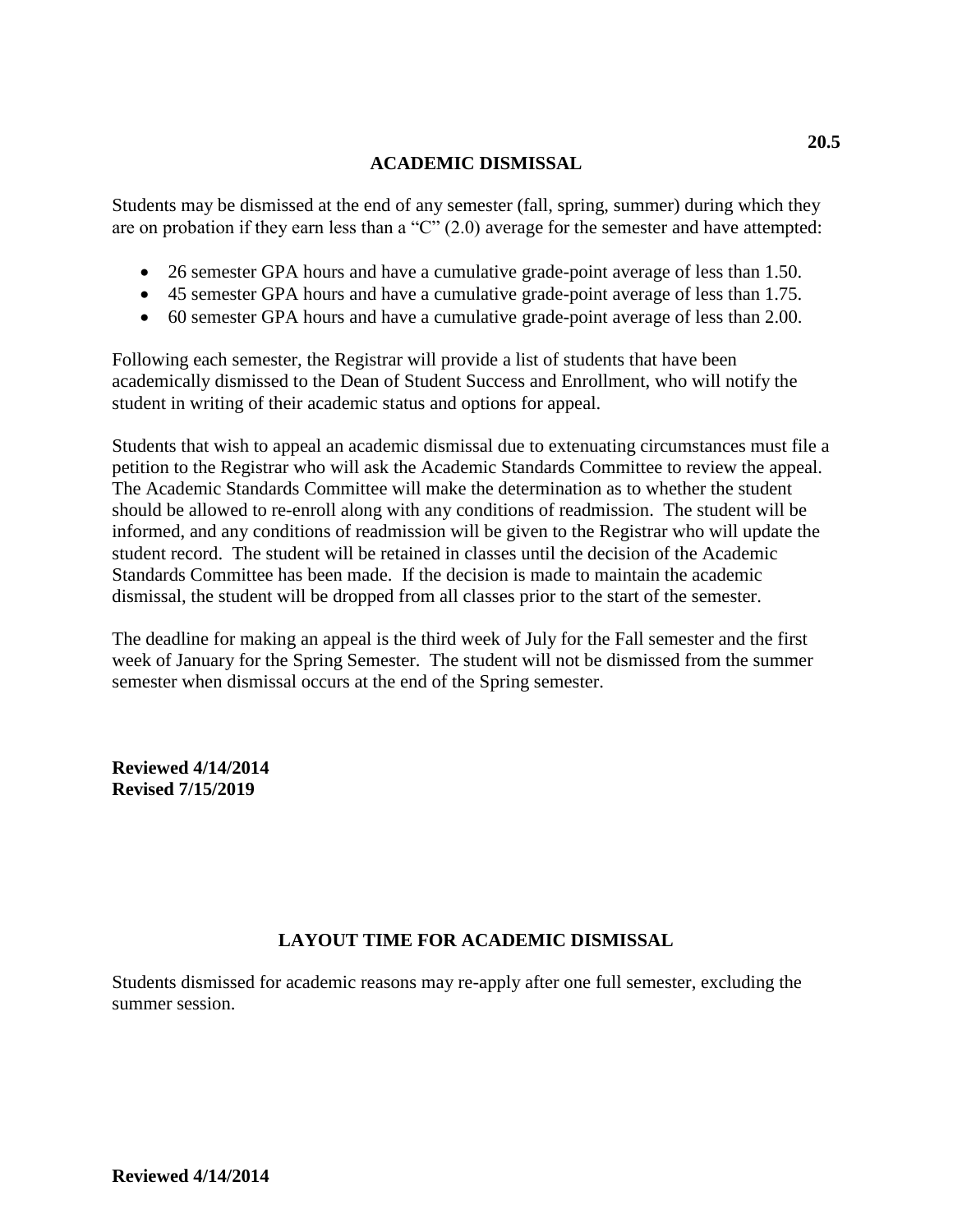## **ACADEMIC RENEWAL**

<span id="page-16-0"></span>Students who perform poorly during their first attempt at college often return to school later to resume their education. However, the student's previous academic record may present a major obstacle upon the student's return; thus, affecting the student's grade point average, scholarship/financial aid options, and overall academic success. To address this problem at Seward County Community College, qualifying students have the option of applying for academic renewal, which will provide the student with a renewed academic start without the handicap of previous academic performance.

## **This policy applies to Seward County Community College course work only.**

Those wishing to apply for academic renewal must adhere to the following guidelines:

- The student must submit a written petition to the Office of the Registrar, identifying the details of and reasons for the request. Only the course work from one previous semester may be considered for academic renewal.
- The semester course work to be disregarded must include failing or poor grades (F's and D's) and must have been completed a minimum of two calendar years before applying for academic renewal.
- The grades will remain on the student's transcript but will not be utilized in calculating the student's overall SCCC grade point average.
- All grades in the semester to be disregarded will be affected  $(A\text{'s through F's})$
- At the time of petitioning for academic renewal the student must have completed a minimum of 12 credit hours with an earned GPA of at least 2.5 at SCCC/ATS within the past two calendar years.
- The SCCC Registrar will note on the student's transcript at the location of the semester in question "Academic Renewal by Committee Action" and the date granted.
- Any regulations or guidelines with regard to financial aid, athletic eligibility or scholarship awards supersede the effects of academic renewal.
- Academic renewal will be granted only once.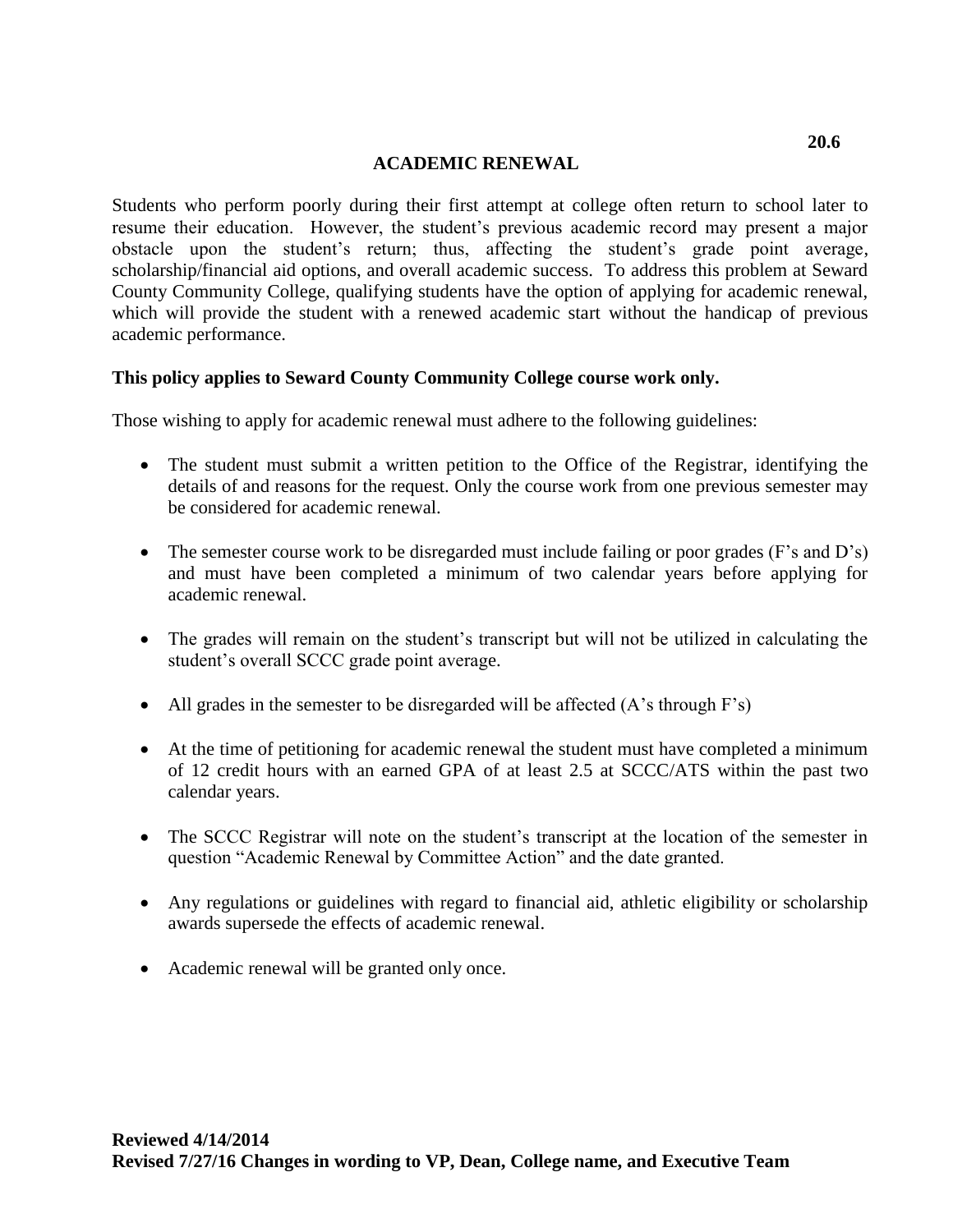## **Certificate GPA Waiver**

<span id="page-17-0"></span>Candidates for graduation must have a cumulative grade point average of at least 2.00 ("C") in course work which includes any transfer credit awarded. In order to be awarded a certificate students must complete all program course requirements and have a cumulative grade point of 2.00 ("C") or better. Grades in courses not applying to the certificate may be waived by petition if approved by the Program Advisor/Instructor, Dean and the Academic Affairs Council. The signed waiver must be submitted to the Registrar after all signatures have been obtained. The waiver of grades, as indicated above, will not entitle a student to graduate with honors based on the certificate GPA.

If a certificate is awarded based on the above certificate waiver the transcript will bear the note: "Certificate awarded based on program course work GPA only."

One point for clarification: If a student is awarded a certificate, based on waived classes, then pursues an Associate of Applied Science degree, the student must have a 2.00 ("C") cumulative GPA in all attempted classes. A signed waiver for a certificate will not apply to any Associate degree.

## CERTIFICATE WAIVER PETITION FORM

| Student name               | Certificate program name |
|----------------------------|--------------------------|
| Student ID number          | <b>Student Signature</b> |
| <b>APPROVED BY:</b>        |                          |
| Program Advisor/Instructor | Dean                     |

Academic Affairs Council Chair

Please submit this signed form to the Registrar's office with a copy of the student's unofficial transcript.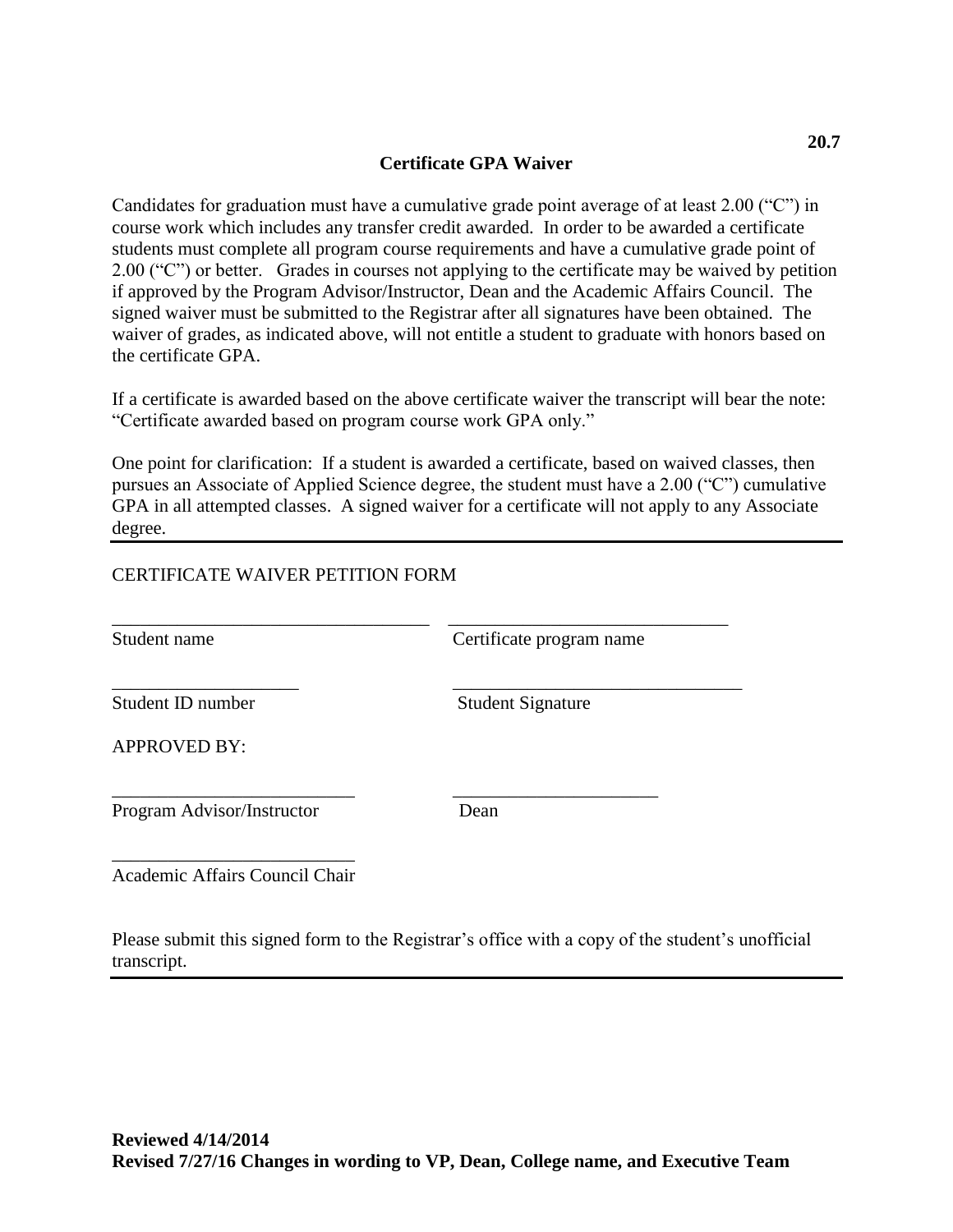# **Transfer Students – Academic Improvement Policy for SCCC Graduation**

<span id="page-18-0"></span>For some transfer students, a previous academic record may have a negative impact on their overall grade point average, hence affecting their ability to graduate from SCCC in a reasonable and timely fashion. Seward County Community College offers students the opportunity to apply for graduation on an appeal basis after displaying a significant level of positive academic performance at SCCC.

Those transfer students wishing to apply for graduation on an appeal basis must adhere to the following guidelines:

- The transfer student must provide academic records of course work completed at other institutions, as well as SCCC.
- The transfer student must submit a written petition to the Office of the Registrar outlining the details of and reasons for the request.
- The transfer student must have completed a minimum of 32 credit hours from SCCC at a 2.5 GPA or higher, in addition to meeting all other graduation requirements for the Associate Degree desired.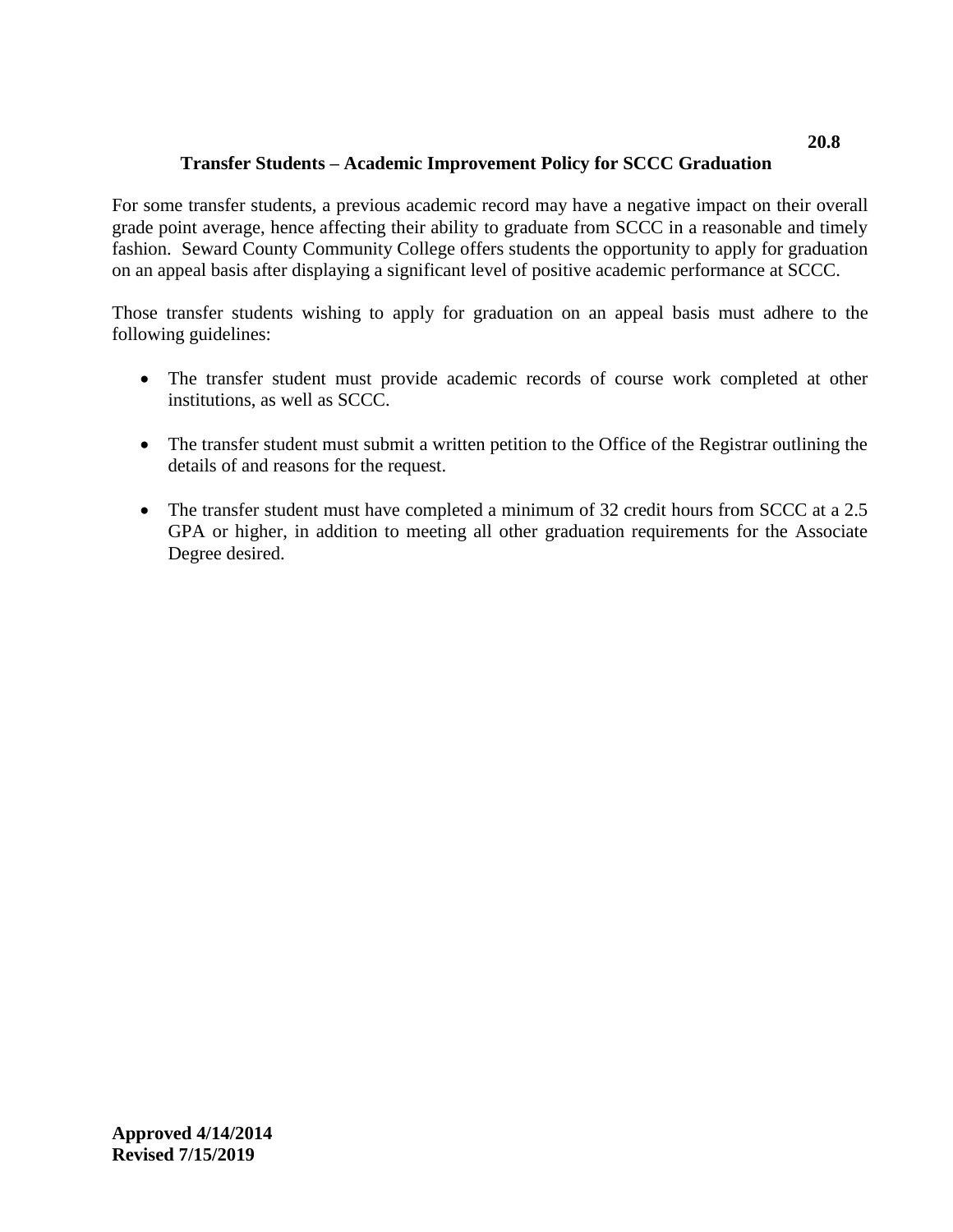## **ADD/DROP POLICY**

## <span id="page-19-0"></span>**ADDING A CLASS**

Students may add courses through Friday of the first week of the fall/spring semester. Classes can be added through the end of the second week only if approved by the instructor. Permission may be obtained from the VP of Academic Affairs to add courses after the published date.

The last official day to enroll in any summer session will be determined annually by the Executive Team and published in the summer calendar.

## **DROPPING A CLASS**

The last day to drop a course is the end of the week preceding final exams in a regular semester (Fall/Spring).

The last day to drop for summer session courses shall be the final class day of the week prior to the completion of the course.

Students are responsible to drop officially from any course that they deem necessary to quit attending. Students are not charged for dropping a course during the first three weeks of the regular 16 week semester (Fall/Spring). After the third week, students are obligated for 100% tuition and fees incurred (no refund).

For courses less than a regular semester length (including summer session courses) students can drop without a tuition and fee charge during the first 10% of the scheduled course duration. After the scheduled time, students are obligated for 100% of tuition and fees incurred (no refund).

Students who have not participated in the course(s) or given notice of intention to participate within the first seven calendar days of the term will be administratively dropped from the course(s).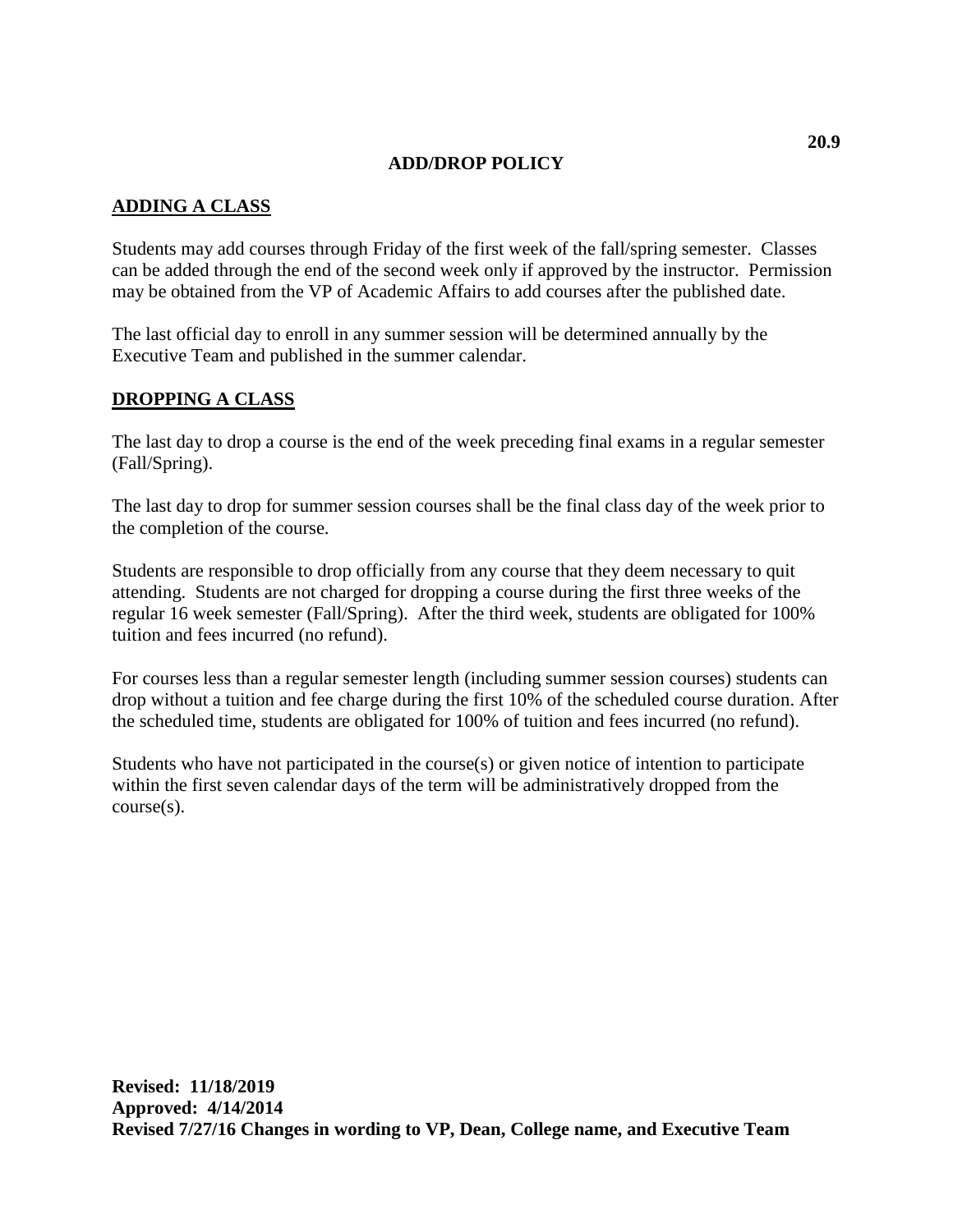#### <span id="page-20-0"></span>**20.10 CREDIT FOR PRIOR LEARNING, MILITARY SERVICE, AND CREDIT BY EXAM**

## **Purpose Statement**

The Kansas Board of Regents and SCCC are committed to fostering an educated and skilled workforce, an essential component for economic prosperity for the state, its communities and individuals. Increased enrollment in – and successful completion of – postsecondary education is critical to achieving that goal. Credit for Prior Learning (CPL), also referred to as Prior Learning Assessment (PLA), can expedite adults' completion of postsecondary education programs by evaluating an individual's existing knowledge and competencies and awarding college credit as appropriate.

## **Definitions**

For the purpose of this policy, "prior learning" includes the postsecondary-level knowledge and skills gained through work and life experiences, such as employer and military training programs, industry certifications, non-credit postsecondary-level courses, and civic or volunteer experiences. CPL encompasses both credit for prior learning and advanced standing for prior learning. Obtaining credit for prior learning is the optimal outcome of a prior learning assessment.

CPL is the evaluation and assessment of an individual's learning obtained outside a formal academic setting. CPL may take the form of college credit, certification, or advanced standing toward further education or training. Obtaining college-level credit is the optimal outcome. CPL is not confined to portfolio assessment, which is simply one type of CPL (as are CLEP tests, ACE evaluations, challenge exams, etc., defined below).

Advanced Placement (AP) Exams – A series of standardized exams developed by the College Board. College credit is awarded based on exam score. The exams usually follow standardized high school courses generally recognized as being equivalent to undergraduate college courses.

College Level Examination Program (CLEP) Exams – Tests of college material offered by the College Board and designed to measure college-level competence achieved outside the college classroom. Course credit is given to students earning a satisfactory score on the CLEP exam indicating successful mastery of course material.

Defense Activity for Non-Traditional Educational Support (DANTES) Subject Standardized Tests (DSSTs) – Examinations developed by the Chauncy Group International and administered by Prometric that allow a student to demonstrate proficiency of college level knowledge and skills, now available for civilian and military personnel.

Evaluation of Local Training — Individual colleges' program evaluations of noncollegiate instructional programs.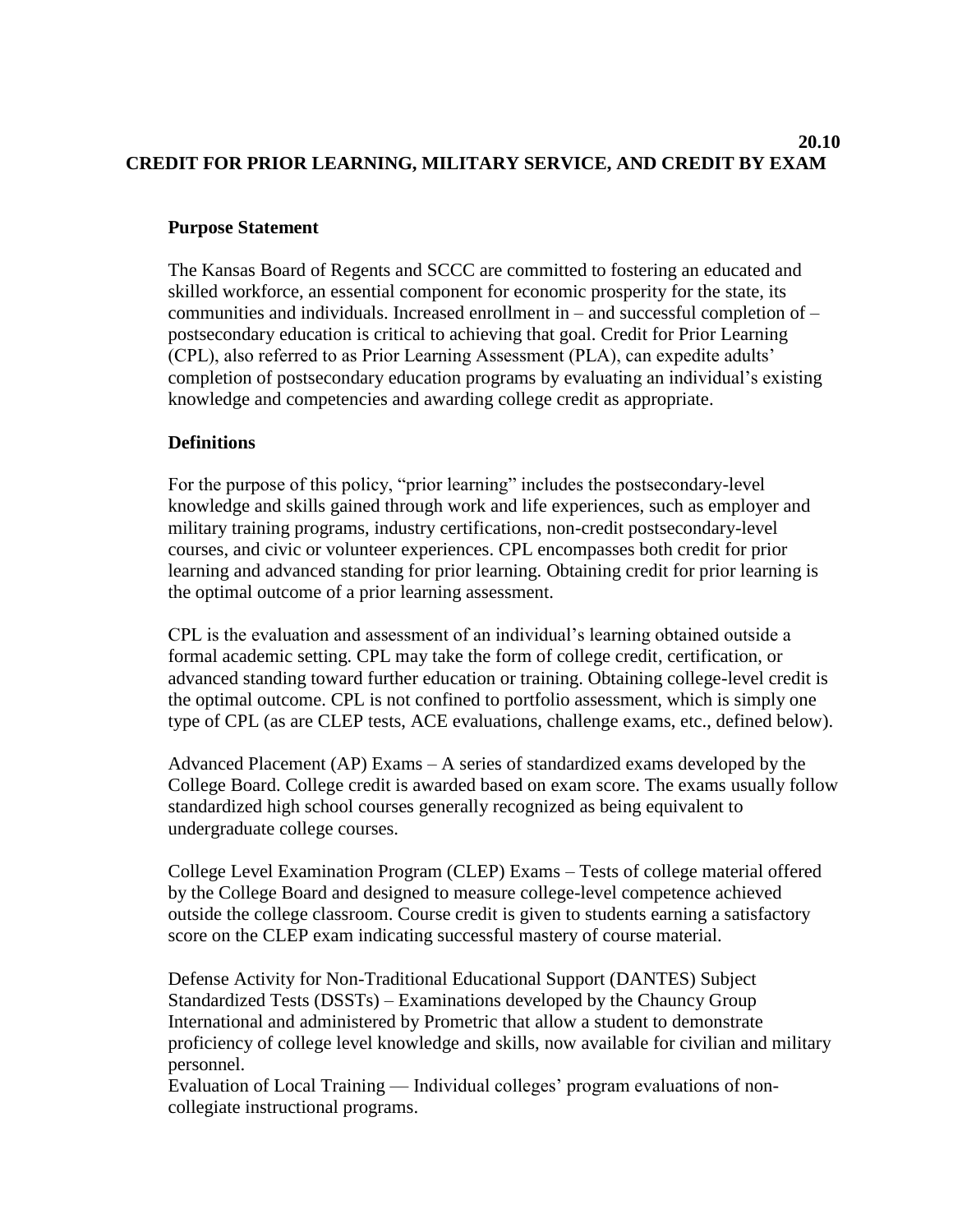Institutional Exam or Course Challenge Exams– An examination for a particular course that an academic program or department may utilize to give students credit for a course. A student will work directly with the individual program or department to learn about the availability and cost of institutional course examinations.

Locally Evaluated Industry and Workplace Credit – Individually evaluated non-collegiate instructional programs, such as those for industry certification, professional licensure, apprenticeship, and other local workplace training that demonstrate competency required for completion of degree or certificate programs. CPL credit may be awarded based on evaluation by trained faculty in the student's program, awarded based on recommendations in the ACE Guide, and/or awarded as part of a student's portfolio.

1. Apprenticeship: Apprenticeship is a combination of on-the-job training and related technical instruction in which workers learn the practical and theoretical aspects of a highly skilled occupation. Apprenticeship programs may be sponsored by individual employers, joint employer and labor groups, and/or employer associations.

2. Certification: Certification (usually by a 3rd party industry group) is a designation that is obtained once the student is qualified to perform a particular task or job. Certification differs from licensure in that certification is an employment qualification and not a legal requirement for practicing a profession.

3. Professional Licensure: "Permission to practice" granted by a governmental entity. Licensure is a legal status. Professional licensure restricts practice of the profession to individuals who have met specific qualifications in education, professional experience, and/or have successfully passed an examination.

Portfolio Review Credit (or portfolio assessment credit) – Credit awarded as a result of review of a portfolio prepared by the student to demonstrate learning acquired outside of the classroom and that is relevant to the student's educational program. A portfolio may include documentation such as certificates of training, work samples, awards and honors, job descriptions, performance evaluations, samples of work product, evidence of selfdirected learning, and resumes to validate equivalent learning outcomes are met. A portfolio course may be offered by the institution to assist the student in preparing a quality portfolio.

Prior Military Training Credit – College credit for military training awarded through the American Council on Education (ACE) College Credit Recommendation Service or through direct evaluation of the student's military service school transcripts.

#### **Enrollment Requirements**

CPL should be awarded at the time of request for degree seeking students enrolled in a minimum of three credit hours at SCCC.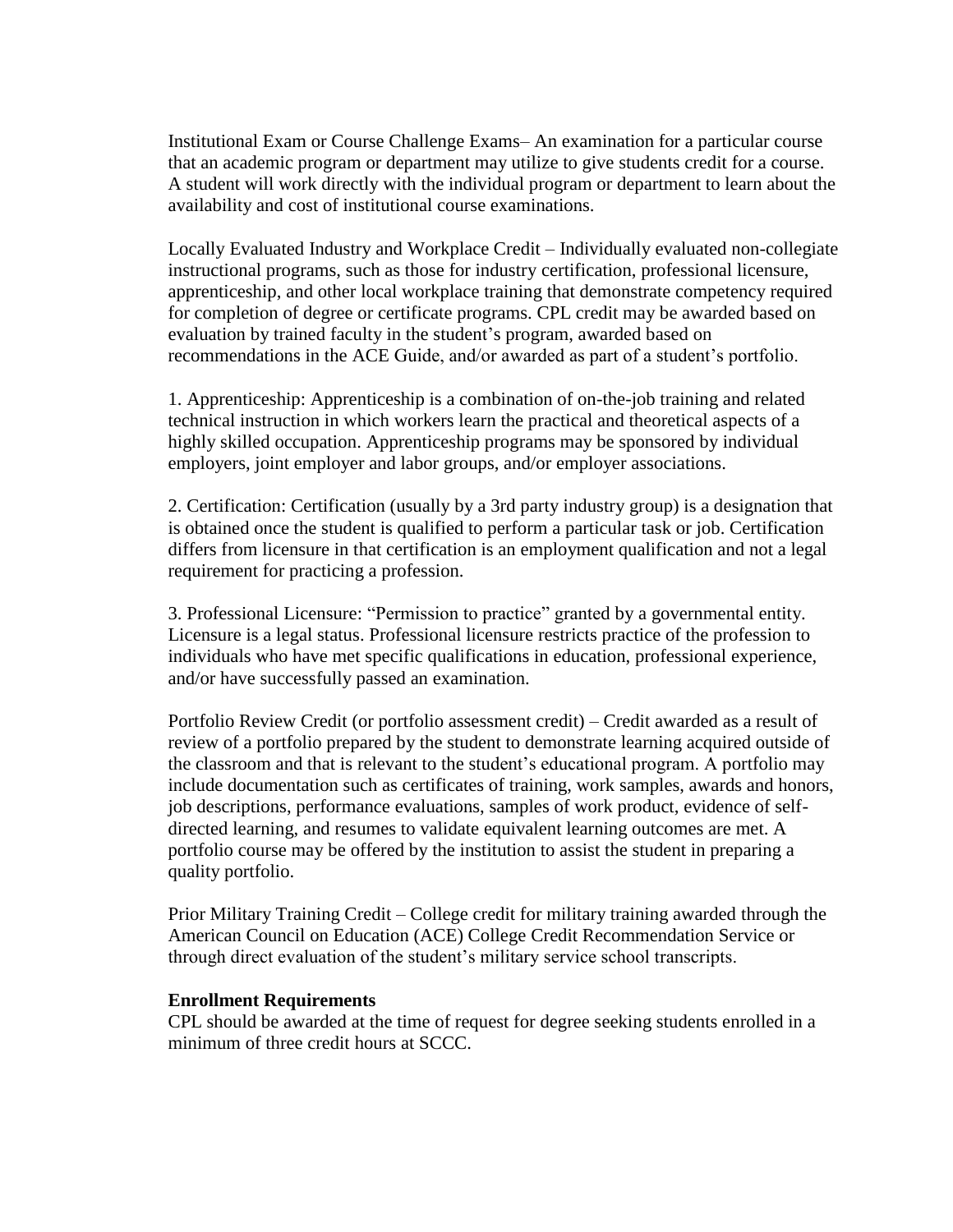## **Credit for Prior Learning Limits**

The maximum allowable credit for prior learning is aligned with the Higher Learning Commission criterion of a maximum of 75% of total program credit hours. CPL may be awarded up to the 15 credit hour residency requirement for Associate degrees (AAC Policies 20.10, 20.11, 20.12, and 20.13) and 75% of the total credit hours for a certificate.

## **Validation Standards for Credit for Prior Learning**

## Validation Methods

CPL should be awarded on a course-by-course basis when the prior learning is equivalent to the learning outcomes in the postsecondary course. Institutions should include in their policy and practice a quality assurance process, documented standard intake processes, CPL advising and guidance from trained advisors, and standard transparent policies.

## Credit by Examination

1. Credit by Examination (CBE) such as CLEP, AP, DANTES/DSST, etc. can be utilized to receive college credit. CBE tests must correspond to courses listed in the current SCCC College Catalog; any exceptions must be approved by the VP of Academic Affairs.

2. A student may not earn CBE for any sequential course "below" the level of a course successfully completed.

3. It is recommended that students first consult their academic advisor and the Registrar to discuss receiving credit through CBE. If a student fails a CBE test, it is recommended that a six (6) month period be observed before retesting for the same course.

4. The Registrar will evaluate all CBE transcripts to determine the possible awarding of SCCC credit according to the following guidelines:

• Standards for awarding credit will be determined by the academic division and will include: specific courses which CBE credit can be awarded; the minimum scores for each CBE; the number of credit hours to be awarded, approved testing agencies, etc.

• If credit is awarded, the student's transcript will indicate the name of the course, the testing agency/name of examination, number of credit hours earned, and a grade of "P" to designate a passing grade.

5. An SCCC generated comprehensive course examination may be used with approval by the course instructor and the dean. Credit can be granted if scores meet a minimum standard set by the academic division. The following guidelines will apply: Requests in writing for an SCCC generated CBE must be approved by the student's academic advisor, the course instructor, and the dean.

If the SCCC generated CBE is passed, a grade of "P" will be recorded on the transcript; if the CBE is not passed, a student may formally withdraw from the course and receive a "W" on the transcript. If a student does not withdraw, an "F" will be transcripted. When a transcript/document verifying CBE from an agency (other than SCCC) is submitted to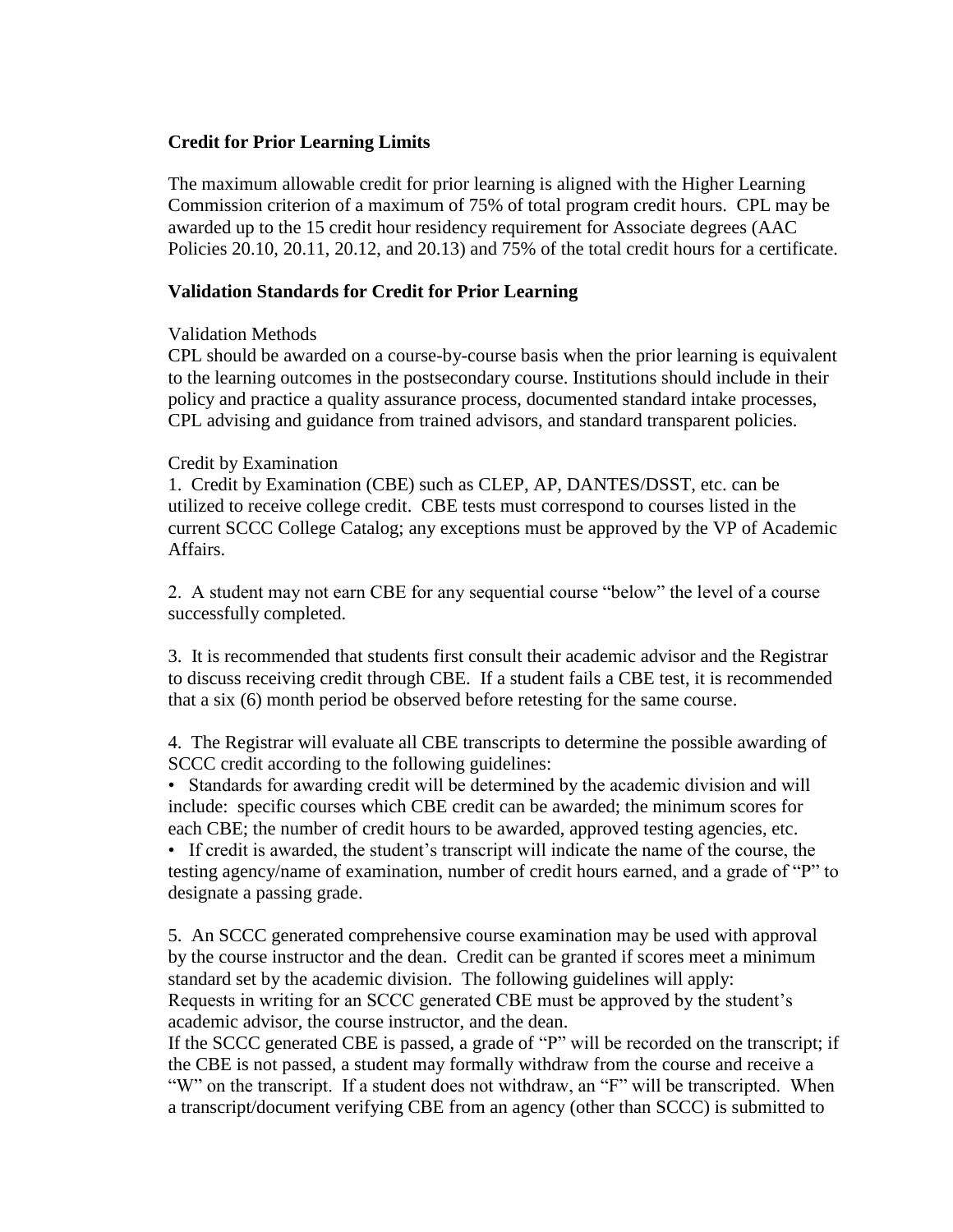the Registrar for evaluation of possible SCCC credit, a fee will be charged to the student. A fee schedule for this evaluation process is available from the Registrar's Office.

### Credit for Military Service

College credit for military training is awarded through the American Council on Education (ACE) College Credit Recommendation Service and through direct evaluation of the student's military service school transcripts.

### Credit Recommendation Services

SCCC follows the recommendations for credit equivalency provided by nationally recognized, reputable credit recommendation services. Credit is awarded when the learning outcomes are equivalent to those of SCCC courses, and where applicable, approved Kansas Board of Regents transfer courses.

Recommendations from the following services are used by SCCC. If additional credit recommendation services are deemed valid and appropriate, they may also be considered.

- American Council on Education (ACE) National Guide to College Credit for Workforce Training
- American Council on Education (ACE) Military Guide
- National College Credit Recommendation Service (NCCRS)
- Right Skills to Work by the Manufacturing Institute, National Association of Manufacturers (NAM)

### Industry-recognized Credentials

Appropriate CPL will be awarded for industry certifications that are equivalent to learning outcomes in SCCC courses.

## Individual Portfolio Assessments

SCCC will provide portfolio assessment options to award credit for prior postsecondarylevel learning. Portfolio assessments will be evaluated by trained faculty using national standards established by CAEL. A quality portfolio checklist is available through the Registrar's office and on the college website at www.sccc.edu. Students must receive counseling from the Registrar on the suitability of portfolio CPL for their situation and will be provided guidance on preparing quality portfolios. Quality Credits that Apply to Degree

Credit awarded for prior learning will be documented, evaluated, and appropriate for the level of degree awarded and in full compliance with the criteria and standards of the HLC. Academic credit will be awarded only for degree seeking students who have enrolled at SCCC and:

A. For courses directly applicable to curriculum requirements. Changing majors will not result in reassessment of previously awarded CPL.

B. CPL will be applied and used as the course credit equivalencies.

C. CPL will apply toward concentrations, general education requirements, and electives that count toward the degree or program certificate being sought in the same manner as traditional courses.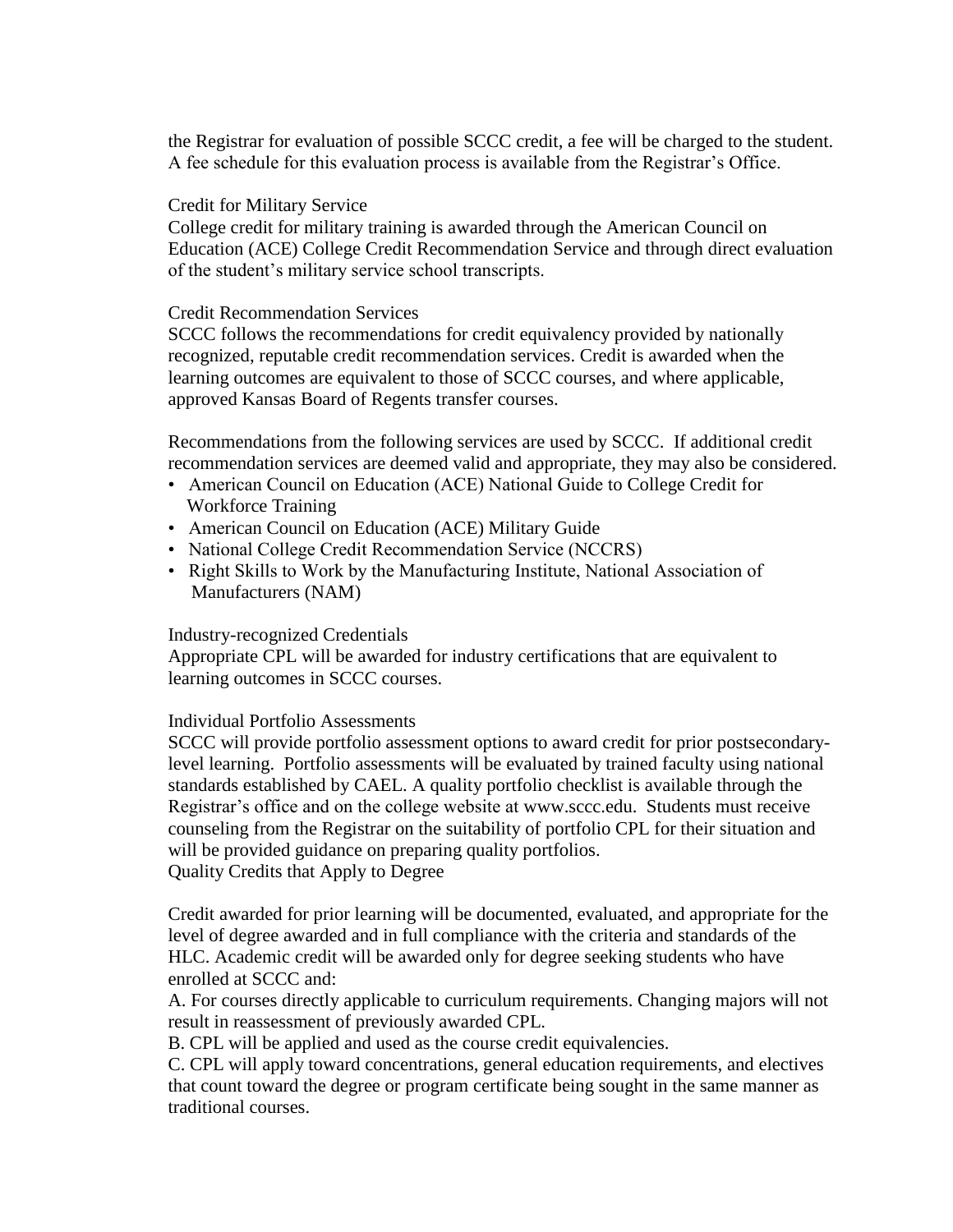D. CPL will satisfy prerequisite requirements in the same manner as course equivalencies.

## **Transferability of Credits for Prior Learning**

CPL awarded and documented in a student transcript at any regionally accredited institution whose policy follows the Kansas CPL Guidelines and complies with the Higher Learning Commission criteria will be accepted as transfer credit toward a degree or program certificate.

## **Fees Assessed to Students**

There will be no fees assessed for awarding CPL or recording CPL in student transcripts.

## **Data Tracking and Evaluation**

Credits awarded for prior learning are recorded in the student information system and on the transcript as transfer credit. The type of credit for prior learning will be identified in the SCCC student database. The data associated with CPL will include the course identifiers and description of the articulated course, semester (term) for which the credit is applied, credit hours awarded, and the actual date awarded. Evaluation metrics will include the following measures for quality and effectiveness of CPL:

- The Academic Affairs Council conducts a review of policies, procedures, and results related to the type and number of credit for prior learning hours awarded annually the first three years of implementation (2015-2018) and every three years thereafter
- Student satisfaction with the CPL process
- Success (retention, completion) of students awarded CPL

## **Student Appeal of CPL Assessment**

In the event a student does not agree with the assessment of their prior learning, the parties involved may appeal to the VP of Academic Affairs, depending on which award is being considered by the student. The written notice of this appeal must be made within fifteen calendar days. The VP will establish, within seven calendar days, an ad hoc academic appeals committee and appoint a Committee chairperson to review the written records presented by the student, faculty, and Registrar. After the committee has had the opportunity to review all the written data and interview potential informational sources, the committee will make its decision regarding the appeal. The decision of the committee will be communicated to the student, faculty, Registrar, and the appropriate Dean by the committee chairperson. The decision of this committee shall be considered final.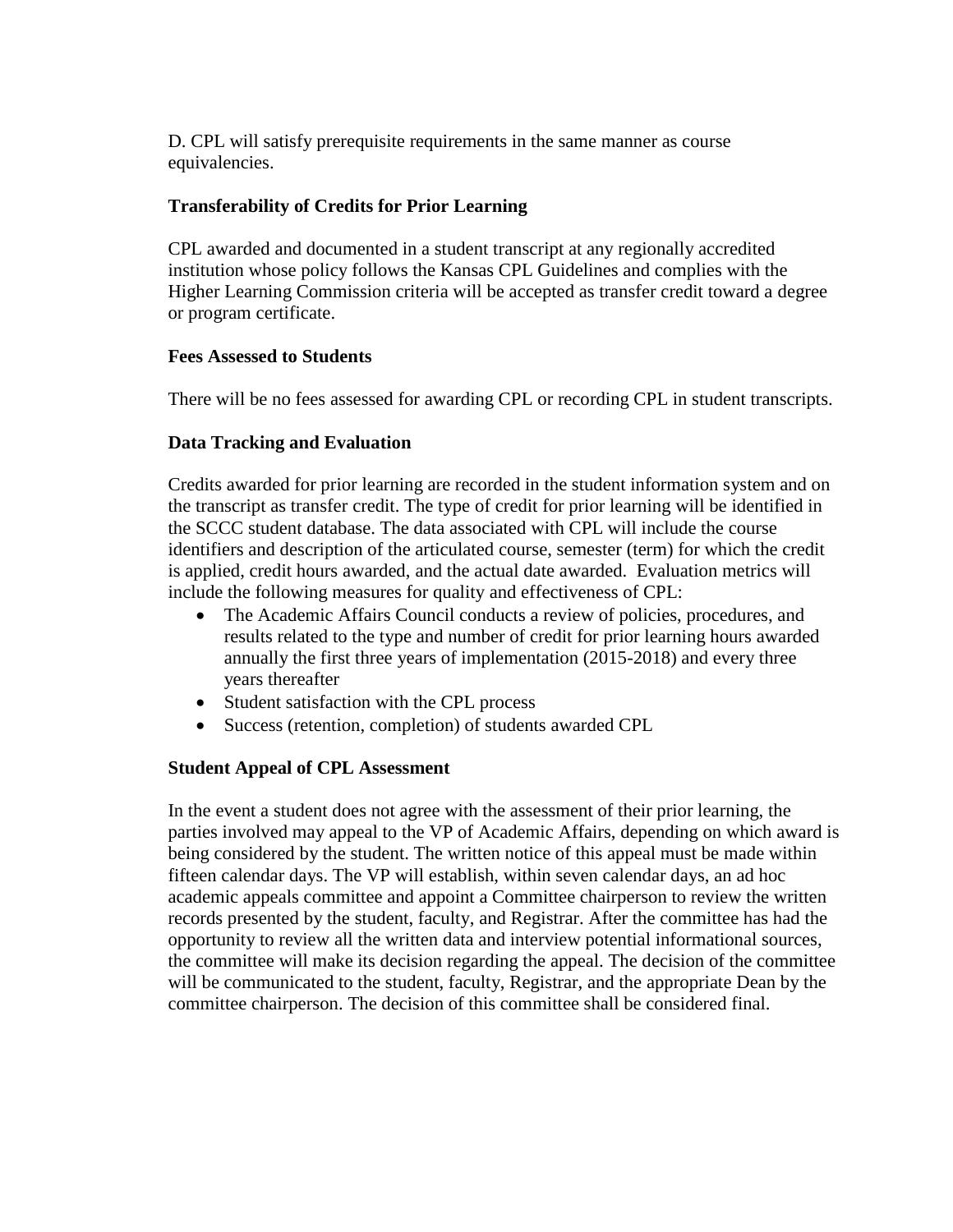## **Role Expectations: Registrar, CPL Evaluator, and Student**

#### Role of the Registrar in the CPL process

Students who believe that they may have prior learning that can be used for academic credit should schedule an appointment with the Registrar who will work with them to determine which CPL process or combination of processes is appropriate. If a student decides to pursue the development of a portfolio, the Registrar will refer them to the appropriate dean who will identify a faculty member in the appropriate program(s) for guidance in developing the portfolio.

#### Role of the Evaluator in the CPL process

CPL evaluators help determine appropriate courses based on the CPL options chosen by the student. Evaluators develop assessment methods appropriate for courses, provide syllabus and assessment guidelines, and evaluate student portfolios. Deans will identify CPL evaluators which may include faculty, industry experts, or content experts.

#### Role of the Student in the CPL process

Students must provide evidence to the CPL evaluator and the Registrar that they have relevant learning experiences aligned with the learning outcomes for the target course(s). CPL by portfolio is a process by which students document prior learning experiences and demonstrate appropriate learning outcomes relevant to specific courses.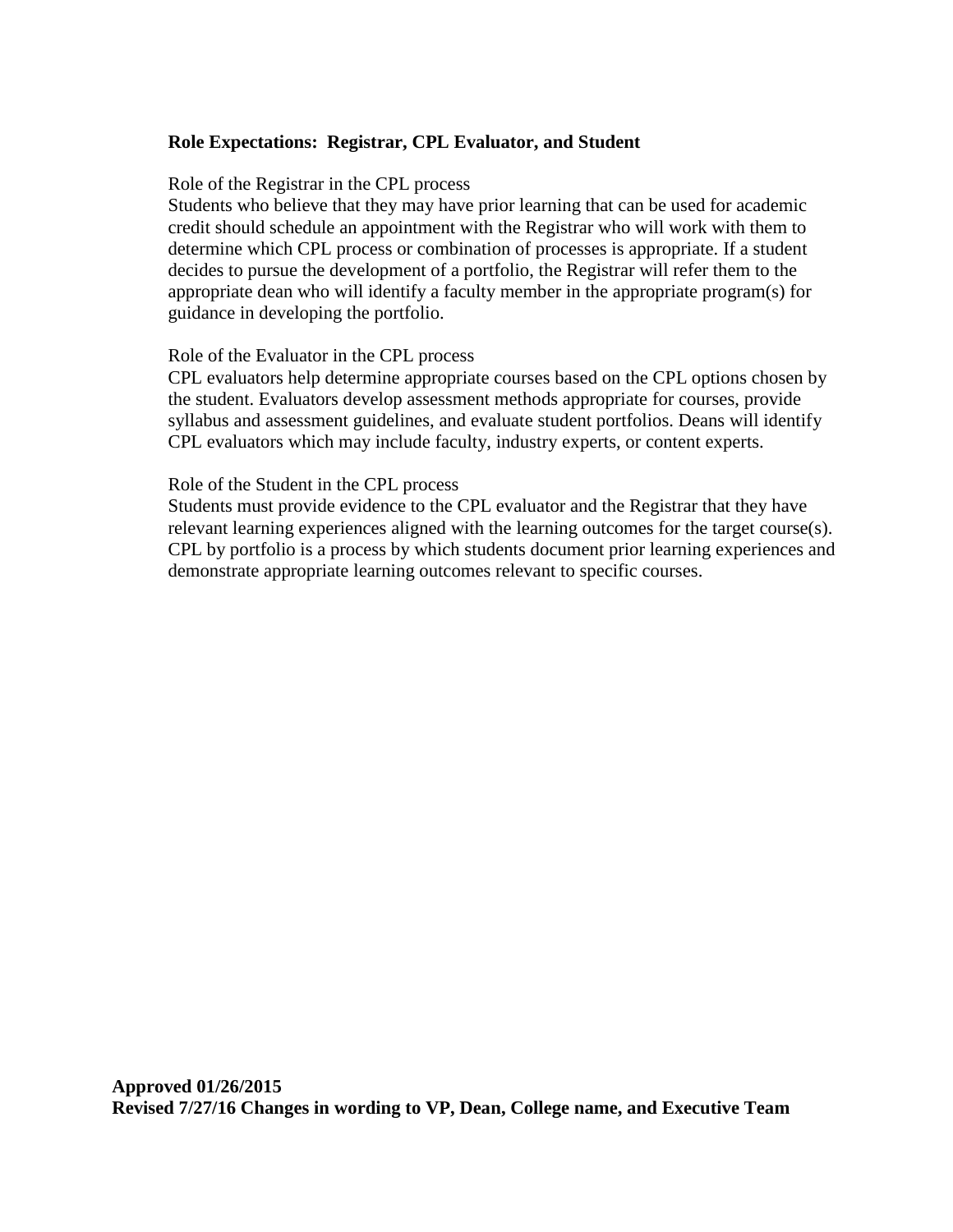## **ASSOCIATE OF ARTS DEGREE DEFINITION**

<span id="page-26-0"></span>A minimum of 60 credit hours is necessary for completion of an Associate of Arts Degree, with a 2.00 overall minimum GPA. A maximum of 75% of the 60 credit hour total may be transfer credits and/or credit for prior learning. Courses designated as developmental or remedial and ESL courses shall not count toward fulfilling the requirements of this degree.

## **Associate of Arts Degree General Education Requirements:**

| <b>English Composition</b>                                            | 6 credit hours  |
|-----------------------------------------------------------------------|-----------------|
| <b>Public Speaking</b>                                                | 3 credit hours  |
| College Algebra or course for which college algebra is a prerequisite | 3 credit hours  |
| Humanities from at least three of the following disciplines:          | 12 credit hours |
| Art*; Theater*; Music*; Philosophy; History; Literature;              |                 |
| or Modern Language (*Performance Courses are excluded.)               |                 |
| Social and Behavioral Sciences from at least three of the following   | 12 credit hours |
| Disciplines:                                                          |                 |
| Sociology; Geography; Economics; Political Science;                   |                 |
| Psychology; or Anthropology                                           |                 |
| Natural and Physical Science courses from at least two disciplines    | 9 credit hours  |
| (lecture with lab)                                                    |                 |
| <b>First Year Seminar</b>                                             | 1 credit hour   |
| Concepts of Health and Wellness                                       | 1 credit hour   |
| <b>Total General Education Requirements</b>                           | 47 credit hours |

**Associate of Arts major requirements:** 3 core courses with a minimum of 8 credit hours

General education, major and elective requirements must equal a minimum of 60 credit hours.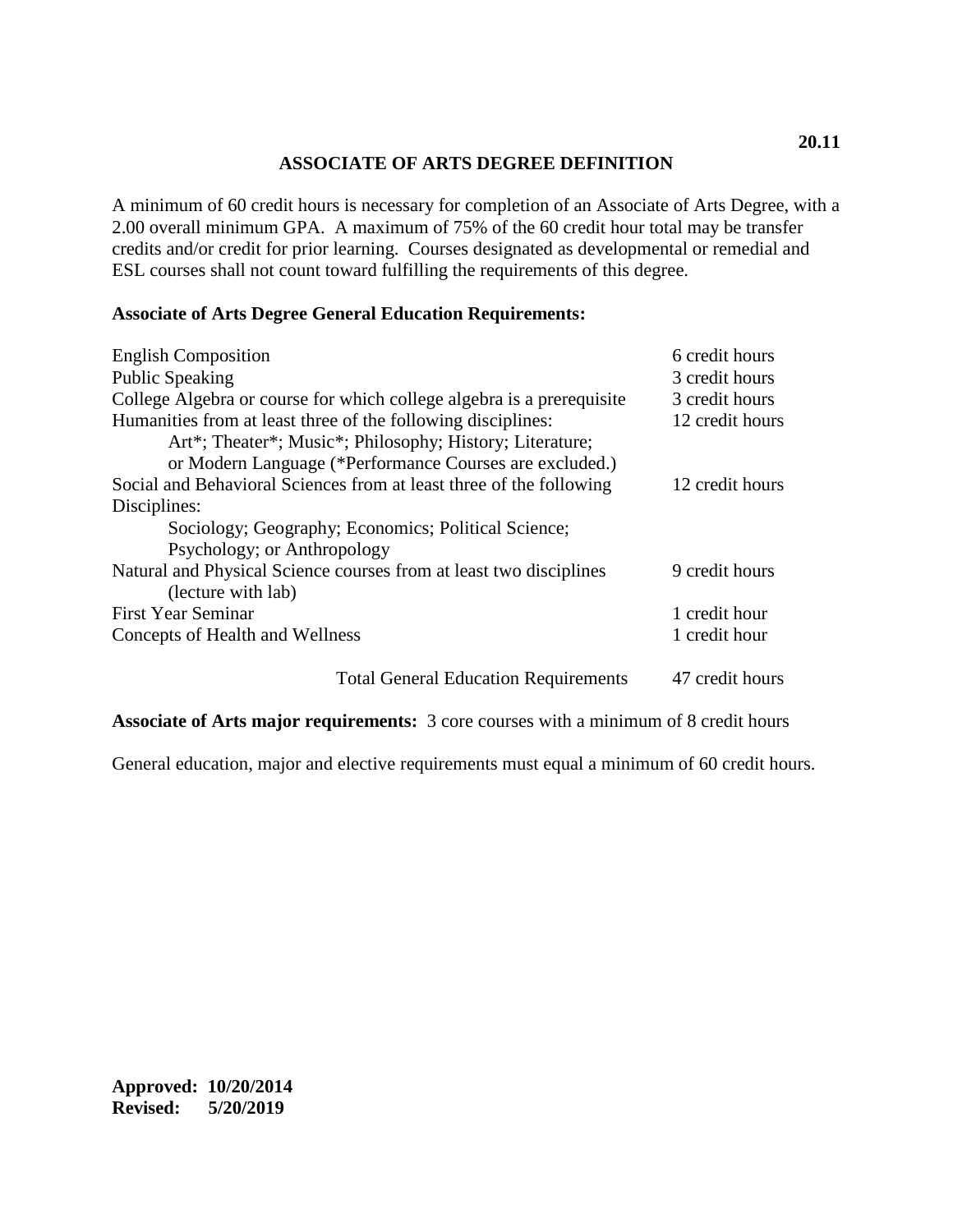## **ASSOCIATE OF SCIENCE DEGREE DEFINITION**

<span id="page-27-0"></span>An Associate of Science Degree requires a program of study in the Sciences, Mathematics, Business, or related technologies. A program of study is defined as 12 credit hours in one of the previous areas, not counting general education courses. A minimum of 60 credit hours is necessary for degree completion, with a 2.00 overall minimum GPA. A maximum of 75% of the 60 credit hour total may be transfer credits and/or credit for prior learning. Courses designated as developmental or remedial and ESL courses shall not count toward fulfilling the requirements of this degree.

| <b>English Composition</b>                                            | 6 credit hours  |
|-----------------------------------------------------------------------|-----------------|
| <b>Public Speaking</b>                                                | 3 credit hours  |
| College Algebra or course for which college algebra is a prerequisite | 3 credit hours  |
| <b>Laboratory Sciences</b>                                            | 5 credit hours  |
| Humanities from at least two of the following disciplines:            | 6 credit hours  |
| Art*; Theater*; Music*; Philosophy; History; or Literature            |                 |
| (*Performance Courses are excluded.)                                  |                 |
| Social and Behavioral Sciences from at least two of the following     | 6 credit hours  |
| disciplines; Sociology; Geography; Economics; Political Science;      |                 |
| Psychology; or Anthropology                                           |                 |
| Concepts of Health and Wellness                                       | 1 credit hour   |
| <b>College Orientation</b>                                            | 1 credit hour   |
| <b>Total General Education Requirements</b>                           | 31 credit hours |

## **Associate of Science degree requirements:** Minimum of 12 credit hours

General education, major and elective requirements must equal a minimum of 60 credit hours.

<span id="page-27-1"></span>**Approved: 10/20/2014 Reviewed: 5/20/2019**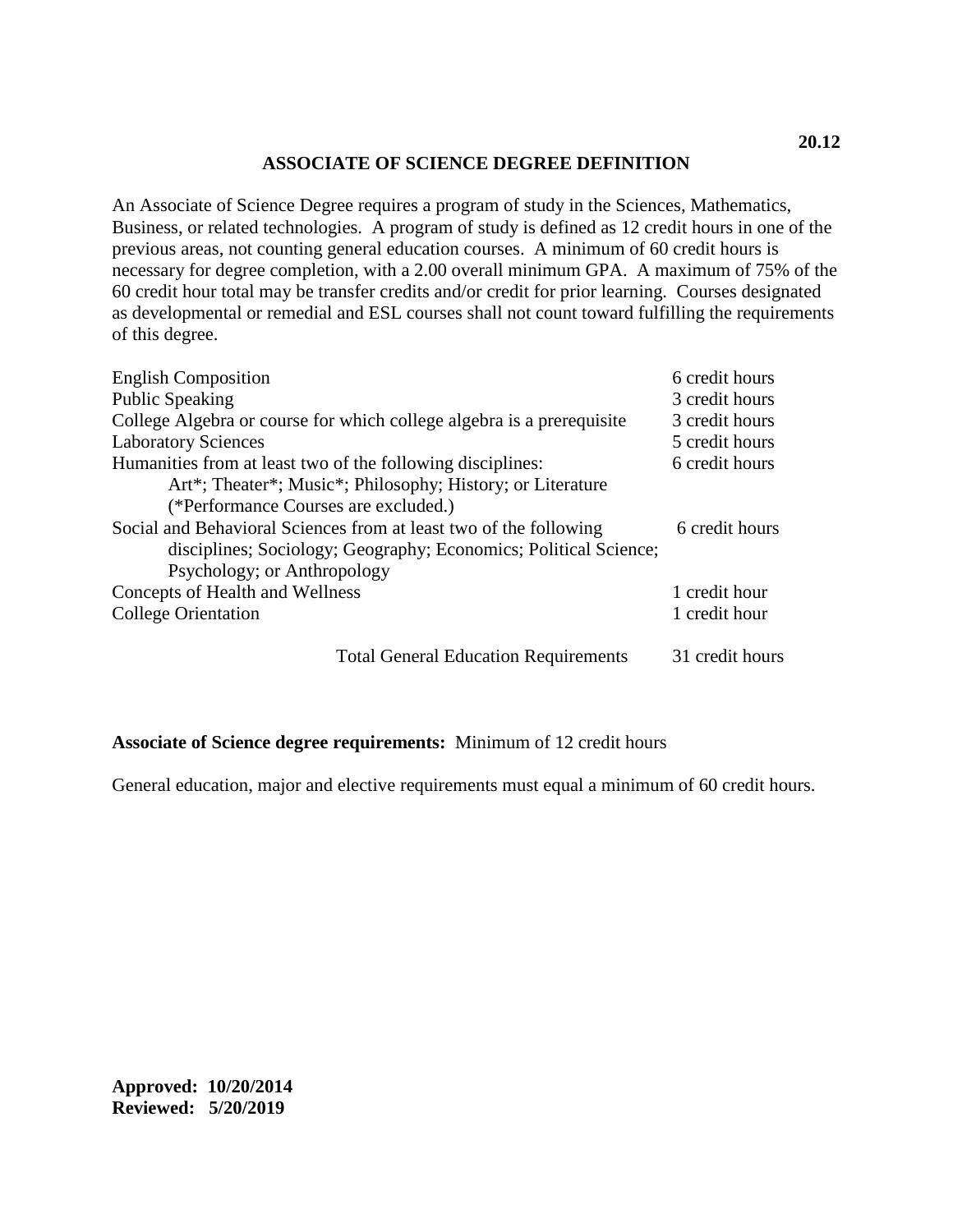## **ASSOCIATE OF APPLIED SCIENCE DEGREE DEFINITION**

An Associate of Applied Science degree requires the completion of a minimum of forty-five (45) credit hours in specialization and related contextual courses/competencies. The mix of offerings from A. and/or B. is to be determined by using the requirements of the occupation(s) as the basis. At least 15 semester credit hours of general education courses are required. Courses designated as developmental or remedial and ESL courses shall not count toward fulfilling the requirements of this degree. A minimum of 60 semester credit hours and a maximum of 68 semester credit hours is necessary for degree completion, with a 2.00 overall minimum GPA. A maximum of 75% of the credit hour total may be transfer credits and/or credit for prior learning.

Associate of Applied Science Degree Requirements:

- A. Specialization Courses/Competencies
	- 1. Technical Knowledge (theory)
	- 2. Technical Skills (laboratory)

## B. Contextual Courses/Competencies appropriately distributed among the following:

- 1. Mathematics
- 2. Science
- 3. Communication
- 4. Interpersonal Skills (employability skills)
- 5. Courses from other technical disciplines

<span id="page-28-0"></span>

| Communications                                           | 6 credit hours  |
|----------------------------------------------------------|-----------------|
| General Education from any two of the following areas:   | 9 credit hours  |
| Mathematics and Science, Humanities*, Social and         |                 |
| Behavioral Science, (*Studio and performance courses are |                 |
| excluded.)                                               |                 |
| <b>Total General Education Requirements</b>              | 15 credit hours |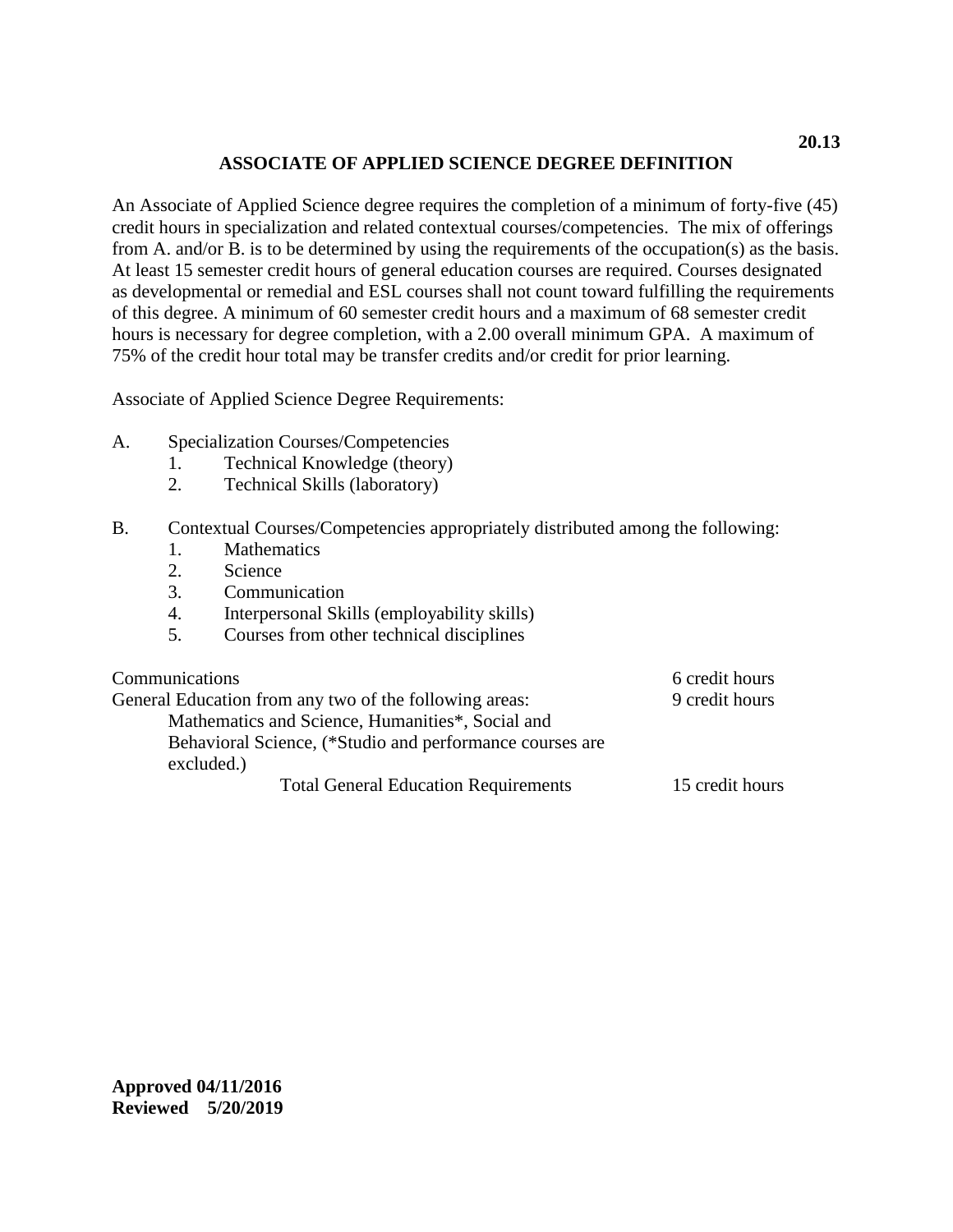### **ASSOCIATE OF GENERAL STUDIES DEGREE DEFINITION**

The Associate of General Studies degree is a degree consisting of college credit courses to provide students with the opportunity to develop knowledge, skills, attitudes, and greater philosophical appreciation for lifelong learning. The Associate of General Studies degree is not designed to satisfy requirements for transfer into Regent's universities degree programs. The Associate of General Studies degree may be awarded upon attainment of the following requirements. Courses designated as developmental or remedial and ESL courses shall not count toward fulfilling the requirements of the degree. A minimum of 60 credit hours is necessary for degree completion, with a 2.00 overall minimum GPA. A maximum of 75% of the 64 credit hour total may be transfer credits and/or credit for prior learning. Courses designated as developmental or remedial and ESL courses shall not count toward fulfilling the requirements of this degree.

Associate of General Studies General Education Requirements:

| <b>English Composition I</b>                               | 3 credit hours  |
|------------------------------------------------------------|-----------------|
| <b>English Composition II</b>                              | 3 credit hours  |
| Public Speaking                                            | 3 credit hours  |
| <b>Laboratory Science</b>                                  | 4 credit hours  |
| Math (Intermediate Algebra will satisfy requirement)       | 3 credit hours  |
| Social Science                                             | 6 credit hours  |
| <b>Behavioral Science</b>                                  | 3 credit hours  |
| Humanities from at least two of the following disciplines: | 6 credit hours  |
| Art*; Theater*; Music*; Philosophy; History; or Literature |                 |
| (*Performance Courses are excluded.)                       |                 |
| College Orientation                                        | 1 credit hours  |
| <b>Total General Education Requirements</b>                | 32 credit hours |

**Approved 10/20/14 Reviewed 5/20/2019**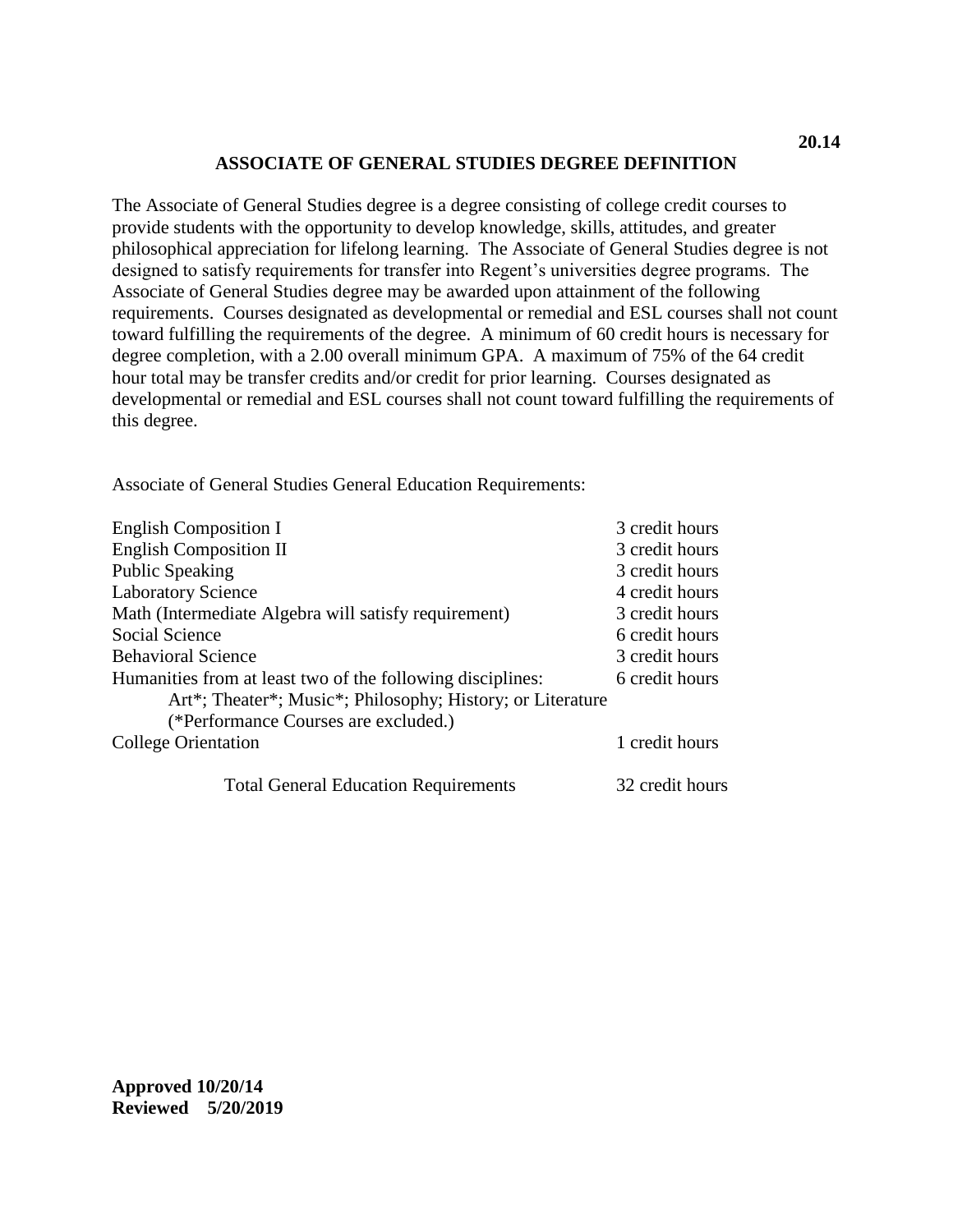# <span id="page-30-0"></span>**ASSOCIATE OF APPLIED SCIENCE IN TECHNICAL STUDIES DEGREE DEFINITION**

An Associate of Applied Science in Technical Studies degree requires the completion of a minimum of 15 credit hours in two (2) Kansas Board of Regents approved CTE programs totaling a minimum of 30 credit hours of specialized preparation. The mix of offerings from section A and B is to be determined by using the requirements of the occupation(s) as the basis. At least 15 semester credit hours of general education courses are required. Courses designated as developmental or remedial and ESL courses shall not count toward fulfilling the requirements of this degree. A minimum of 60 credit hours is necessary for degree completion, with a 2.00 overall minimum GPA. A maximum of 75% of the 60 credit hour total may be transfer credits and/or credit for prior learning.

Associate of Applied Science Degree in Technical Studies Requirements:

- A. Specialization Courses/Competencies from of a minimum of 15 credit hours in two (2) Kansas Board of Regents approved programs totaling a minimum of 30 credit hours of specialized preparation.
	- 1. Technical Knowledge (theory)
	- 2. Technical Skills (laboratory)
- B. Contextual Courses/Competencies appropriately distributed among the following:
	- 1. Mathematics
	- 2. Science
	- 3. Communication
	- 4. Interpersonal Skills (employability skills)
	- 5. Courses from other technical disciplines

| Communications                                          | 6 credit hours  |
|---------------------------------------------------------|-----------------|
| General Education from any two of the following areas:  | 9 credit hours  |
| Mathematics and Science, Humanities*, Social and        |                 |
| Behavioral Science (*Studio and performance courses are |                 |
| excluded.)                                              |                 |
| <b>Total General Education Requirements</b>             | 15 credit hours |

**Approved 10/20/14 Reviewed 5/20/2019**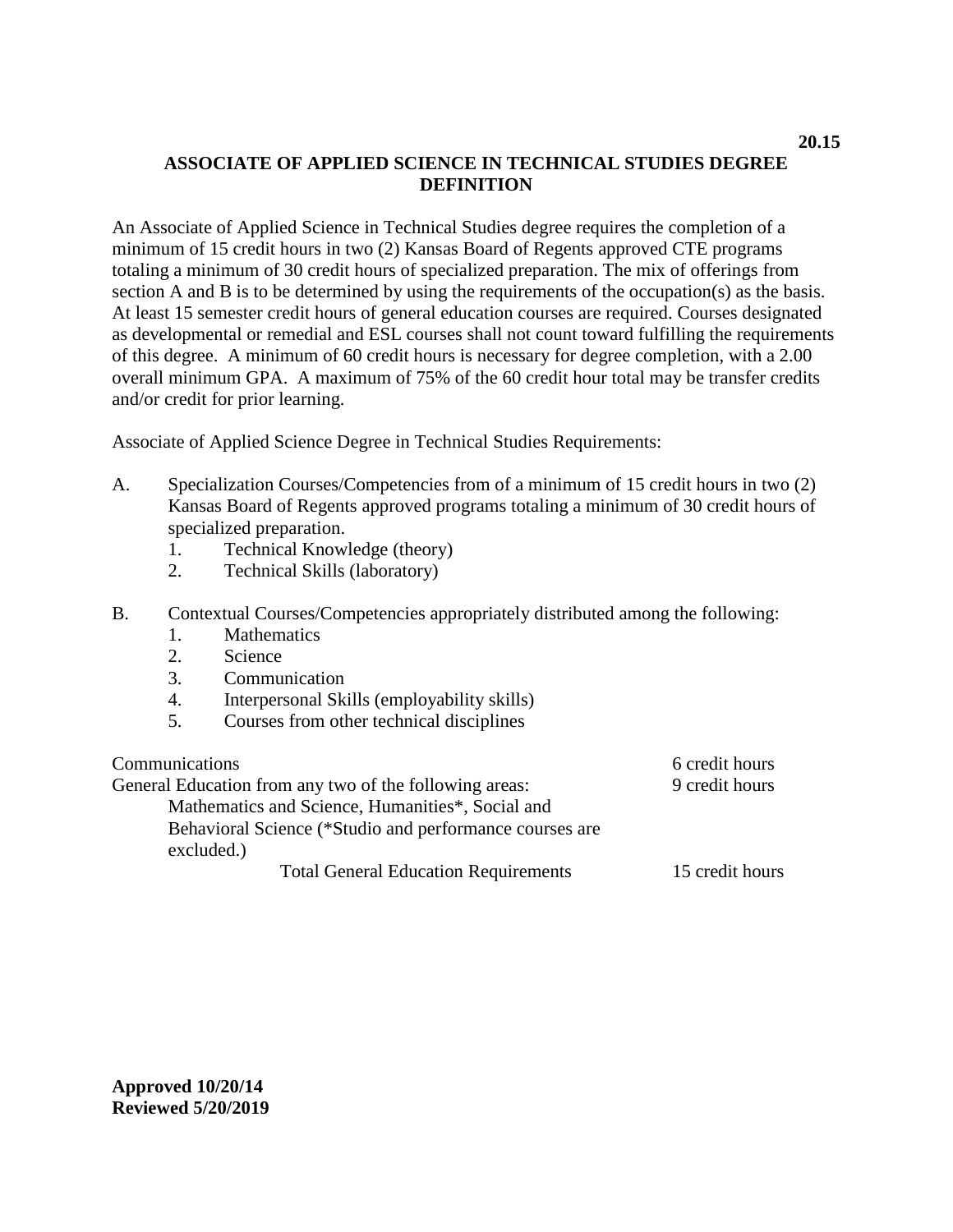### **CERTIFICATE DEGREE DEFINITION**

<span id="page-31-0"></span>Certificate Degree Definition Based on KBOR Policy Chapter 3, Part A, No. 9

A Technical Certificate may be granted for programs of instruction that are less than 60 semester hours in length but more than 15 semester hours with a minimum GPA of 2.0. Certificates of Completion may be awarded for a course or sequence of courses not exceeding 15 semester hours with a minimum GPA of 2.0. A maximum of 75% of the credit hour total may be transfer credits and/or credit for prior learning. Courses designated as developmental or remedial and ESL courses shall not count toward fulfilling the requirements of a Technical Certificate or Certificate of Completion.

**Approved 11/17/2014 Reviewed 8/16/2016**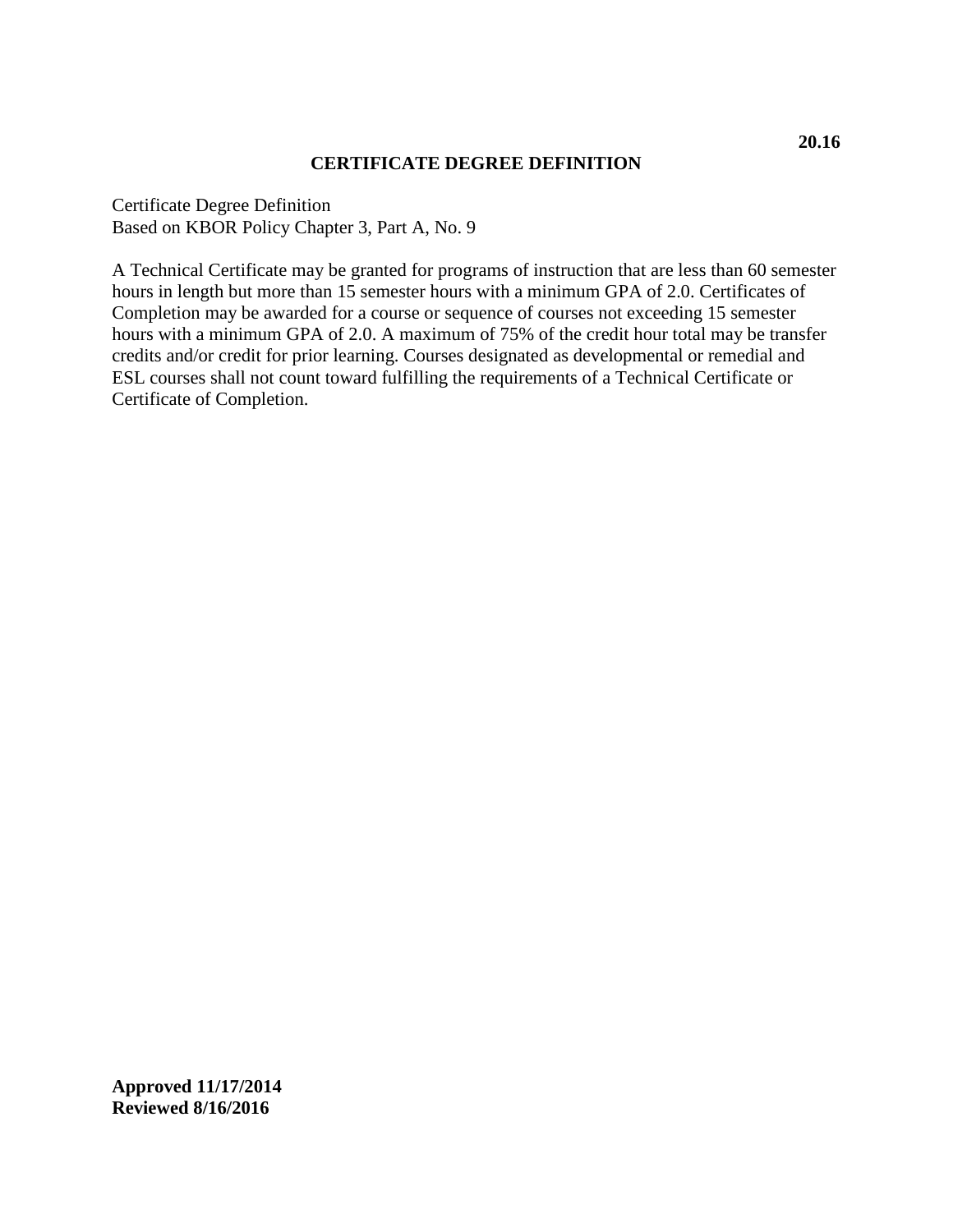## **DEVELOPMENTAL COURSES**

# <span id="page-32-0"></span>**DEVELOPMENTAL EDUCATION POLICY FOR KANSAS COMMUNITY COLLEGES**

Developmental education includes courses in all fields of study that are designed to increase the likelihood of student success at the entry level of a certificate or degree program. Developmental education programs include activities that address subject matter remediation, development of competencies, and change of attitudes toward learning. The content of developmental education courses is at a level below that normally included in the first and second year college-level curricula.

Developmental education programs include interdependent activities and special types of educational experiences that are designed to meet academic and personal needs of students. Developmental education intervention strategies take into consideration the needs of the individual student and are least intrusive for the student.

Additional guidelines are:

**a.** The definition of developmental education in this policy will be used when reporting information, gathering data, or structuring learning activities for developmental education.

**b.** Developmental education course credits may not be used to fulfill graduation requirements for any degree.

Procedures for implementation of this policy are the responsibility of the Vice President of Academic Affairs.

**Revised 7/17/17 Reviewed 7/17/17**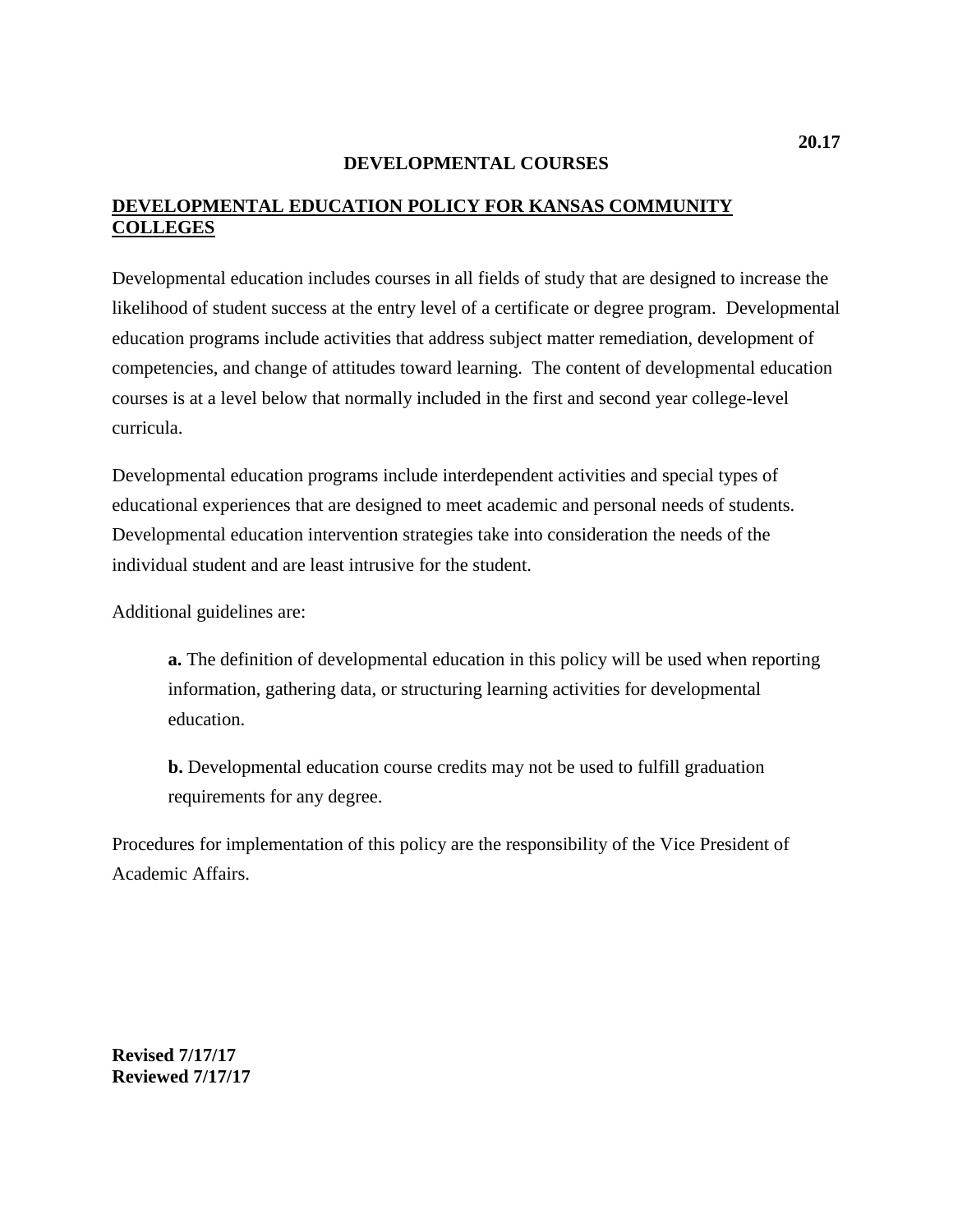## **MULTIPLE DEGREES**

Students may elect to earn two (or more) degrees in the same or subsequent semester(s). A minimum of 12 additional credit hours must be earned to complete each additional degree. The requirements for each separate degree must be satisfied. General education requirements completed may be utilized to satisfy the same requirements for an additional degree. However, each additional degree has distinct requirements in a core emphasis area which must be completed as indicated.

- o Associate of Science Degree a minimum of 12 credit hours in core emphasis area;
- o Associate of Arts Degree a minimum of 17 credit hours in core emphasis/other electives;
- o Associate of General Studies Degree minimum of 32 credit hours in core emphasis/other electives combination;
- o Associate of Applied Science Degree minimum of 45 credit hours in core emphasis/area of specialization.

Note: A minimum of 15 credit hours must be completed through SCCC before any degree will be awarded from the institution.

**Revised 7/27/16 Reviewed 717/17**

<span id="page-33-0"></span>**20.18**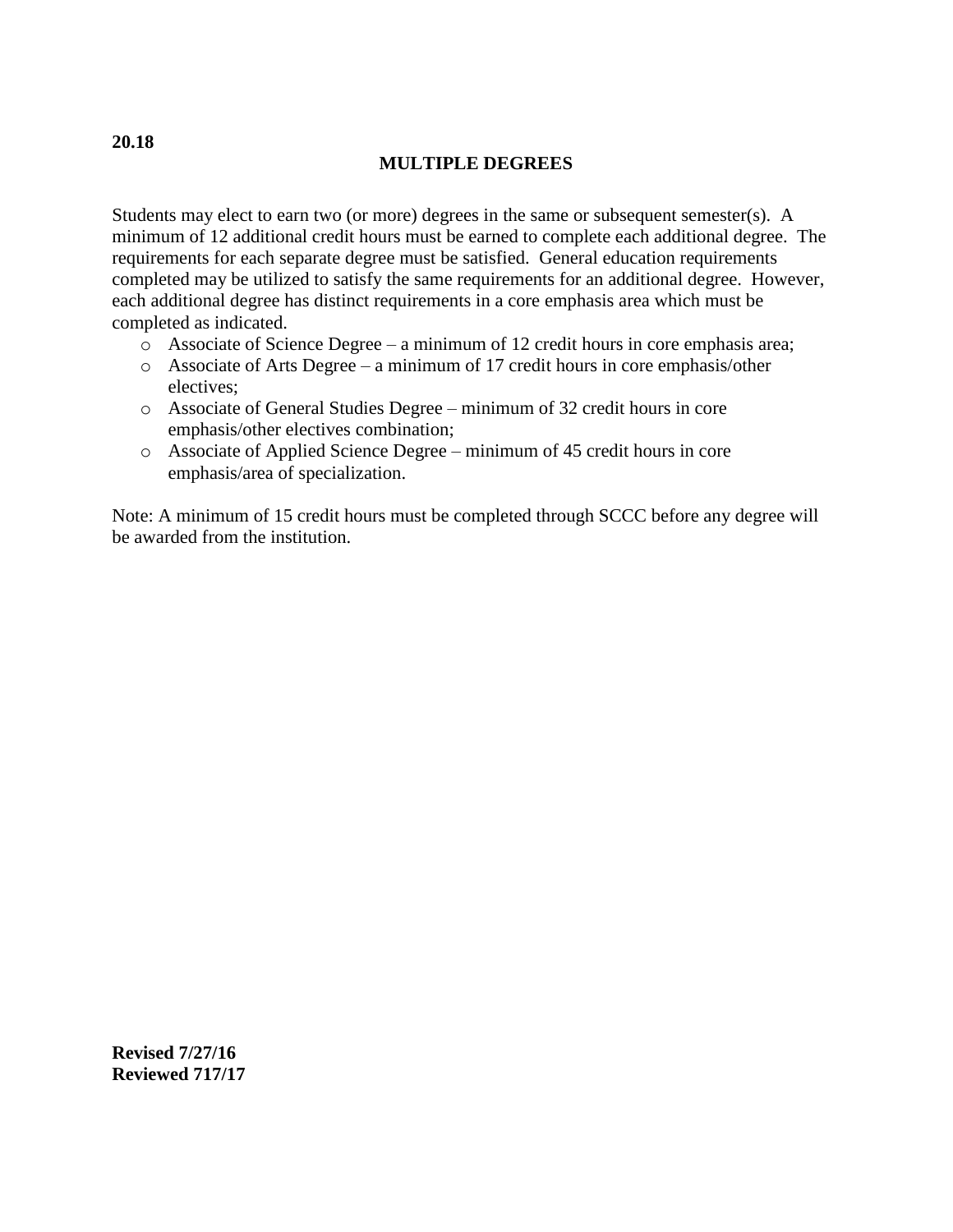# <span id="page-34-0"></span>**VARSITY ATHLETICS CREDIT TOWARD DEGREE REQUIREMENTS**

Varsity Athletics I-IV (4 credit hours) will count toward the 64 credit hours for degree completion. Any Varsity Athletic Conditioning hours will not count toward the 64 credit hours for degree completion.

**Approved 4/14/2014**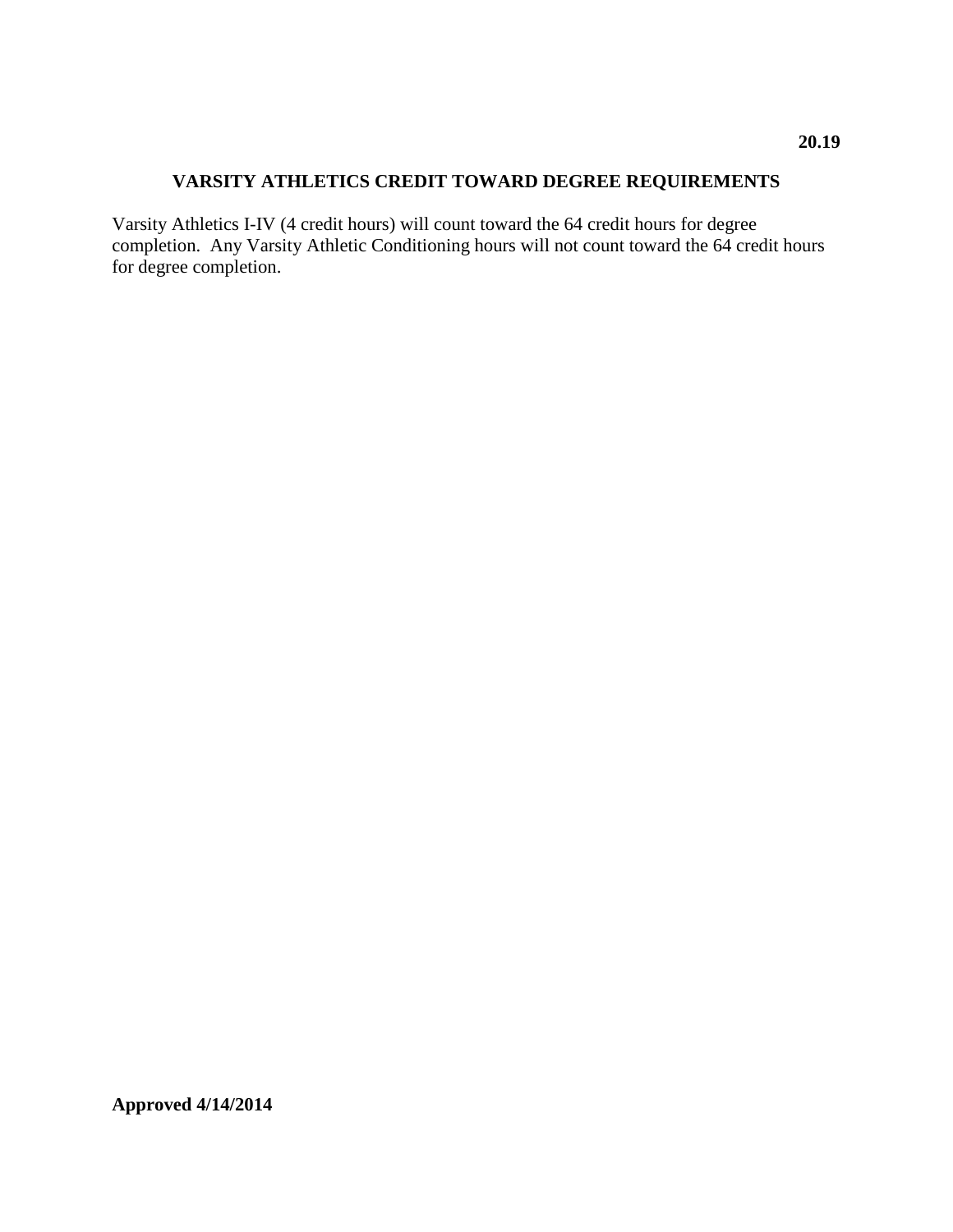# **DEGREE REQUIREMENTS**

<span id="page-35-0"></span>New degree requirements and/or new college catalogs shall be implemented in the Fall of each respective year with returning students being allowed to fulfill general education requirements either under the previous catalog or the current catalog.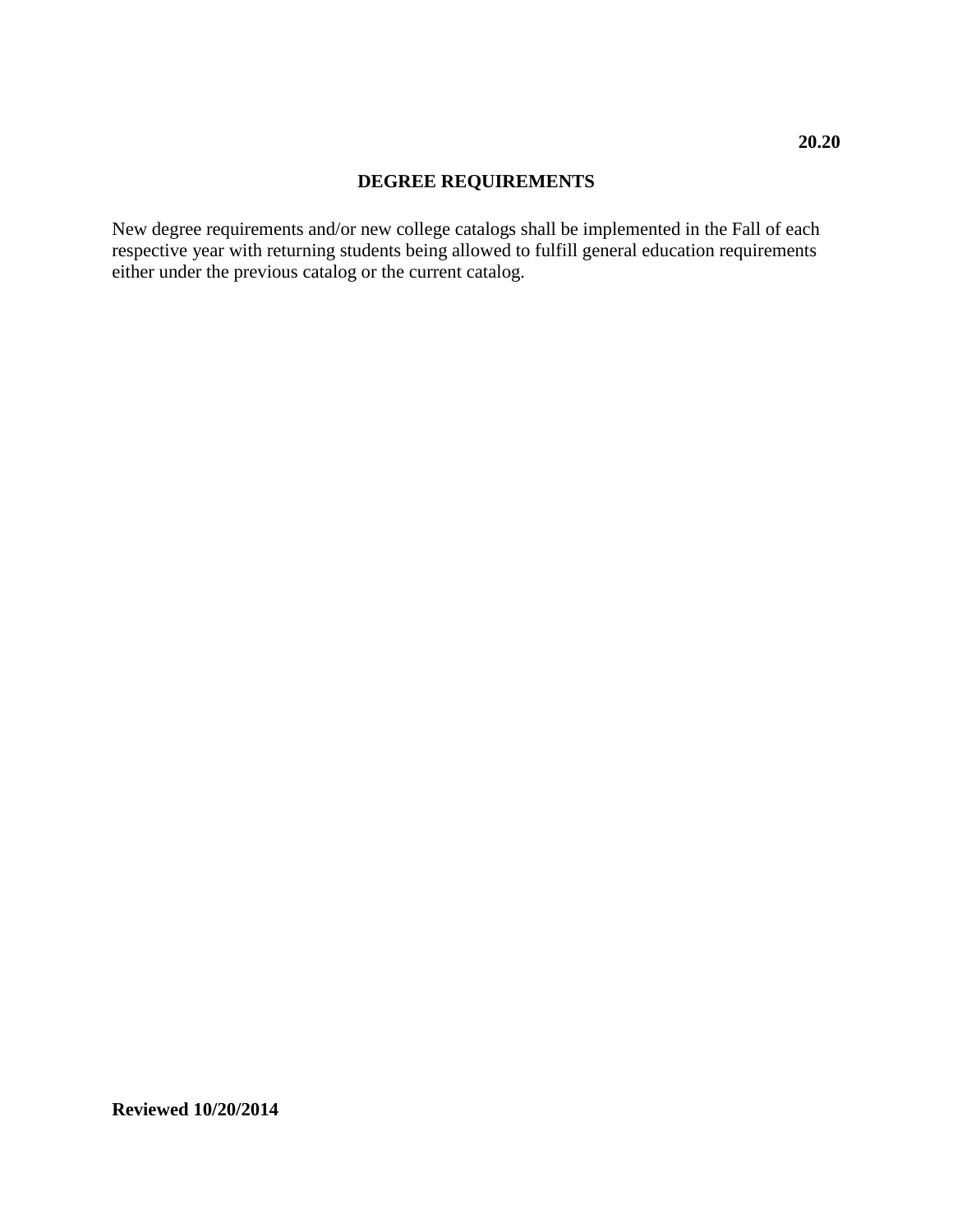## **ARTICULATION AGREEMENT KBOR Policy Chapter 3, Section A, Parts 2 and 3**

a. Transfer is recognized as a crucial element within a seamless educational system. The purpose of this policy is to promote seamlessness. A seamless educational system offers the best resources to provide a high-quality education for every citizen, and empowers and encourages each citizen to reach maximum potential by engaging in life-long learning. This includes:

**i.** Aligning high school and college expectations and standards to improve access and success;

**ii.** Providing access to higher education;

**iii.** Providing high quality advising and information at every point of the journey to ensure that students understand the preparation required to succeed at the next level;

**iv.** Building connections and strengthening communications within and between the parts of the system; and

**v.** Providing a smooth transition from one level of learning to the next level, including graduate and professional education.

b. To facilitate transfer and articulation across the System, the Board shall provide for a Transfer and Articulation Council with oversight responsibility for implementing the Board's transfer and articulation policy. The Council's mission is to create structures and processes that facilitate student transfer and degree completion within Kansas higher education.

**i.** The Transfer and Articulation Council shall:

(1) Charge the Kansas Core Outcomes Groups with developing specific course articulations;

(2) Adjudicate disagreement from the Kansas Core Outcomes Groups, and provide final approval on system-wide transfer of specific courses;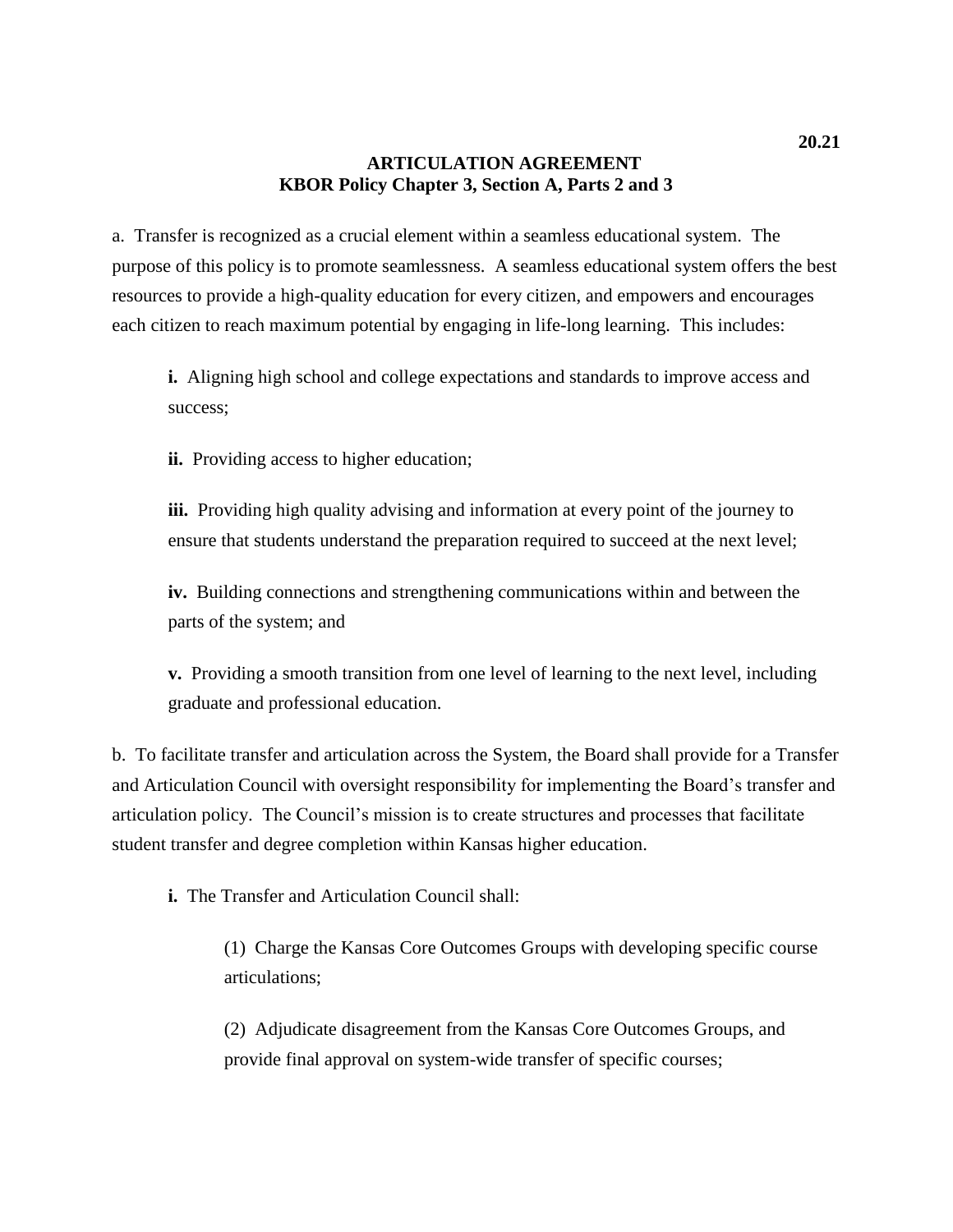(3) Assure quality and adherence to the agreed-upon learning outcomes of courses articulated across the institutions; and

(4) Review proposed revisions to Board policies and bring forward issues and trends that affect transfer and articulation.

**ii.** In addition, the Transfer and Articulation Council shall:

(1) Identify courses acceptable for meeting general education core requirements;

(2) Create an effective, faculty-led structure for discipline level course articulations based on learning outcomes;

(3) Ensure that appeals processes exist: (a) for individual students at the institutional level; and (b) at the system level to ensure equitable resolution of transfer concerns between institutions;

- (4) Address barriers to inter-institutional cooperation as the arise;
- (5) Use learning outcomes to determine course equivalency; and
- (6) Implement a clear and ongoing transfer structure.

iii. The Transfer and Articulation Council shall have a general education/core outcomes subcommittee and a quality control subcommittee.

**iv.** Kansas Core Outcomes Groups – These groups are comprised of faculty within specific disciplines, who shall carry out the work of course transfer articulation in accordance with the Kansas Transfer and Articulation Procedures. Each Kansas core outcomes group shall:

(1) Receive its charge from the Transfer and Articulation Council;

(2) Review specific courses within the discipline to articulate learning outcomes associated with courses and agree upon system-wide transfer of course credit as direct equivalents for transfer; and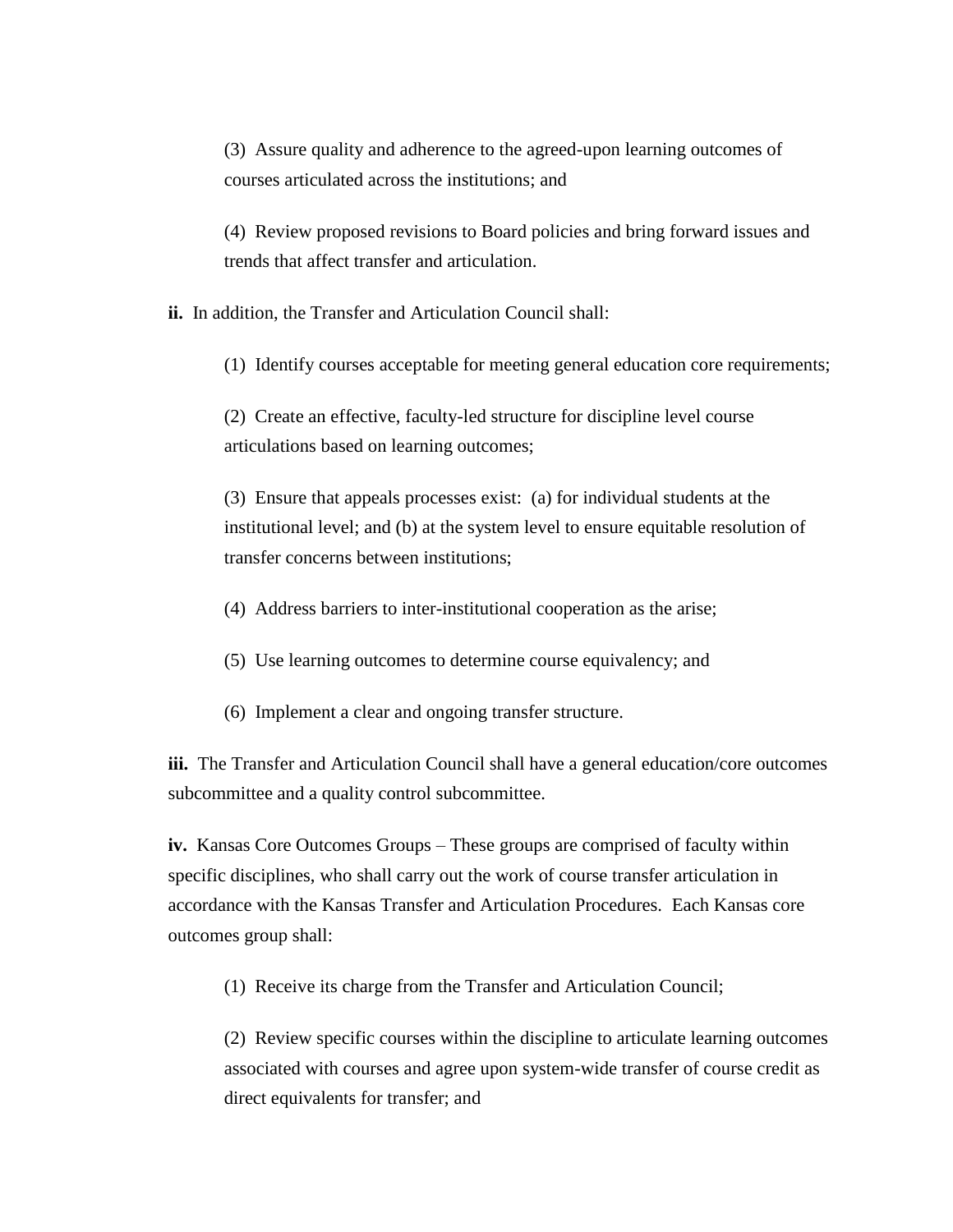### (3) Report to the Transfer and Articulation Council.

One Transfer and Articulation Council member shall be appointed by the Council to serve as a non-voting ex officio member liaison to each discipline-specific core outcomes group. The Council liaison's role is to ensure that the mission of the Transfer and Articulation Council is communicated to, and carried out by, each core outcomes group and to ensure excellent communication between the Council and each core outcomes group.

c. Board staff shall support the Board's transfer initiative by:

**i.** Maintaining an advising portal for dissemination of transfer information;

**ii.** Maintaining a Common Course Matrix for all courses that transfer across the system, and a Course Equivalency Guide for courses that transfer partially (across some, but not necessarily all, institutions); and

**iii.** Collecting and reporting common data on transfer student success and completion as one measure of system effectiveness.

d. In accordance with K.S.A. 72-4453, the board of trustees of each Kansas community college and the governing board of each Kansas technical school and technical college shall establish transfer and articulation agreements providing for the transferability of substantially equivalent courses of study and programs in order to facilitate the articulation of students to and among those institutions.

**i.** The Board of Regents shall be notified of each agreement at the time the agreement is executed.

**ii.** Each agreement shall be effective only after submission to and approval by the Board of Regents. (K.S.A. 72-4453) Preliminary approval shall be given by the Board President and Chief Executive Officer, or designee, upon verification that the agreement is consistent with this policy. Final approval shall require ratification by the Board.

**iii.** The Board President and Chief Executive Officer shall report to the Board on transfer and articulation agreements annually. Such report shall include a description of the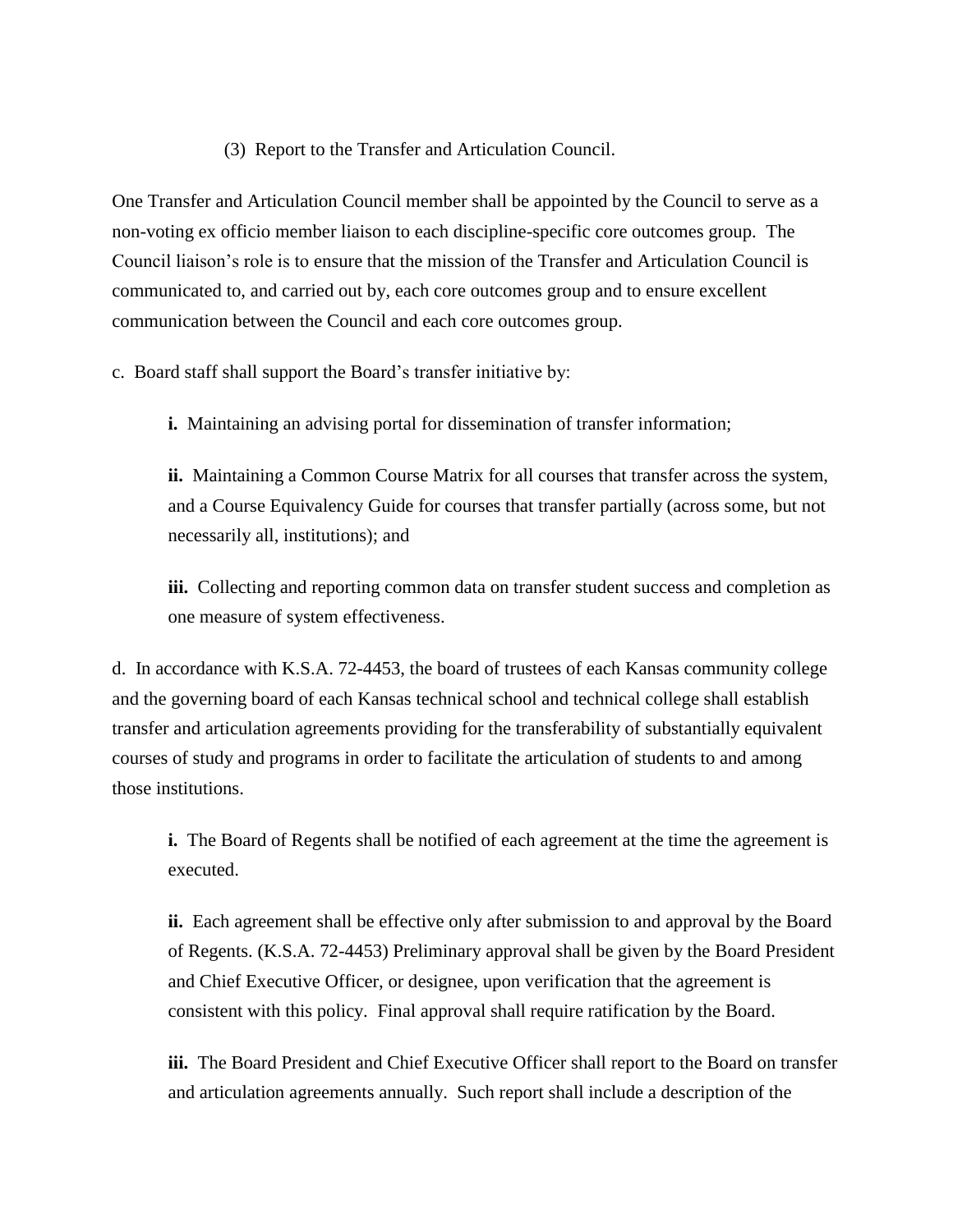agreements preliminarily approved during the last year and a request for ratification by the Board.

e. In accordance with K.S.A. 72-4454, Kansas technical schools, technical colleges, community colleges and public universities shall establish articulation agreements providing for the transferability of substantially equivalent courses of study and programs that are offered at those institutions in order to facilitate articulation of students in technical programs to and among the Kansas technical schools, technical colleges, community colleges and public universities.

f. To promote seamlessness, each public postsecondary educational institution shall develop and publicize its transfer policy.

**i.** Each public university shall appoint a point person for transfer and articulation issues and shall clearly identify that individual's contact information on the university web site.

**ii.** An institutional transfer policy shall not conflict with the Board's transfer policy.

**iii.** An institutional transfer policy shall include an appeal process.

**iv.** An institutional transfer policy shall treat transfer students the same way academically as non-transfer students.

**v.** An institutional transfer policy shall ensure transfer of substantially equivalent courses from any Kansas public postsecondary institution.

**vi.** An institutional transfer policy shall ensure transfer of general education courses from any HLC accredited Kansas public postsecondary institution subject to condition in paragraphs j. and k. below.

**vii.** Courses not substantially equivalent to a course offered by the receiving institution may be transferred at the discretion of the receiving institution.

g. Each Kansas public postsecondary educational institution shall establish its residency requirements, graduation requirements, and any admission requirements to professional or specific programs.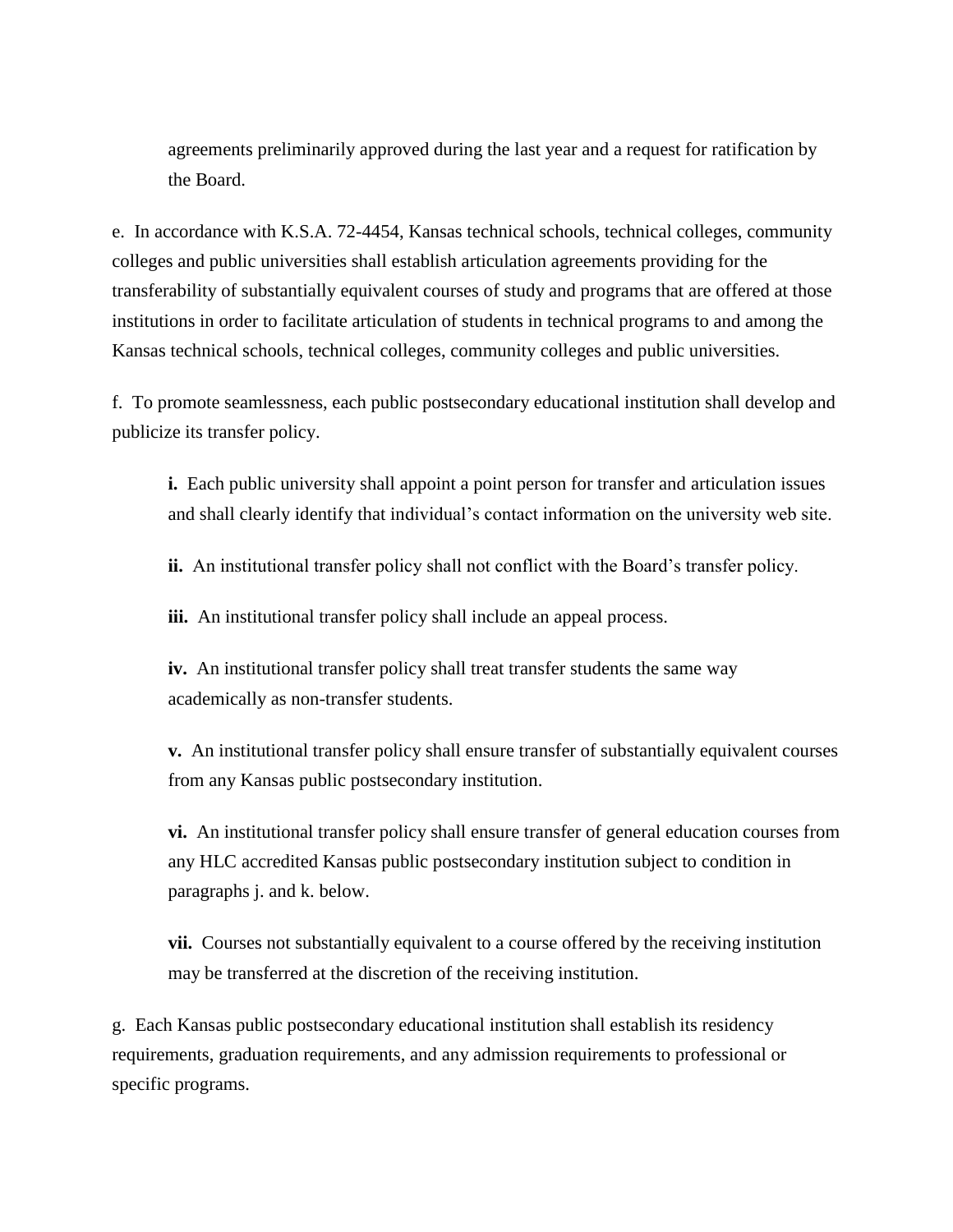**i.** Admission to an institution shall not equate with admission to a professional school or a specific program.

**ii.** Except as provided in paragraph j., students must complete all graduation requirements of the receiving institution.

**iii.** Students with a completed associate degree who transfer into a professional school or specialty program may need more than two academic years of course work to complete the baccalaureate degree, depending on requirements of the program.

h. Institutions are strongly encouraged to develop program-to-program articulation agreements. Such agreements may provide additional transfer opportunities over and above the opportunities named in this policy, but may not conflict with this policy.

i. General requirements for transfer of credits between and among Kansas public postsecondary educational institutions include the following:

**i.** Transfer coursework must be transcripted in credit hours.

**ii.** Students transferring to Kansas public universities with a completed AA or AS degree shall be given junior standing.

j. Transfer of general education to and among Kansas public universities, including state universities and Washburn University, shall follow the requirements below.

Although the following distribution of courses does not necessarily correspond to the general education requirements for the bachelor degree at any Kansas public university, it shall be accepted as having satisfied the general education requirements for the bachelor degree of all Kansas public universities.

A minimum of 45 credit hours of general education with distribution in the following fields shall be required. General education hours totaling less than 45 shall be accepted, but transfer students must complete the remainder of this requirement before graduation from the receiving institution, which may require an additional semester(s).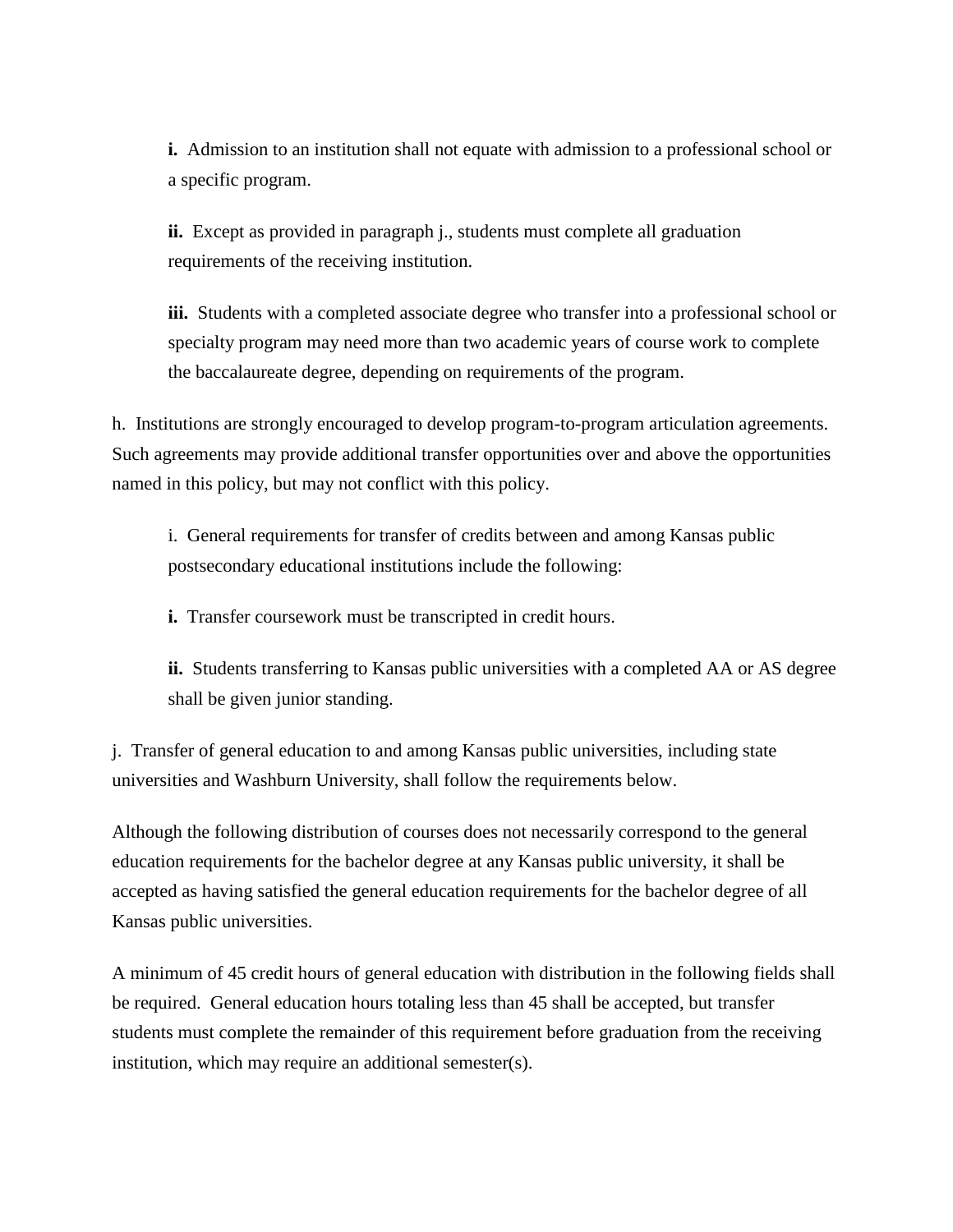**i.** 12 hours of Basic Skills courses, including:

6 hours of English Composition

3 hours of Public Speaking or Speech Communication

3 hours of college level Mathematics; college Algebra and/or Statistics will be required of transfer students where the curriculum of the receiving institution requires it

**ii.** 12 hours of Humanities courses from at least three of the following disciplines:

Art\* Theater\* Philosophy Music\* History\*\* Literature Modern Languages

**iii.** 12 hours of Social and Behavioral Science courses from at least three of the following disciplines:

| Sociology                |
|--------------------------|
| Psychology               |
| <b>Political Science</b> |
| Economics                |
| Geography                |
| Anthropology             |
| History**                |

**iv.** 9 hours of Natural and Physical Science courses from at least two disciplines (lecture with lab)

\*Performance courses are excluded.

\*\*The receiving institution will determine whether history courses are accepted as humanities or as social sciences.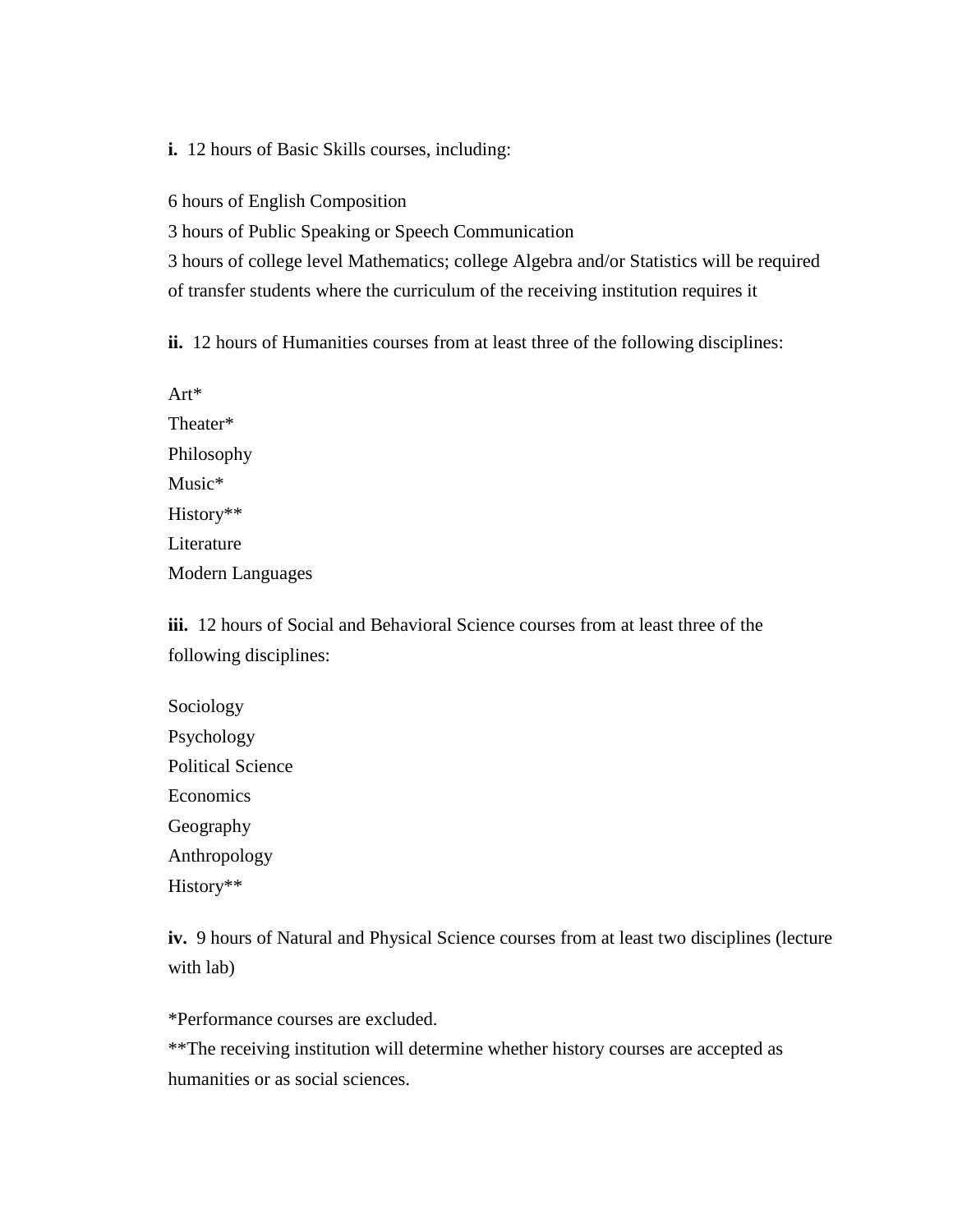k. The Board of Regents approves specific courses to be accepted in transfer for general education credit at any public postsecondary educational institution in Kansas. These courses may be found on the Board's website.

l. Each course approved and accepted in transfer for general education credit by the Board is identified by a shared course number that supports a student-first philosophy, and is designed to enhance educational planning and effortless course transfer. A Kansas Regents Shared Number (KRSN) uses a 3-letter prefix and a 4-digit course number to differentiate the KRSN number from individual institution course prefixes and numbers. Each institution retains its own unique course prefix and course number.

m. Although a transfer general education curriculum has not been established for associate degrees, the transfer curriculum is assumed to be a subset of the curriculum in paragraph j. above.

n. Public universities may develop program-to-program articulation agreements for the AAS degree.

o. Completed technical programs (non-degree) and completed AAS degrees shall transfer according to option i or ii below:

**i.** As a block to articulated programs at community colleges, technical colleges, and to those universities that have program to program articulation agreements.

**ii.** On a course-by-course basis

(1) General education courses may be transferred according to paragraphs f.vi., j. and m. above.

(2) Substantially equivalent courses may be transferred on a course-by-course basis according to paragraph f.v. above.

(3) Other courses may be transferred as electives according to paragraph f.vii. above.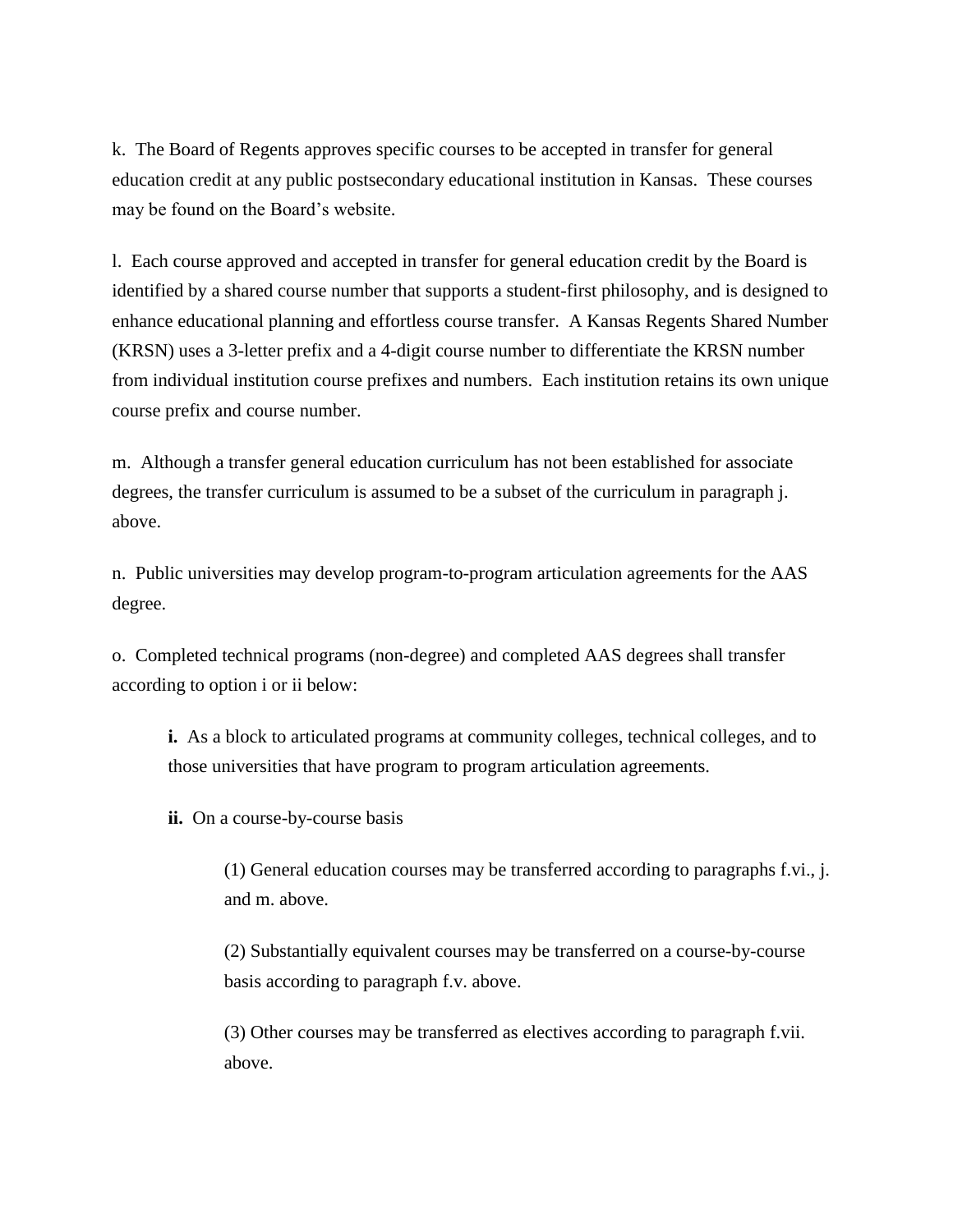p. Students who intend to transfer are responsible for becoming acquainted with the program and degree requirements of the institution to which they expect to transfer.

### **REVERSE TRANSFER AGREEMENTS**

Reverse transfer is an important element of a seamless educational system. The state universities, community colleges, technical colleges, Washburn University and Washburn Institute of Technology shall work together, through the System Council of Presidents and System Council of Chief Academic Officers, to develop a process to assist students to complete coursework for and attain all certificates and degrees for which they are eligible.

The process and resulting agreements shall:

**a.** Be consistent with state and federal law, Board policies and applicable accreditation standards;

**b.** Provide a mechanism for each student who is transferring credits from a community college or technical college to a university to participate in the reverse transfer process; the established mechanism shall include an opportunity for each otherwise eligible student to opt-out of the process, thereby precluding sharing of that student's Family Educational Rights and Privacy Act protected information; and

**c.** Provide guidelines for determining which transferring institution will award the credential if the student has transfer credits from more than one institution.

**Revised 3/23/15 Reviewed 7/17/17**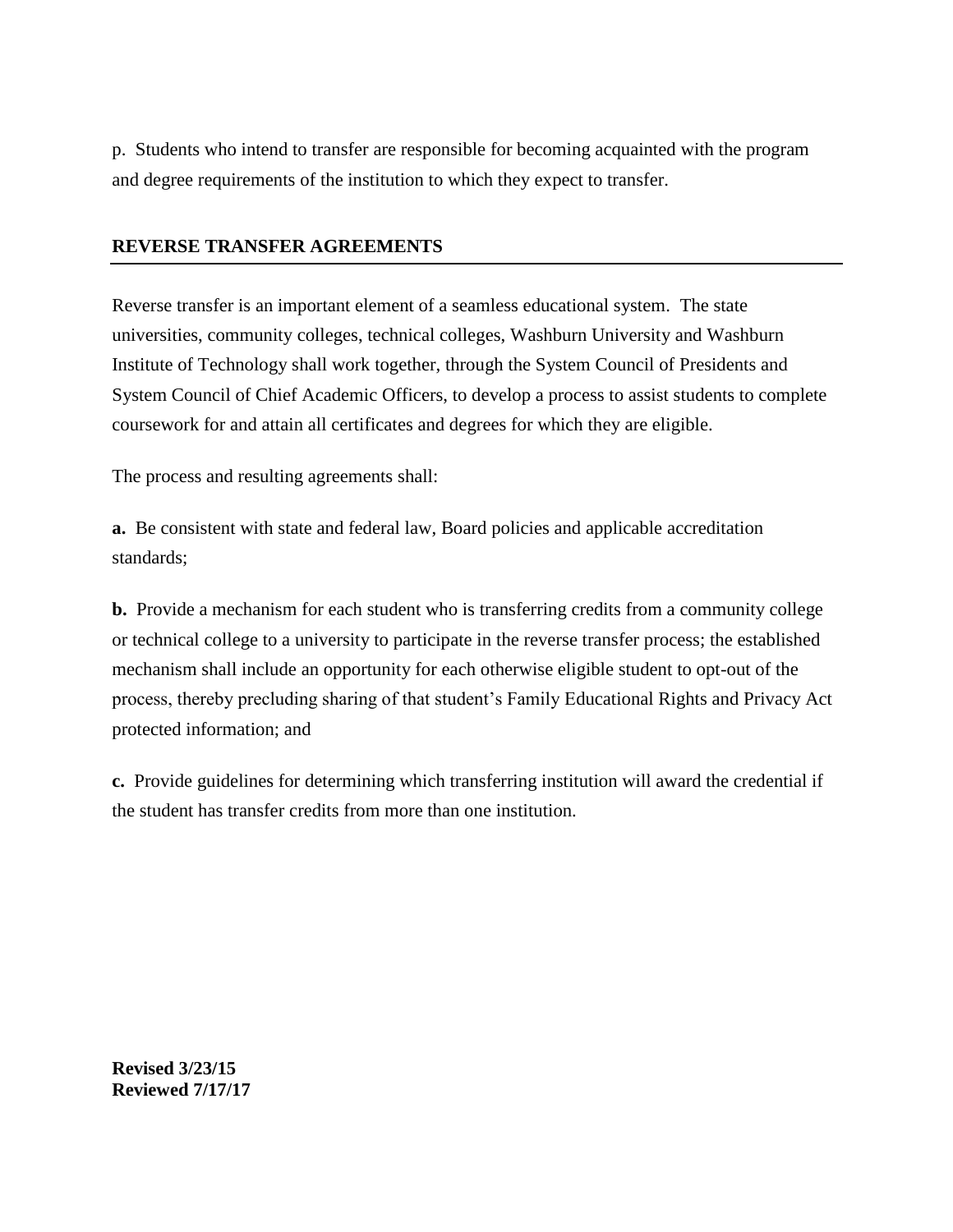#### **PE REQUIREMENT**

All students completing an AA or AS degree will be required to complete Concepts of Health and Wellness. Exceptions may be granted for medical reasons or for extenuating circumstances. Physical education courses taken at other universities that count toward the fulfillment of the transfer university PE requirement may be transferred to SCCC to fulfill the PE requirement for the degrees at SCCC, even though SCCC does not offer the specific course. Students completing an AA or AS degree solely through eduKan will be required to complete Lifestyle Management or Personal and Community Health.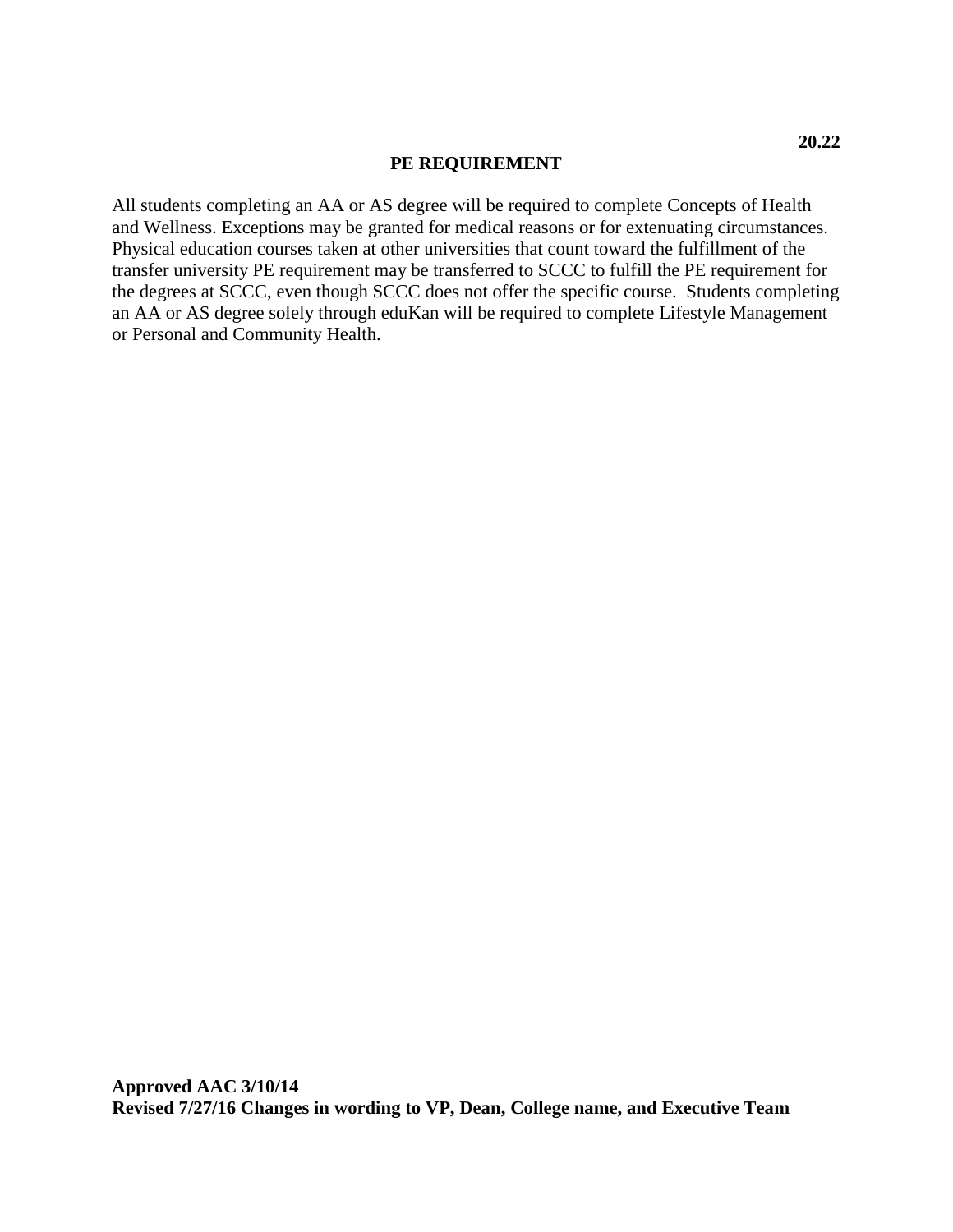## **INCOMPLETE GRADE POLICY**

A student may be given an "I" (incomplete) grade in a course if he/she was unable to complete the course work due to a condition beyond his/her control. The instructor will have the discretion of deciding if the conditions were beyond the student's control.

The student will be assigned a deadline on the incomplete form, within the next semester, to complete the work in the course in which an "I" was received. The original incomplete form will be filed with the Registrar, and the instructor will keep a copy for his/her files.

The instructor will notify the Registrar to enter a grade when the work is completed by the student or the time has expired for the student to complete the required work. If an instructor is no longer employed at SCCC, the Registrar will have the right to complete the instructor's incomplete scores with the stipulations as assigned on the incomplete form and concurrence with the division chair.

Students receiving an "I" in a course that has been designated as a pre-requisite for another course may not enroll in the advanced course until the incomplete course work has been completed or the instructor has given permission.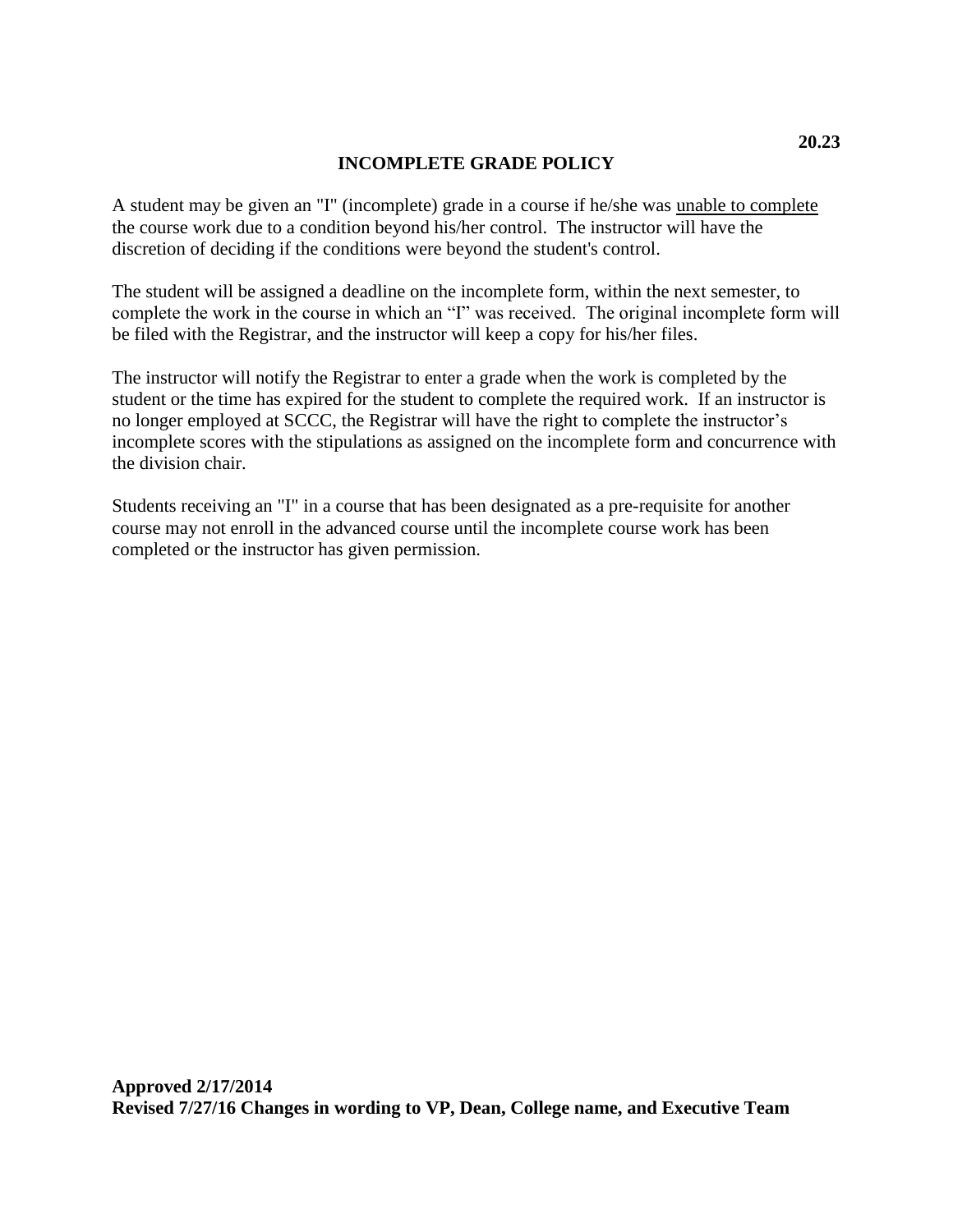### **GRADE APPEAL POLICY**

Students are responsible for meeting the standards for academic performance established for each course in which they are enrolled. The establishment of the criteria for grades and the evaluation of student academic performance are the responsibilities of the instructor.

This grade appeal procedure is available only for the review of allegedly capricious grading and not for review of the instructor's evaluation of the student's academic performance. Capricious grading, as the term is used here, consists only of any of the following:

- 1. the assignment of a grade to a particular student on some basis other than the performance in the course;
- 2. the assignment of a grade to a particular student by resorting to more exacting or demanding standards than were applied to other students in the course;

STEP 1 - The student should first discuss the course grade fully with the instructor of the course. This must be done within two weeks after the start of the following semester (fall/spring).

STEP 2 - If the matter cannot be resolved by consultation with the instructor, the student may set up a hearing with the dean or in the case of outreach course work the SCCC director of outreach within two weeks of speaking to the instructor, or within two weeks of the start of the following semester if the instructor is no longer employed by the college. The student, the instructor, and deans, (director of outreach) should attempt to resolve the matter at this level.

STEP 3 - If the matter is not resolved, the parties involved may appeal to the VP of Academic Affairs. The written notice of this appeal must be made within two weeks of speaking to the dean/director of outreach, to the VP of Academic Affairs. The VP will establish, within seven (7) calendar days, an ad hoc academic appeals committee and appoint a committee chairperson to review the written records presented by the student, instructor, and dean (outreach director). After the committee has had the opportunity to review all the written data and interview potential informational sources, the committee will make its decision regarding the appeal. The decision of the committee will be communicated to the student, the instructor, the dean/director of outreach and the VP of Academic Affairs by the committee chairperson. The decision of this committee shall be considered final.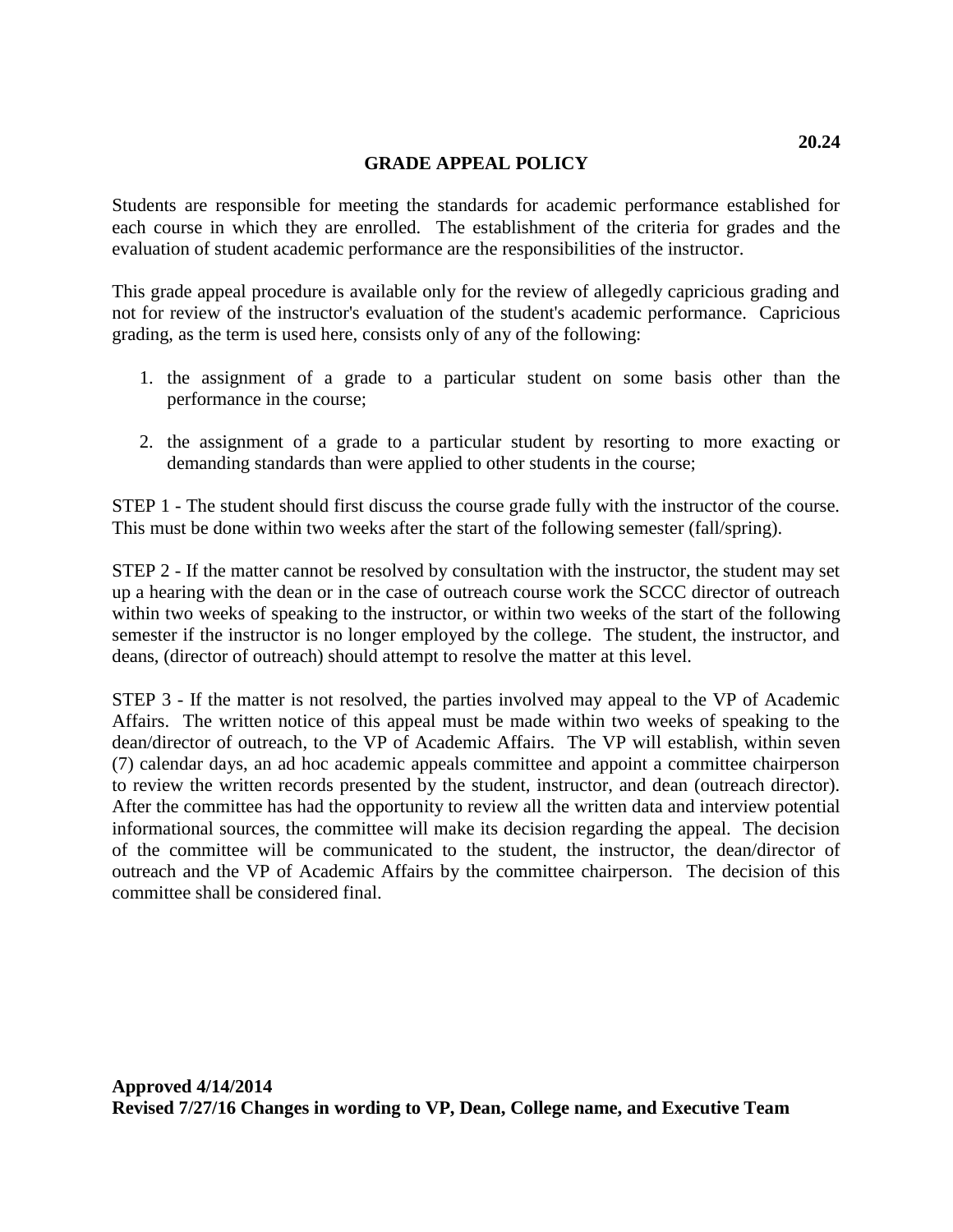## **GRADUATION CEREMONIES**

A student must be within nine (9) credit hours of completing graduation requirements in order to participate in the commencement activities. Exceptions are made for some certificate programs. A student who withdraws from a course or courses included in the "within nine" credit hour requirement will be ineligible to participate in commencement activities. The student must notify the Registrar if there is a change in graduation term. The date on the diploma will be the month and year that all requirements are met.

Graduation Fees must be paid. This fee includes diploma, cap/gown/tassel purchase, and hood rental. Students unable to participate in the Commencement ceremony should notify the VP of Student Services explaining circumstances prohibiting attendance.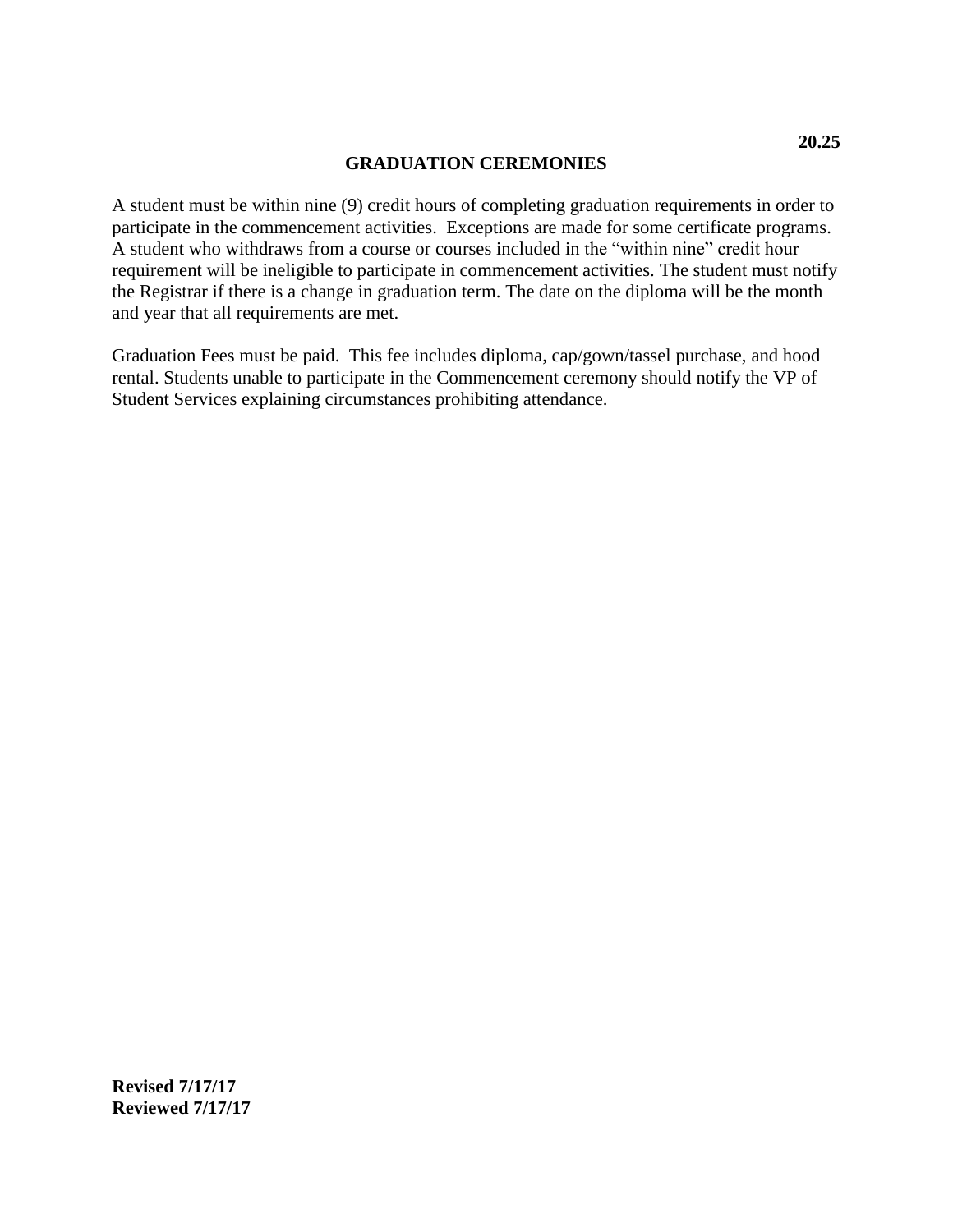### **GRADUATION WITH HONORS**

Graduation with honors shall be determined by the following grade points:

| Summa Cum Laude | $3.85 - 4.00$ |
|-----------------|---------------|
| Magna Cum Laude | $3.65 - 3.84$ |
| Cum Laude       | $3.50 - 3.64$ |

For the purpose of the graduation ceremony, graduation with honors shall be determined by the student's earned cumulative GPA through the semester prior to the graduation ceremony. Students who are designated as Honor Graduates (at least a 3.5 GPA) may wear Honor Cords at the graduation ceremony.

The designation "Graduation with Honors" will be determined by the student's earned cumulative GPA upon completion of the appropriate coursework for graduation. The final semester grades are calculated in the final GPA for the purpose of graduation with honors. This distinction will be recorded on the student's Official Transcript.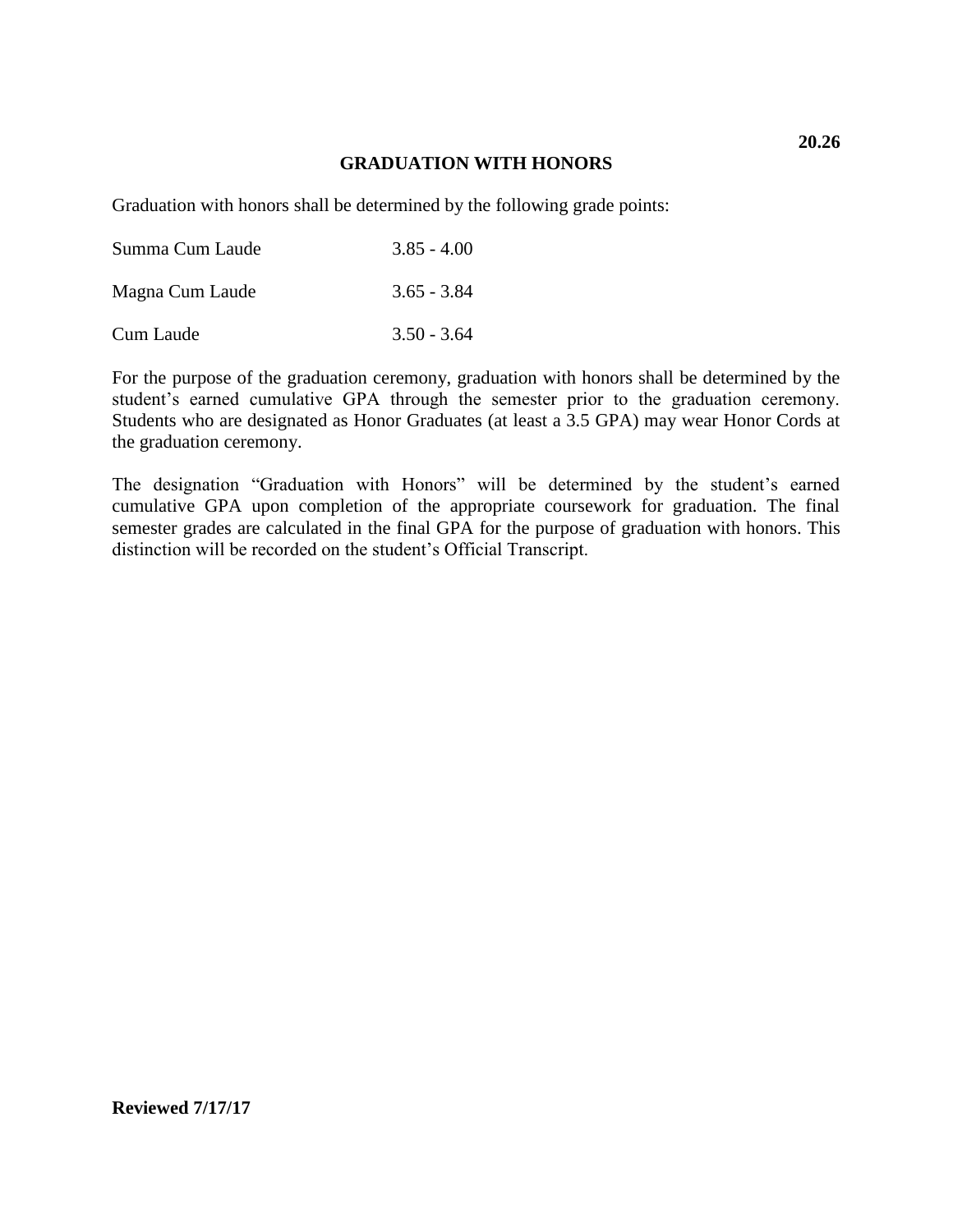### **HONOR ROLL**

Any student with an Incomplete (I) will not be eligible for honor roll.

Vice President's Honor Roll:

Any student who completes at least 12 credit hours and has a semester grade point average of at least 3.50 will be listed on the Vice President's Honor Roll for that semester**.**

President's Honor Roll:

Any student who completes at least 15 credit hours and has a semester grade point average of 4.00 will be listed on the President's Honor Roll for that semester.

Part-time Vice President's Honor Roll:

Any student who completes at least 6 credit hours, but less than 12 credit hours, and has a semester grade point average of at least 3.50 will be listed on the Part-time Vice President's Honor Roll for that semester.

**Revised: 7/17/17 Reviewed: 7/17/17**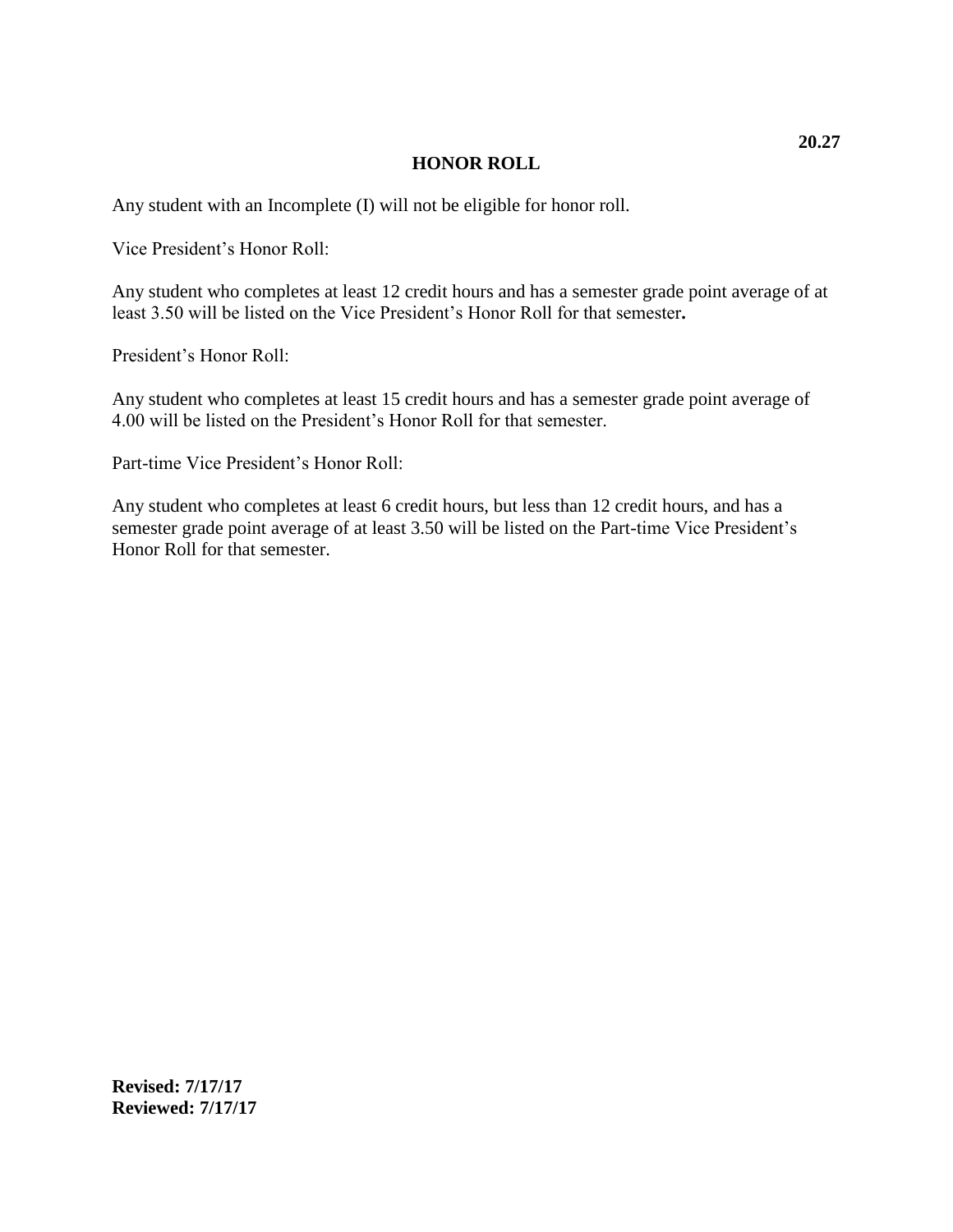# **MAJORS**

Associate of Applied Science, Associate of Arts, and Associate of Science degrees shall have the major placed on the transcript as well as the degree.

**Reviewed: 7/17/17**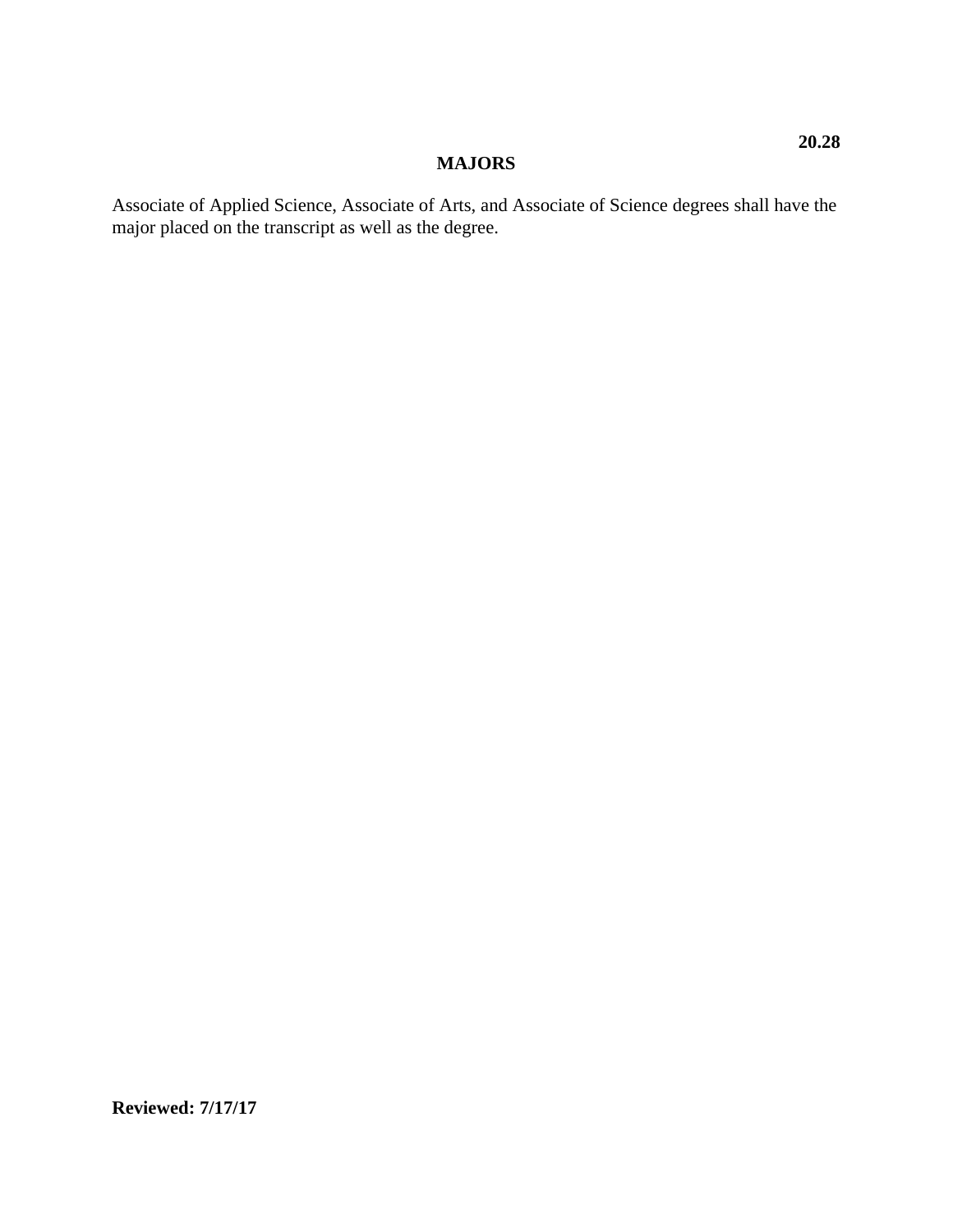### **RETAKING OF CLASSES**

Students, if they desire, may retake classes. The later grade will be used in calculating the GPA. Grades from courses taken at other institutions will not be changed by retaking courses at SCCC.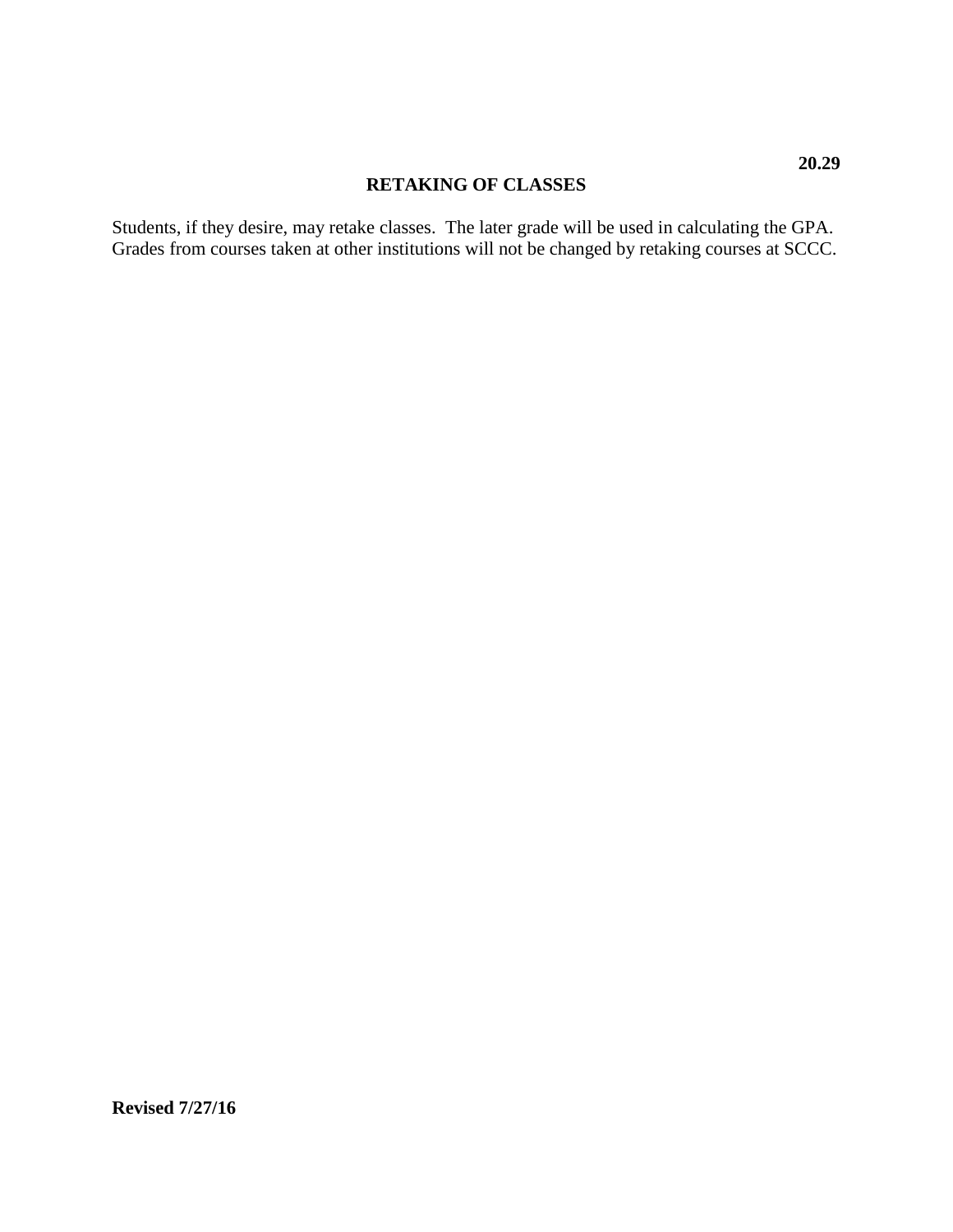### **FIRST YEAR SEMINAR WAIVER**

All first-time, full-time students pursuing an AA or AS degree are required to complete a First Year Seminar course. Students will be allowed to waive First Year Seminar if they meet any one of the following criteria:

- 1. Thirty-five (35) hours of college-level work on a part-time basis at SCCC with a 2.5 GPA or better
- 2. Thirty-five (35) hours of college-level work at another institution or institutions with a 2.5 GPA or better
- 3. Completed an orientation at another institution and transferred to SCCC with a 2.5 GPA or better

**Revised: 7/17/17 Reviewed: 7/17/17**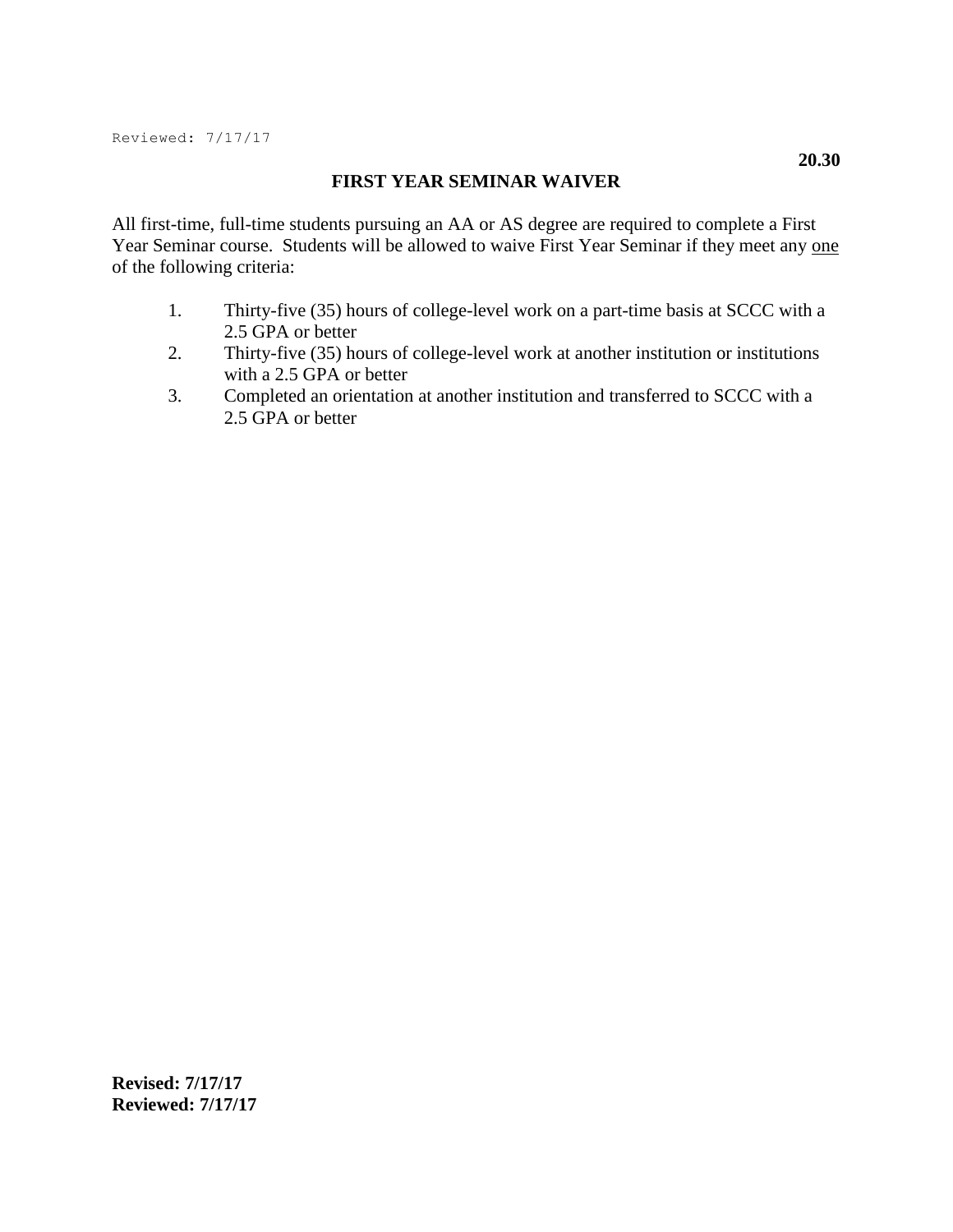### **STUDENT CREDIT HOUR LOAD**

A student must have prior written approval from the VP of Academic Affairs to exceed 19 credit hours in a regular semester. Maximum summer hours are nine (9) credit hours. Exceeding nine (9) credit hours in a summer session requires written approval from the VP of Academic Affairs.

**Revised: 4/20/15 Reviewed: 7/17/17**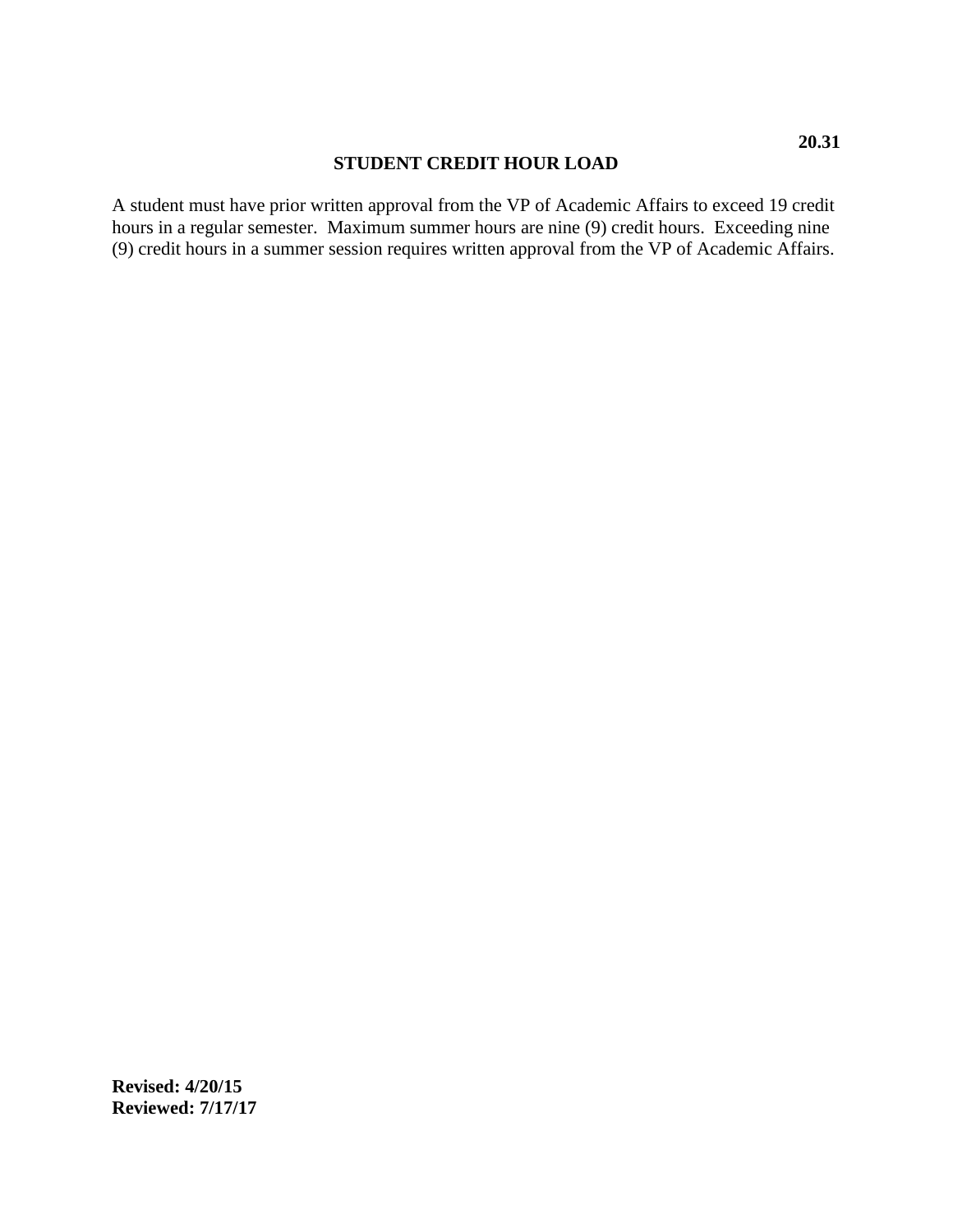# **ACCOMMODATING STUDENTS WITH DISABILITIES**

Seward County Community College (SCCC) is making a good faith effort to comply with the provisions of the Americans with Disabilities Act (ADA); accessibility to programs, services and facilities by all students and patrons is a high priority. Students in need of accommodations should contact the VP of Student Services to initiate their request for services.

An intake process will follow a written request for services; the existence of a qualified disability must be verified and appropriate strategies and resources identified. Students must provide documentation of their disability before receiving services. In the case of a medical disability, students should submit documentation from a qualified expert stating the nature and severity of the disability, the diagnostic procedures used, and recommendations for academic assistance. In the case of a learning disability, documentation must be submitted from one of two sources:

- Students diagnosed prior to high school graduation can submit IEP documents;
- Students diagnosed after completion of high school must submit a recent psychoeducational evaluation performed by a licensed psychologist.

Information obtained is confidential and is used solely for the purpose of identifying appropriate support services.

SCCC offers academic support services to students with physical or learning disabilities. SCCC is committed to providing assistance to students that will facilitate their independence and academic progress. Assistance is tailored to the needs of the individual student. Academic support services offered based on individual need include:

- campus orientation;
- instructor notification;
- note-taking assistance;
- alternative testing accommodations;
- assistance in obtaining texts in alternative formats;
- assistance in obtaining an interpreter; accessibility accommodations; and
- additional specific services when necessary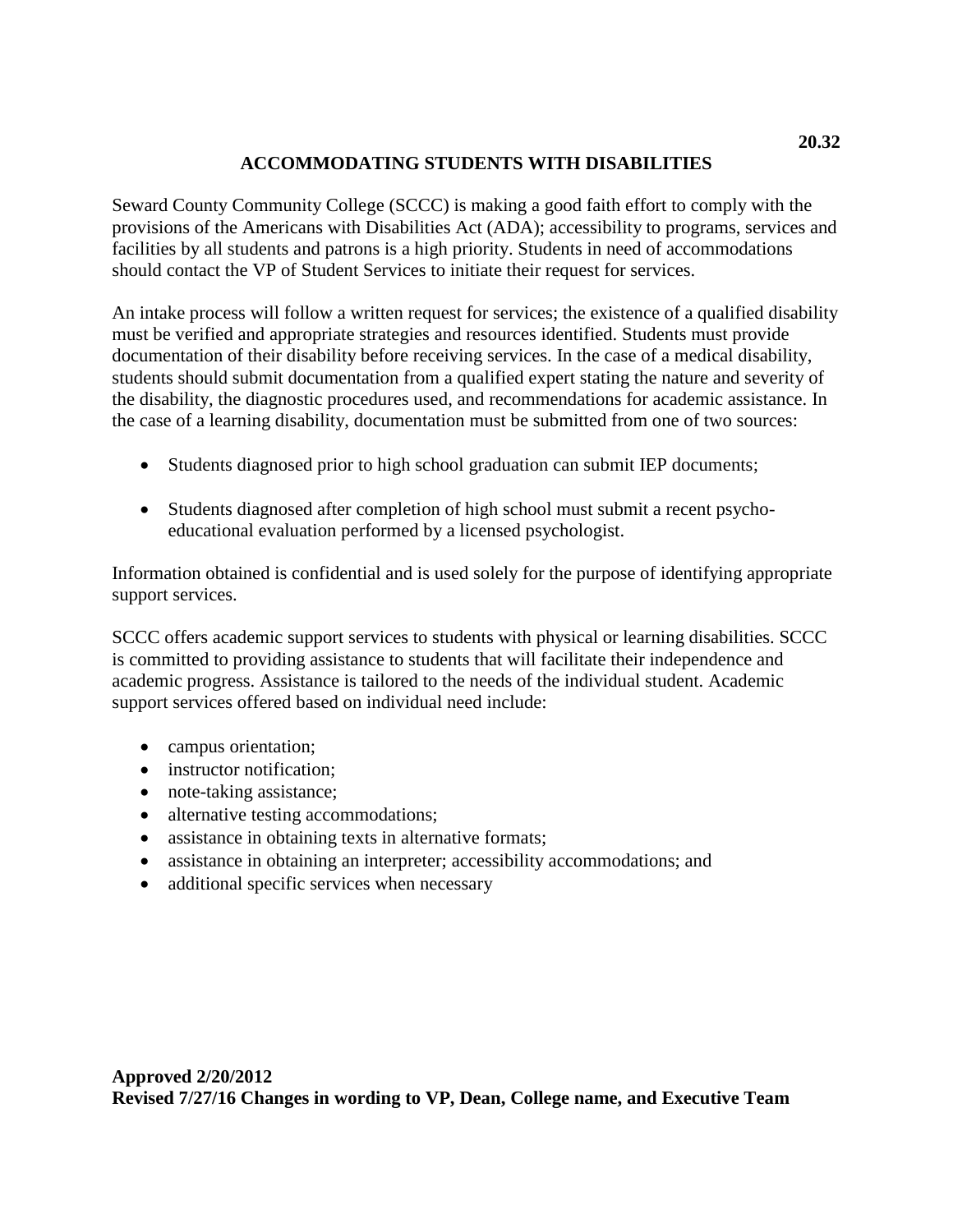# **HONOR CODE AND CHEATING POLICY**

### **Honor Code**

One of the most significant aspects of Seward County Community College (SCCC) is its commitment to high ethical standards and integrity. The faculty and administration at SCCC are committed to the belief that strong moral values build an atmosphere of trust between faculty and students, enhance academic standards, build character, and develop better citizens. In light of these high ethical ideals, as a student of SCCC:

- I will not resort to lying, cheating, or stealing in my academic work.
- I will courageously oppose any instance of academic dishonesty.
- I will promptly notify faculty members or administrators either verbally or in writing when I observe any deed of academic cheating in any course.

## **Academic Dishonesty**

Academic dishonesty is defined as any act of cheating, plagiarism, or deceit. Examples of such conduct would include:

- Either copying another's exam or allowing another to copy the exam.
- Collaboration that is not permitted by the instructor.
- Plagiarism, i.e. the use of another's ideas or words and pretending they're one's own.
- Providing and/or receiving aid on an assignment without the permission of the instructor.
- Providing and/or receiving aid on an assignment under conditions in which a reasonable person would know such aid was unethical.

## **Consequences**

First Offense-The instructor will determine the appropriate punishment as set forth in the class policies. The instructor will report the incident using the Academic Integrity Violation Form to the Dean, VP of Academic Affairs and VP of Student Services, who will keep records of infractions. A letter will be sent to the student from the VP of Academic Affairs and the VP of Student Services acknowledging the incident and warning the student of the consequences of a second offense.

Second or Third Offense (doesn't have to be in the same course)-The instructor will again determine the appropriate punishment as set forth in the course policies and report the incident to the VP of Academic Affairs and VP of Student Services. The VPs will appoint a committee, composed of themselves and three other full-time faculty members and/or Academic Deans who will review any written information and interview appropriate sources. The accused student will have the right to appear before the committee to provide explanation. If the committee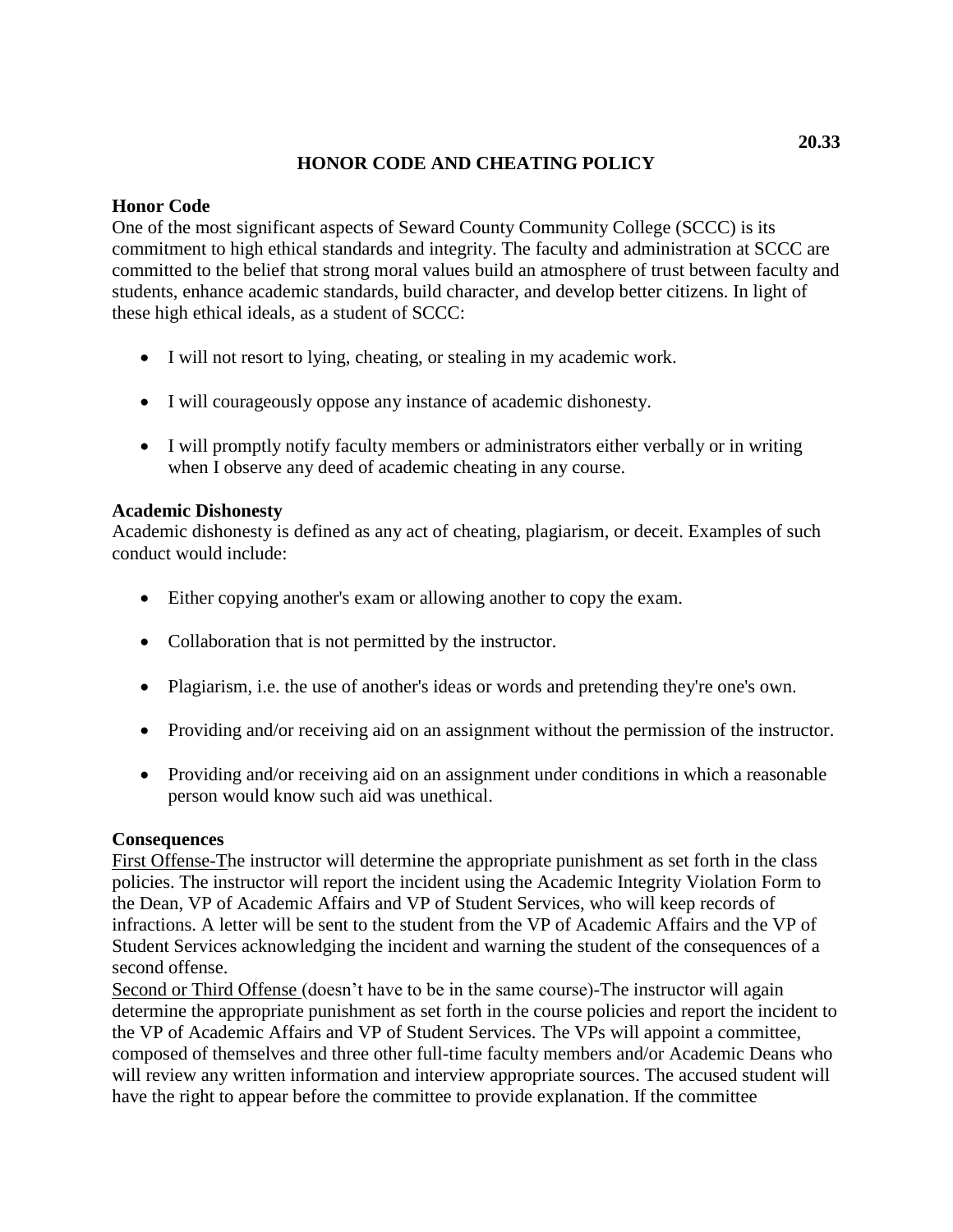determines that the student is guilty of cheating, then the committee will determine an appropriate punishment.

**Revised: 7/17/17 Reviewed: 7/17/17**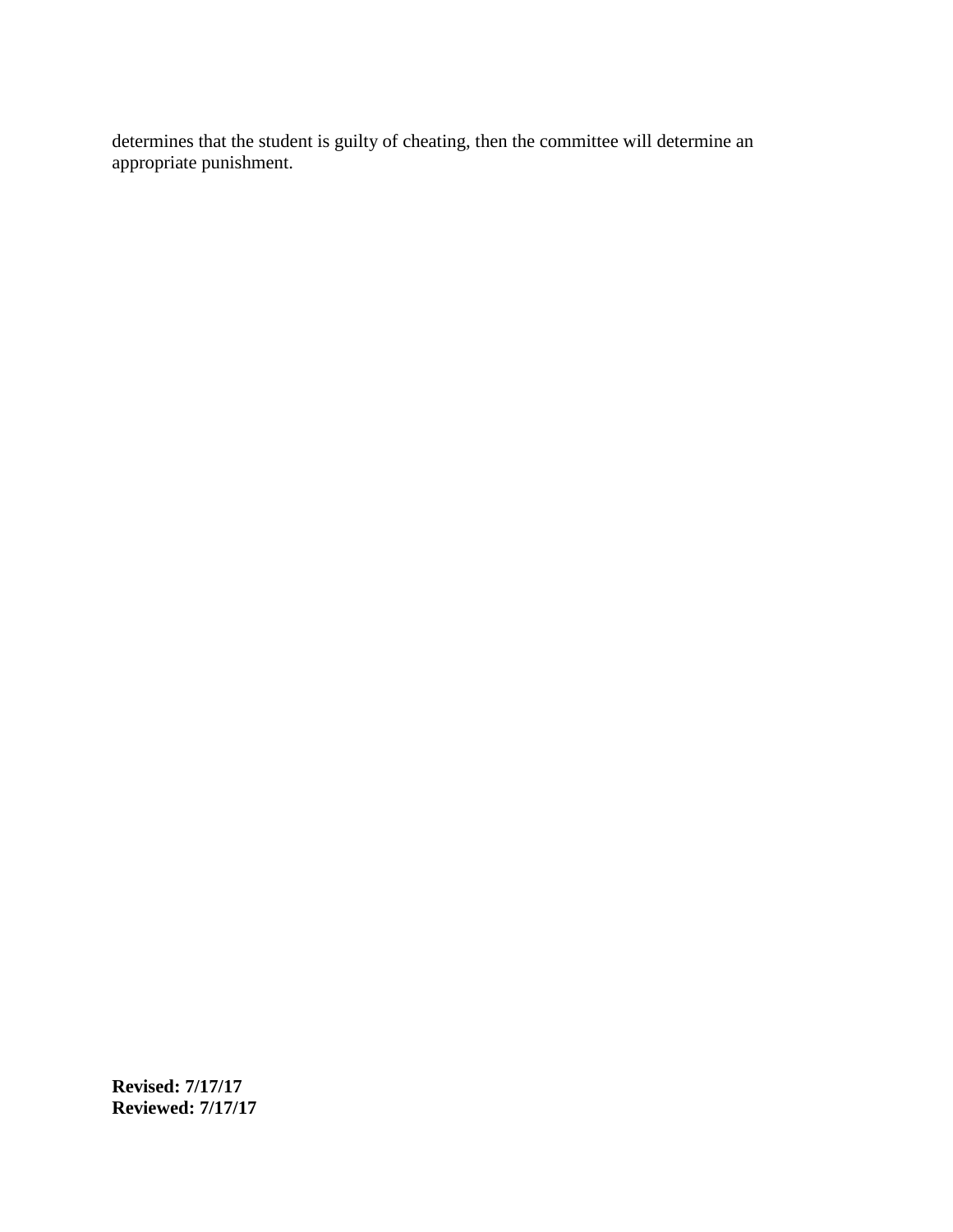### **PASS-FAIL POLICY**

For SCCC credit courses, a student may elect to enroll on a PASS/FAIL (P/F) basis prior to completion of 50% of the course. The VP of Academic Affairs will determine when 50% completion of the course occurs. A written contract must be signed by the student, the academic adviser, and the instructor. Once the contract is signed, no changes in the course grading option will be allowed. The instructor will notify the Registrar's Office who will keep the contract on file. Under this option, an earned grade of A, B, C, or D will be recorded on the transcript as "P", denoting pass. A grade of "F", denoting fail, will be recorded when the course is not passed. A grade of "P" does not affect a student's grade point average. A grade of "F" is counted in the calculation of the grade point average and will have an adverse effect.

Students should be aware that some institutions, degree programs, scholarship committees, and honorary societies do not find work taken on a non-graded basis (Pass) acceptable. All students should be cautious in using the P/F grading option. Each program or division may specify which courses may be taken under the P/F grading option consistent with the requirements listed below.

A student may enroll under the P/F option for any elective course that is in no way specified in their certificate or Associate degree curriculum. Courses that are specified in a curriculum by name or number and courses that meet general education requirements are not considered electives. This limitation does not apply to credit hours awarded through Credit for Prior Learning.

**Revised: 7/27/16 Reviewed: 7/17/17**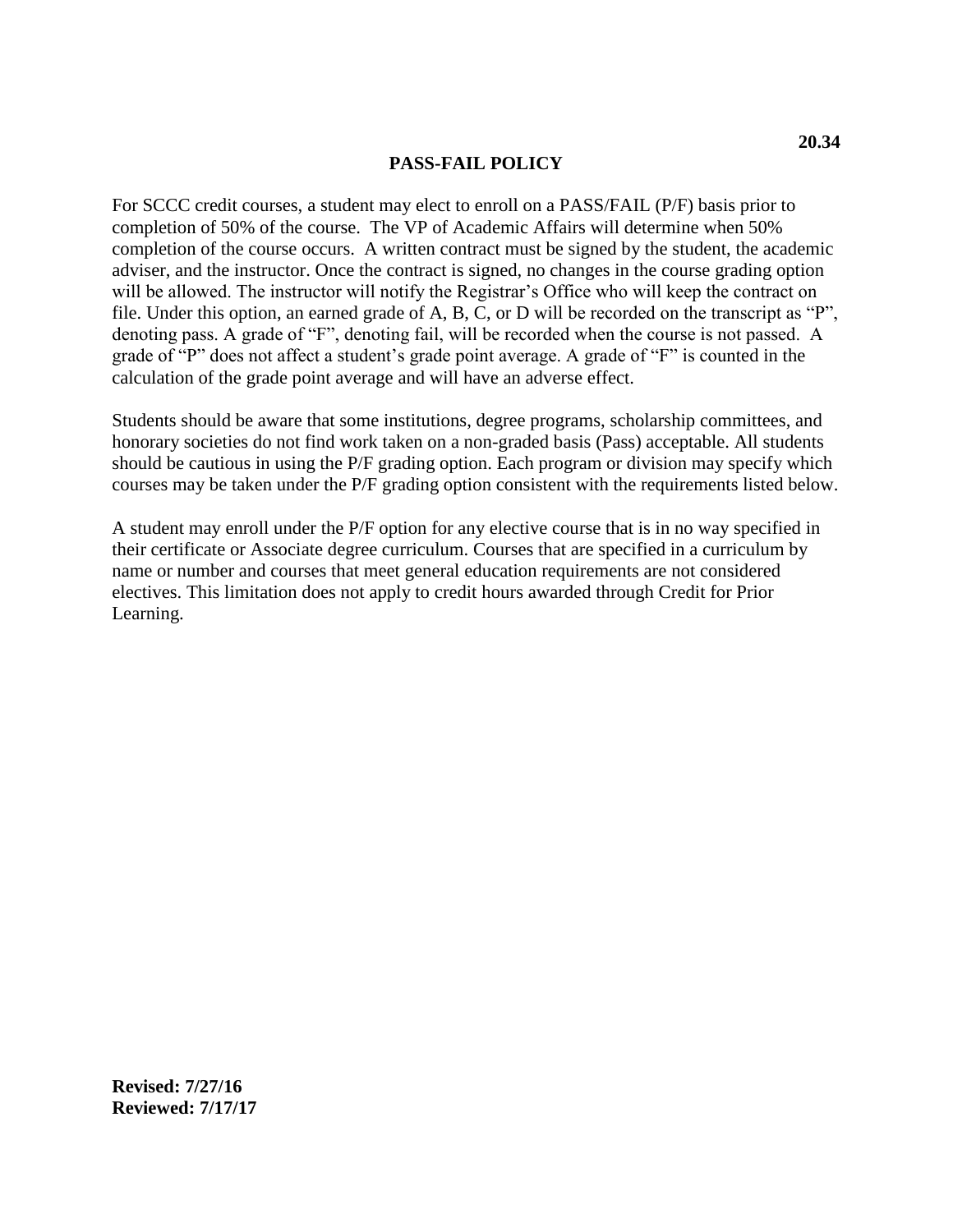#### **AUDIT OF COURSES**

Enrollment in a course for audit requires written approval from the instructor, dean, and the registrar. An audit course is considered non-credit and a grade is not given. Since no grade is given, the student's grade point average is not affected, and the course will be recorded on a student's transcript as "audit" (AU). An audited course cannot be changed to credit status. The student must follow the college admissions and registration procedures, including payment of tuition and fees for the course.

**Revised: 7/27/16 Reviewed: 7/17/17**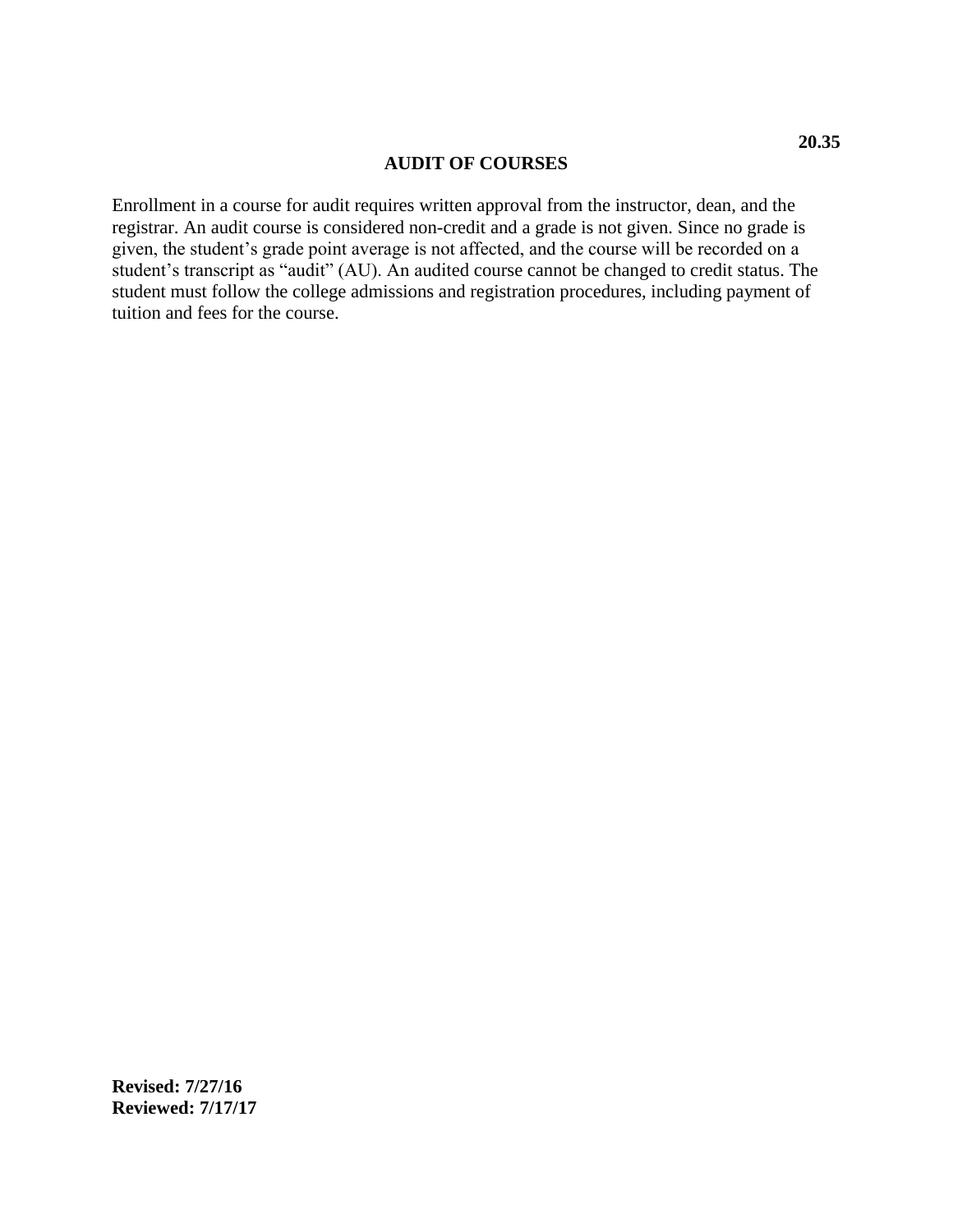## **MANDATORY PLACEMENT POLICY FOR ENGLISH CLASSES**

Students will no longer have the option of waiving placement in Pre-Composition and Composition I classes.

# **I. ENGLISH COMPOSITION I PLACEMENT**

One of the following writing scores is required to enroll in English Composition I: ACT: 18+ COMPASS:  $70+$ ASSET: 40-54  $SAT: 430+$ ACCUPLACER: 74+

# **II. PRE-COMPOSITION II PLACEMENT**

One of the following writing scores is required to enroll in Pre-Composition II: ACT: 14-17 COMPASS: 38-69 ASSET: 33-39 SAT: 360-420 ACCUPLACER: 45-73

UPON COMPLETION OF PC II, ONE OF THE FOLLOWING IS REQUIRED TO ADVANCE TO ENGLISH COMP I:

Final Grade of A, B, C in PC II or COMPASS *e-Write* Post-Test score of 6+ or

COMPASS Writing Test score of 70+

# **STUDENTS WHO DO NOT MEET ONE OF THE REQUIREMENTS WILL NOT BE ALLOWED TO ENROLL IN ENGLISH COMPOSITION I. THESE STUDENTS WILL NEED TO RETAKE PRE- COMP II.**

## **III.PRE-COMPOSITION I PLACEMENT**

ONE OF THE FOLLOWING WRITING SCORES IS REQUIRED TO ENROLL IN PRE- COMPOSITION:  $ACT: 10-13$ COMPASS: 14-37 ASSET: 27-32 SAT: 300-350 ACCUPLACER: 20-44 STUDENTS WHO DO NOT MEET ONE OF THE REQUIREMENTS WILL BE REQUIRED TO MEET WITH THE HUMANITIES DEAN OR A PRE-COMPOSITION INSTRUCTOR TO ENROLL. THESE STUDENTS WILL BE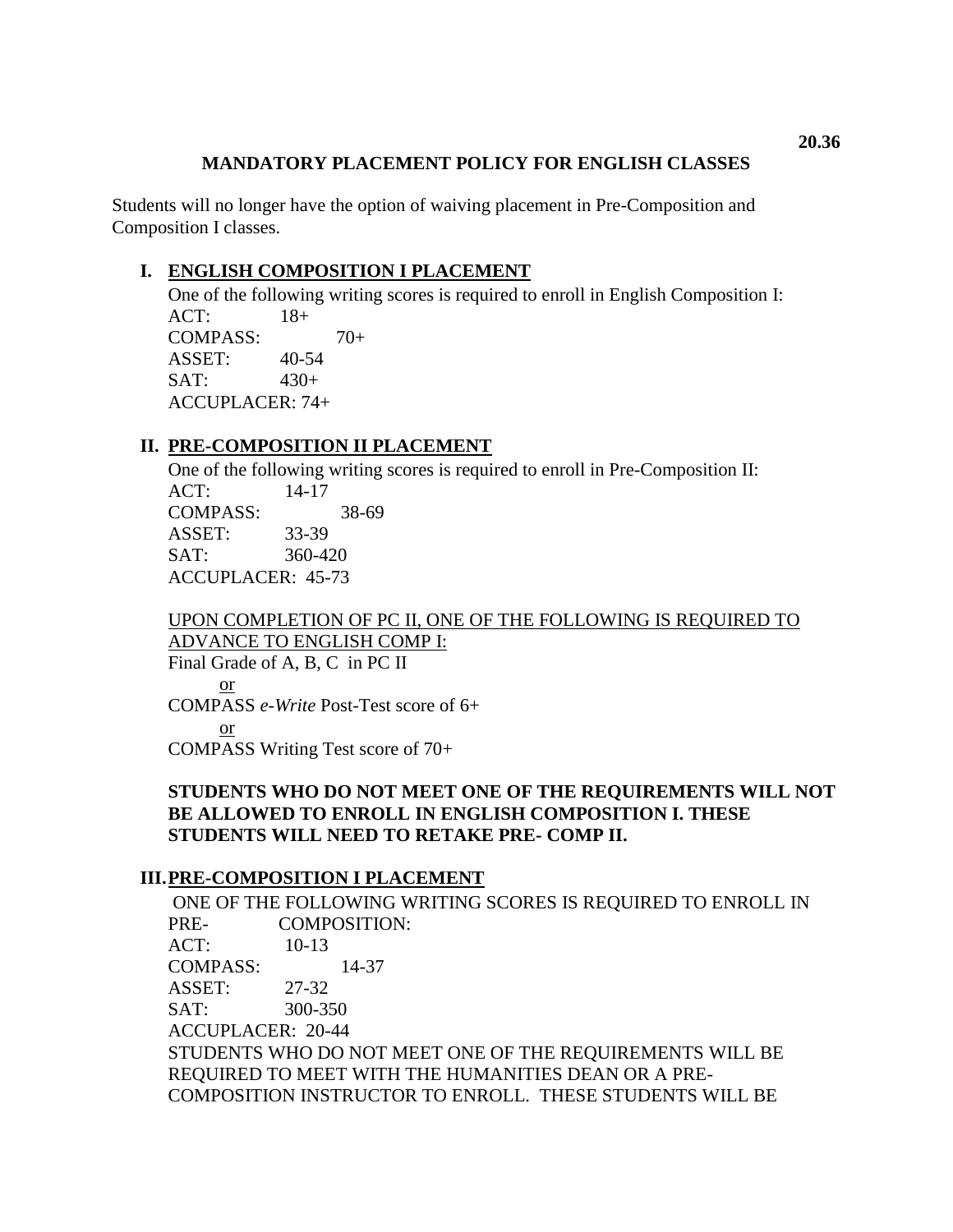## REQUIRED TO SPEND THREE HOURS A WEEK IN THE PRE-COMPOSITION I COURSE, ALONG WITH AN ADDITIONAL TWO HOURS A WEEK IN THE WRITING LAB.

# TO ADVANCE TO PRE-COMPOSITION II, ONE OF THE FOLLOWING IS REQUIRED: Final Grade of A, B, or C in Pre-Comp I

or COMPASS *e-Write* Post-Test score of 5+ or COMPASS Writing Test score of 38-69

**Revised AAC 3/29/2016 Approved AAC 1/28/2013 Revised 7/27/16 Changes in wording to VP, Dean, College name, and Executive Team**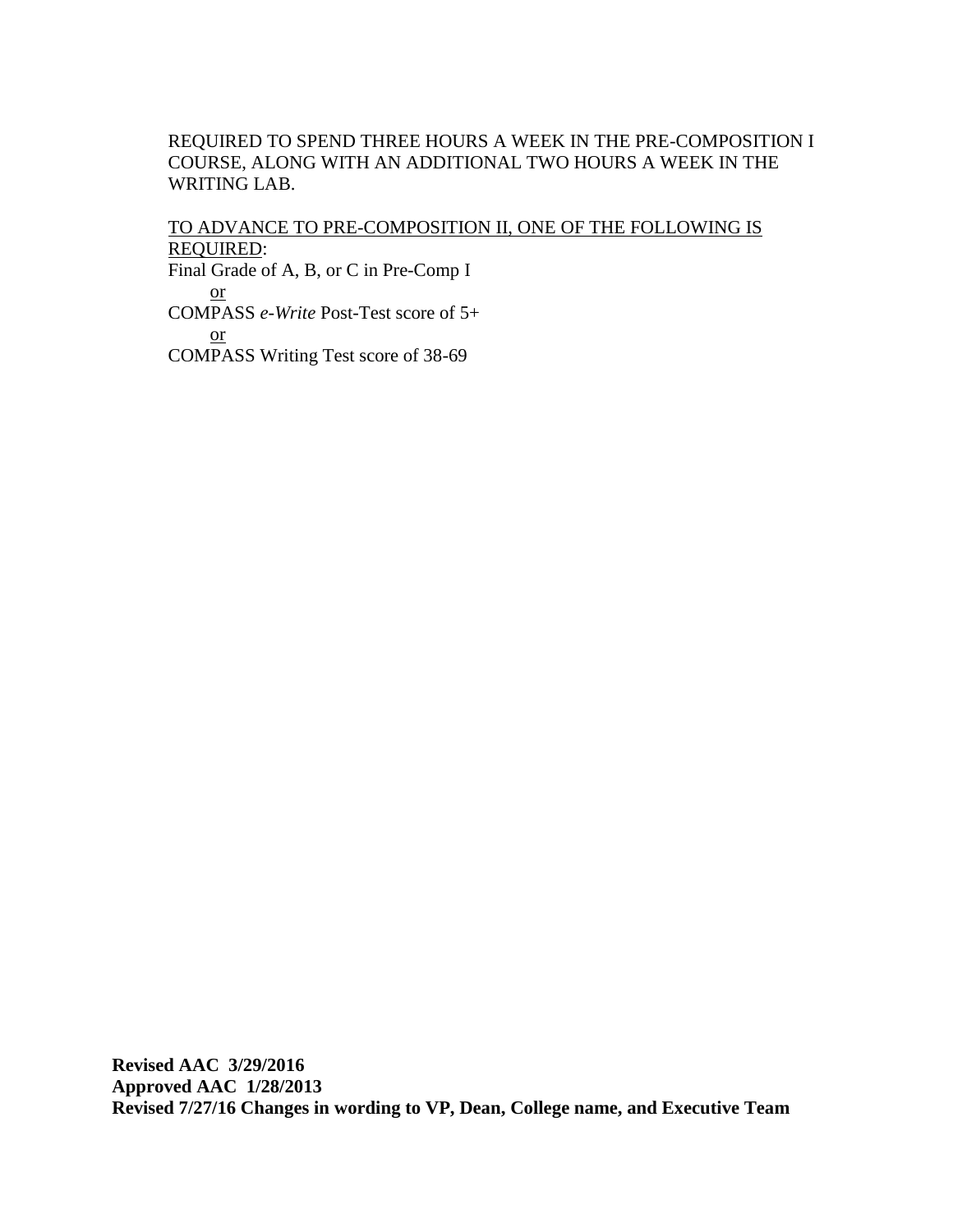It is the policy of the Kansas Board of Regents to encourage high school students to take advantage of postsecondary education opportunities by enrolling in postsecondary courses while still in high school or participating in home schooling. K.S.A. 72-11a01 through 72-11a05 provide for these opportunities through the Kansas Challenge to Secondary School Pupils Act. The act commonly is known as concurrent enrollment of high school students in eligible postsecondary institutions. Statutory language provides conditions under which secondary schools and eligible postsecondary institutions may establish cooperative agreements, defined as a Concurrent Enrollment Partnership (CEP).

While various forms of dual enrollment may be offered under the statute, this policy applies only to Concurrent Enrollment Partnerships formed between a high school and eligible postsecondary education institution in which a high school faculty member teaches a college-level course to high school students at the high school during the regular school day. These partnerships must conform to the procedures and standards for implementing concurrent enrollment partnerships as described in the Kansas Board of Regents Policy Manual.

Concurrent Enrollment Partnerships do NOT include the following: (1) programs in which the high school student travels to the college campus to take courses prior to graduation during the academic year or during the summer;  $(2)$  programs in which college faculty travel to the high school to teach separate courses to high school students; (3) the College Board of Advanced Placement Program and the International Baccalaureate Program, which use standardized tests to assess the student's knowledge of a curriculum developed by a committee consisting of both college and high school faculty. Definition:

Concurrent enrollment partnership student means a person who is in grades 10, 11, or 12, or who is gifted and is in grade 9; has been admitted to an eligible postsecondary education institution as a degree-seeking or non-degree seeking student; and is enrolled in courses at a high school at which approved high school faculty teach college credit courses during the normal school day.

**Approved: 11/18/2013 Reviewed: 7/16/2016**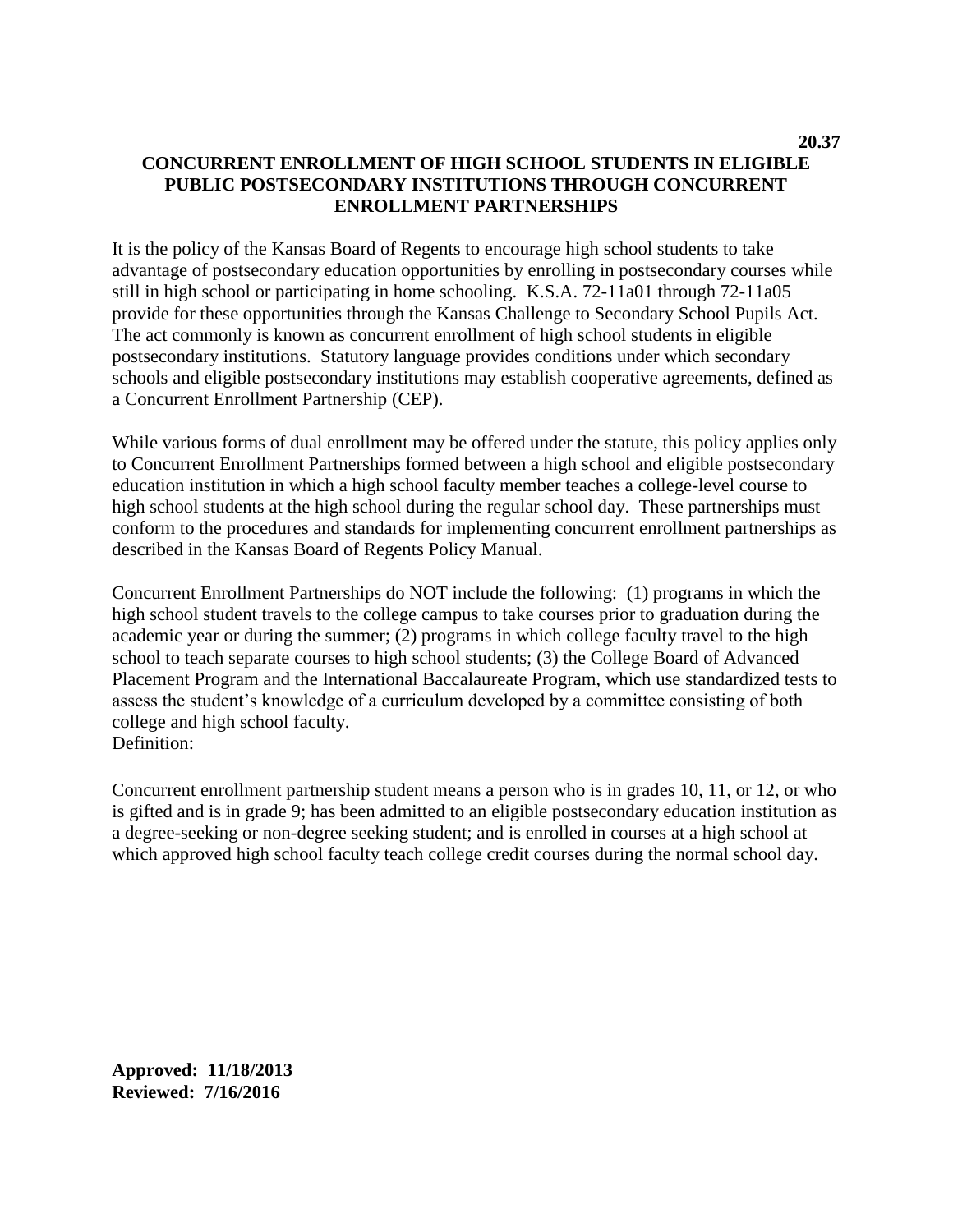## **Seward County Community College Concurrent Enrollment Partnership (SCCEP)**

It is the policy of the Kansas Board of Regents (KBOR) and Seward County Community College to encourage high school students to take advantage of postsecondary opportunities by enrolling in college courses while still in high school. SCCEP is Seward County Community College program to provide postsecondary learning opportunities for eligible high school students from partnering high schools. The SCCEP program meets or exceeds all approved KBOR concurrent enrollment policies and procedures.

### **General Provisions:**

- Academic credit will be granted by the college for course work successfully completed by the student and may qualify as both high school and college credit. SCCEP course work will qualify as credit applicable toward the SCCC Associate in Science, Associate in Arts, Associate in General Studies, Associate in Applied Science degrees or certificate programs approved by the Kansas Board of Regents (KBOR). SCCEP course work will also transfer to Kansas Regents Universities, as per the university's transfer articulation agreements.
- Students will be responsible for payment to SCCC for the negotiated amount of tuition, fees, books and other applicable costs except in the case of tiered technical courses. Students enrolled in tiered technical courses may be charged fees but shall not be charged tuition as per K.S.A. 72-4417, as amended.
- SCCEP classes may include students enrolled for secondary and/or postsecondary credit. Minimum class size is 6 postsecondary students. Classes with less than 6 students may be allowed with SCCC prior approval and a prorated payment agreement for instructor compensation.
- The college's liaison will be the Director of Outreach, and the USD's liaison will be the SCCC Site Coordinator. The USD, through the site coordinator, will assist the college in course scheduling, enrollment, placement testing, reporting of grades and needed administrative documents as outlined in the Site Coordinator's Handbook.

## **Curriculum Standards and Content of Courses:**

- Remedial / developmental course work or course work that does not apply to an approved degree program is not considered appropriate for college-level credit and will not be offered as part of the SCCEP program.
- SCCEP courses offered at partner high schools must have been approved through the college's curriculum approval process.
- The content of the course, including prerequisites, course goals, objectives and outcomes must be the same for those courses offered to students at any location or by any delivery method.
- SCCEP courses must use the college adopted textbook, syllabi, course objectives, any competency requirements and a common final when designated.
- If a course has been approved by KBOR as competency-based, the competencies for SCCEP courses must be the same as those for courses not taught to concurrently enrolled students.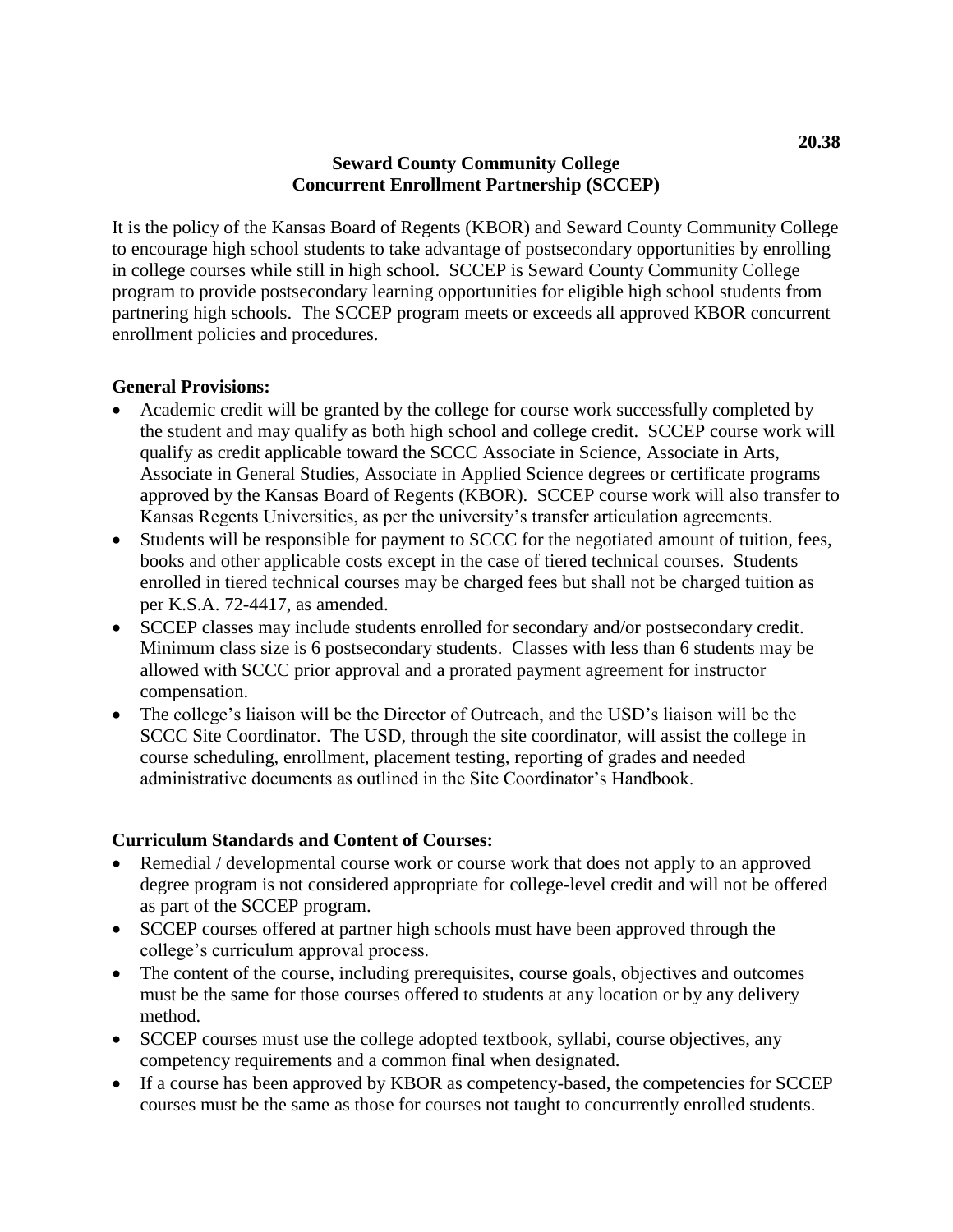# **SCCEP Faculty:**

- Faculty teaching college-level concurrent enrollment courses must attain instructional eligibility by meeting one of the following standards: (1) demonstrate possession of a masters degree with 18 credit hours in the assigned course content; or (2) or be in compliance with current Higher Learning Commission guidelines and utilize the same final examination as given in a representative section of the course taught at SCCC and apply the same scoring rubric for the assigned course as that used in the on-campus class. Faculty teaching college-level tiered technical courses must attain instructional eligibility by meeting the academic standards addressed above or possess a valid/current industryrecognized credential and a minimum of 4,000 hours of work experience in the specific technical field and utilize the same final examination as given in a representative section of the course taught at SCCC and apply the same scoring rubric for the assigned course as that used in the on-campus class.
- SCCC will perform evaluation of SCCEP faculty and courses. Evaluation will include classroom observation and periodic student evaluations.
- SCCC will approve recommended instructors and provide them with orientation and ongoing professional development. The college will provide instructors with orientation and training in course curriculum, assessment criteria, course philosophy and administrative requirements.
- SCCEP instructors will receive a letter of appointment to teach a class(es) each semester and be eligible for the SCCC faculty Development incentive program.
- Upon determination of the USD, SCCC will pay as compensation to the instructor or the USD, the current rate for adjunct instructors for classes with at least six (6) college credit students. Upon request from the USD and approval of instructor and SCCC, the college will prorate instructor pay for classes with less than six (6) students enrolled.

# **Student Eligibility for Enrollment:**

- SCCEP students must meet SCCC enrollment requirements, follow institutional procedures regarding assessment and placement and satisfy course prerequisites. SCCEP students must have an acceptable standardized placement test score or sub score in order to enroll in an SCCEP course.
- Students will be provided with information outlining their responsibilities in their learning experience as well as a description of how to obtain college records and how courses may be transferred.
- Advising of SCCEP students will be carried out by both the USD and SCCC.
- Students who have not started their sophomore year and are classified as "gifted" according to the Kansas State Department of Education's definition (K.A.R. 91-40-1(cc), as amended), may be admitted as concurrently enrolled students provided all other applicable requirements as outlined above are satisfied.
- Students must be authorized by the school principal to apply for enrollment.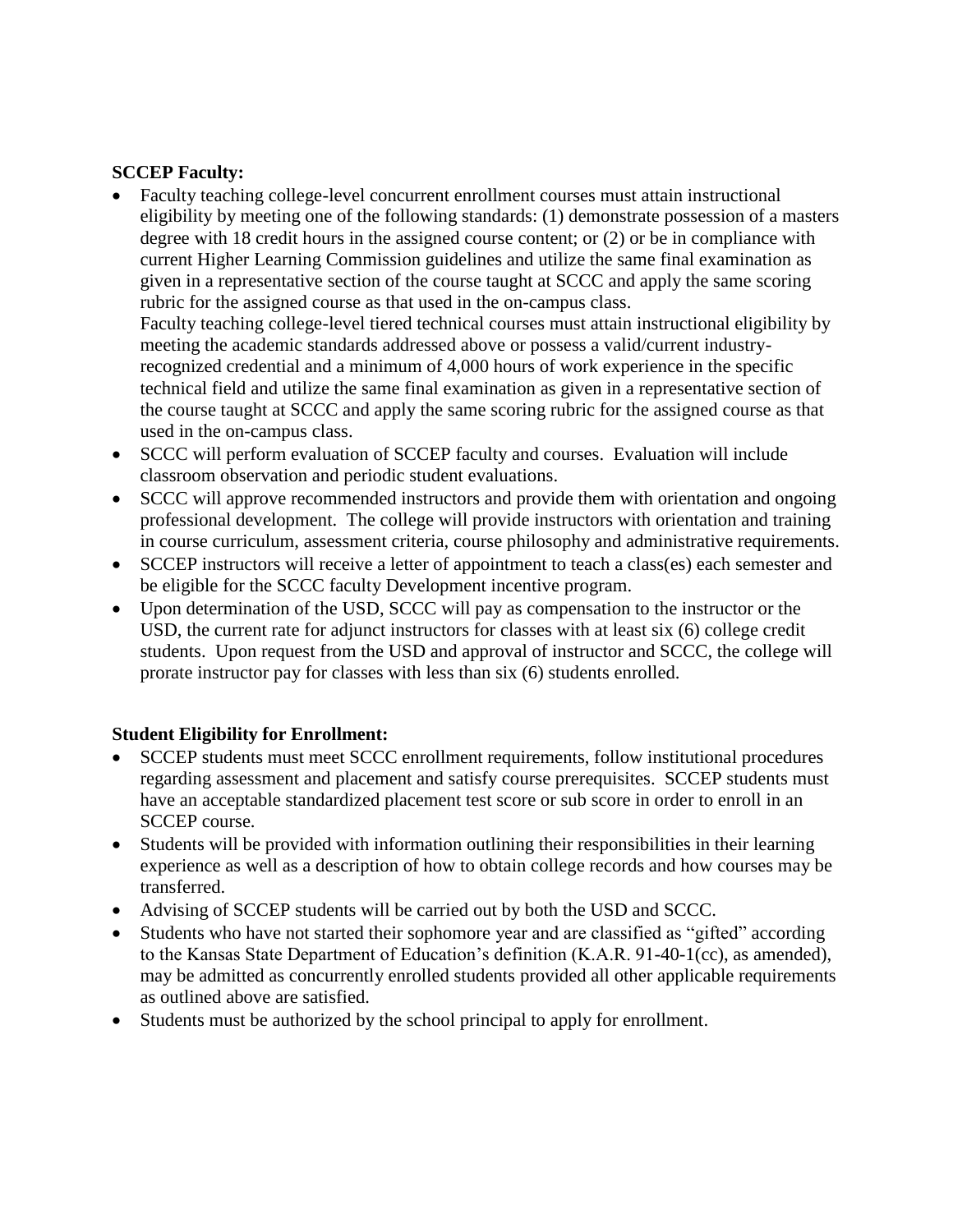## **Accountability/Assessment Standards:**

- SCCEP courses must be reviewed annually by SCCC faculty in the discipline to assure that grading standards, course management, instructional delivery and content meet or exceed those in regular on-campus sections.
- Each SCCEP agreement must be reviewed at least every five years by SCCC to assure compliance and quality considerations.
- The Kansas Board of Regents System will track students who have participated in concurrent enrollment partnerships and other forms of concurrent enrollment.
- The college will report the following as part of the Kansas Postsecondary Database: directory information for each high school student enrolled, credit hours generated by each high school student, credentials of faculty teaching SCCEP courses and SCCEP credit hours generated by each high school student.
- The college will provide, upon request by KBOR, a copy of the SCCEP agreement signed by each USD; a copy of the professional development provided to SCCEP faculty; a report, aggregated by discipline, indicating results of the review of the SCCEP courses, and date of the review; and a report indicating results of the institutional review of the SCCEP agreement with the participating USD's.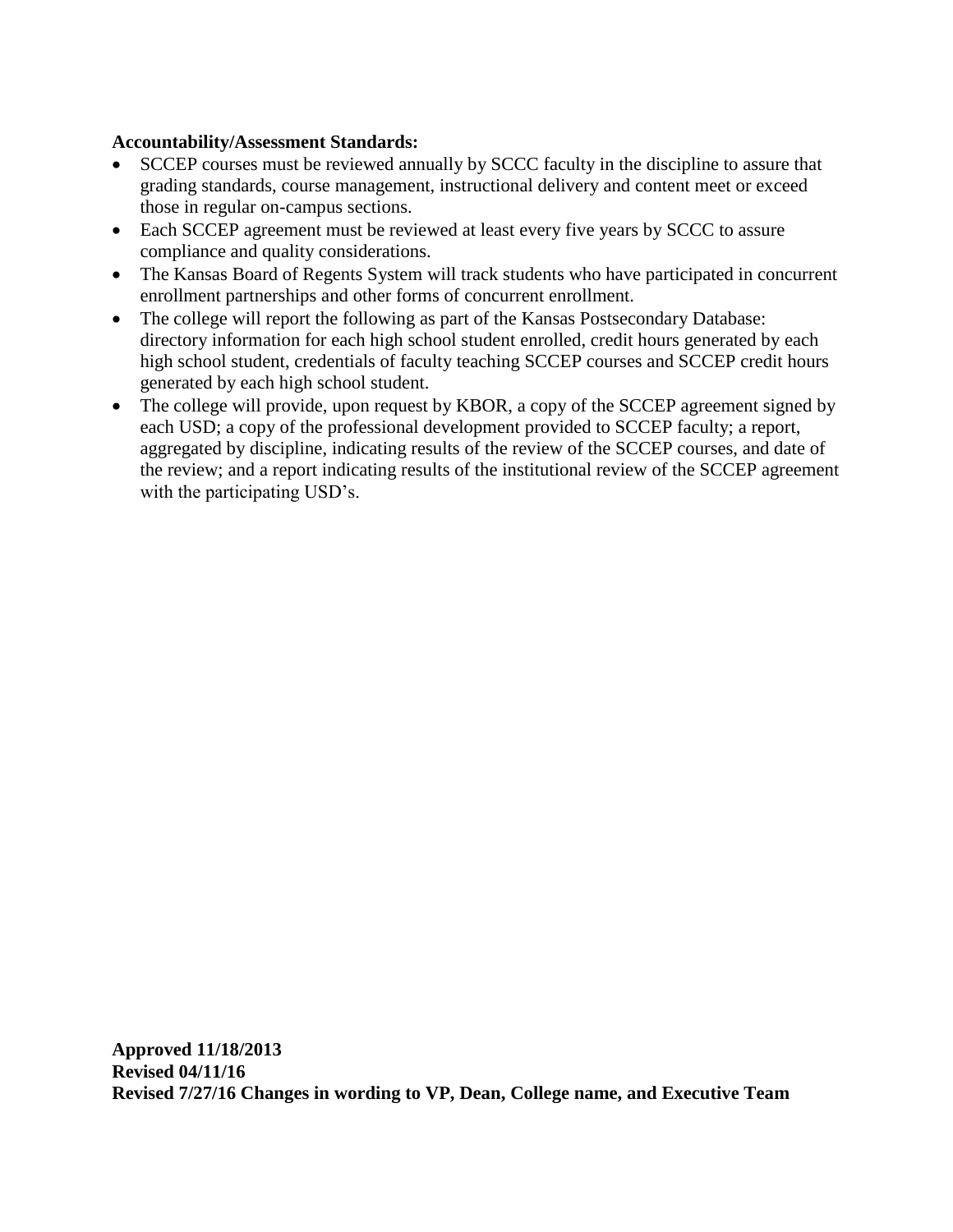#### **Course Placement**

All SCCC students must have a qualifying placement score on file with the Registrar's office before being placed in a class that requires a placement score for enrollment purposes. Students who do not have a qualifying placement score, with the exception of English (see AAC 20.42), may request a Course Placement Waiver from the Registrar's office. The student is responsible for discussing the waiver with the course instructor or dean, if the instructor is unavailable.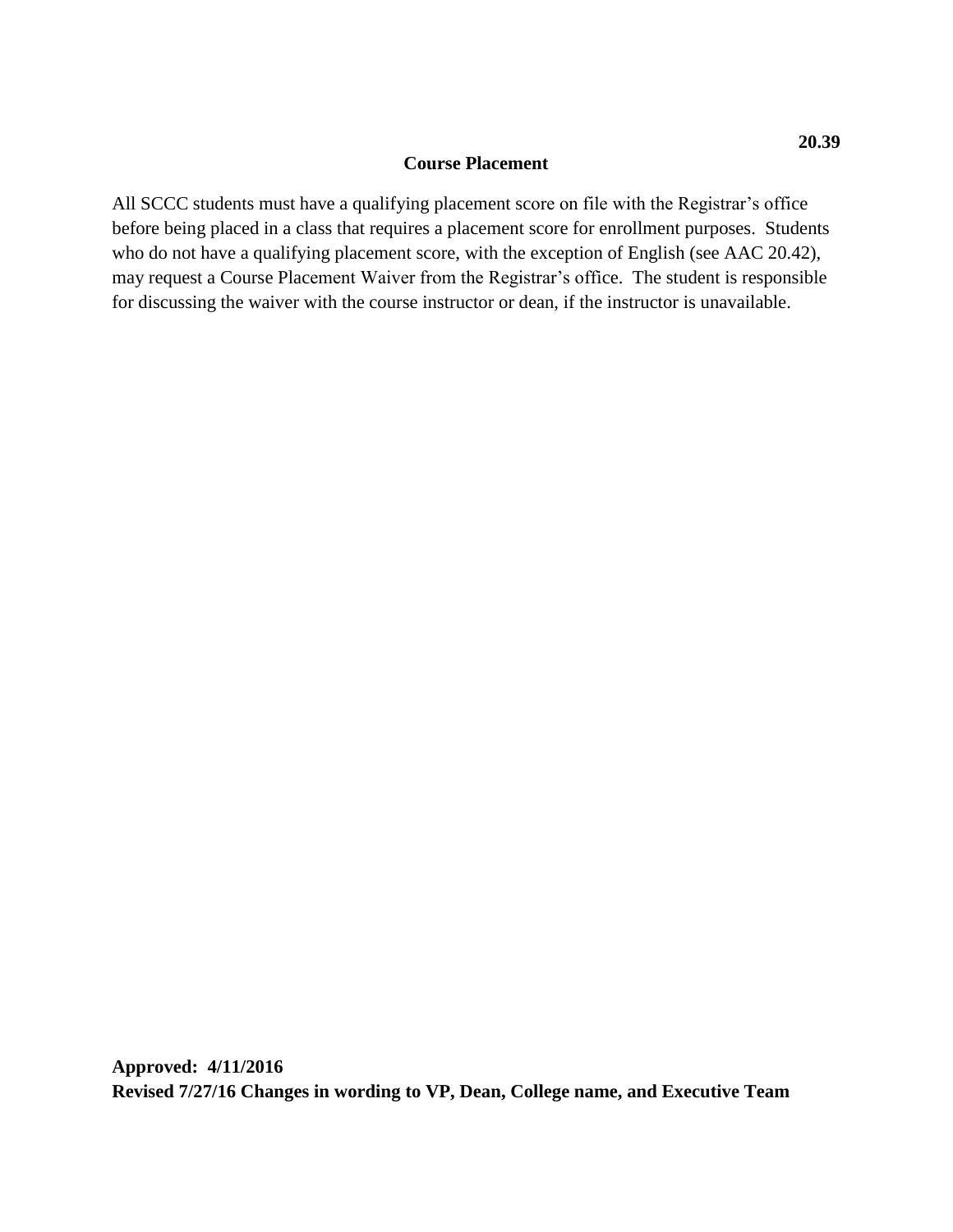## **Academic Freedom and Freedom of Expression**

Seward County Community College adheres to and supports the principles of Academic Freedom in our classroom teachings and research. The Principles of Academic Freedom and Tenure  $(1940 \text{ Statement})^1$  were founded and created by the American Association of University Professors (AAUP) and endorsed by the Association of American Colleges (AAC). SCCC Academic Freedom policy as follows:

- 1. Teachers are entitled to full freedom in research and in the publication of the results, subject to the adequate performance of their other academic duties; but research for fiscal return should be based upon an established, written agreement with the administration of the institution.
- 2. Teachers are entitled to freedom in the classroom in discussing their subject, but they should be careful not to introduce into their teaching controversial matter which has no relation to their subject. Limitations of academic freedom because of religious or other aims of the institution should be clearly stated in writing at the time of the appointment.
- 3. College and university teachers are citizens, members of a learned profession, and officers of an educational institution. When they speak or write as citizens, they should be free from institutional censorship or discipline, but their special position in the community imposes special obligations. As scholars and educational officers, they should remember that the public may judge their profession and their institution by their utterances. Hence, they should at all times be accurate, should exercise appropriate restraint, should show respect for the opinions of others, and should make every effort to indicate that they are not speaking for the institution.

These academic freedoms promote and protect the free and open exchange of ideas without the fear of censorship or retaliation. These principles allow SCCC instructors to challenge students, and for students to challenge instructors in an open, respectful, and educational format. As per the Kansas Board of Regents, SCCC allows the academic freedom of both students and faculty. Academic freedom is upheld to the extent permitted by law. Instructors should encourage the free pursuit of learning in their students. They offer the best scholarly and ethical standards of their discipline. Additionally, instructors should make every reasonable effort to foster honest academic conduct and to ensure that their evaluations of students reflect each student's true merit and protect their academic freedom.

Seward County Community College instructors are representatives and officers of SCCC and

L

<sup>1</sup> American Associations of University Professors, aaup.org "1940 Statement of Principles on Academic Freedom and Tenure" [https://www.aaup.org/file/1940%20Statement.pdf.](https://www.aaup.org/file/1940%20Statement.pdf) April 6, 2019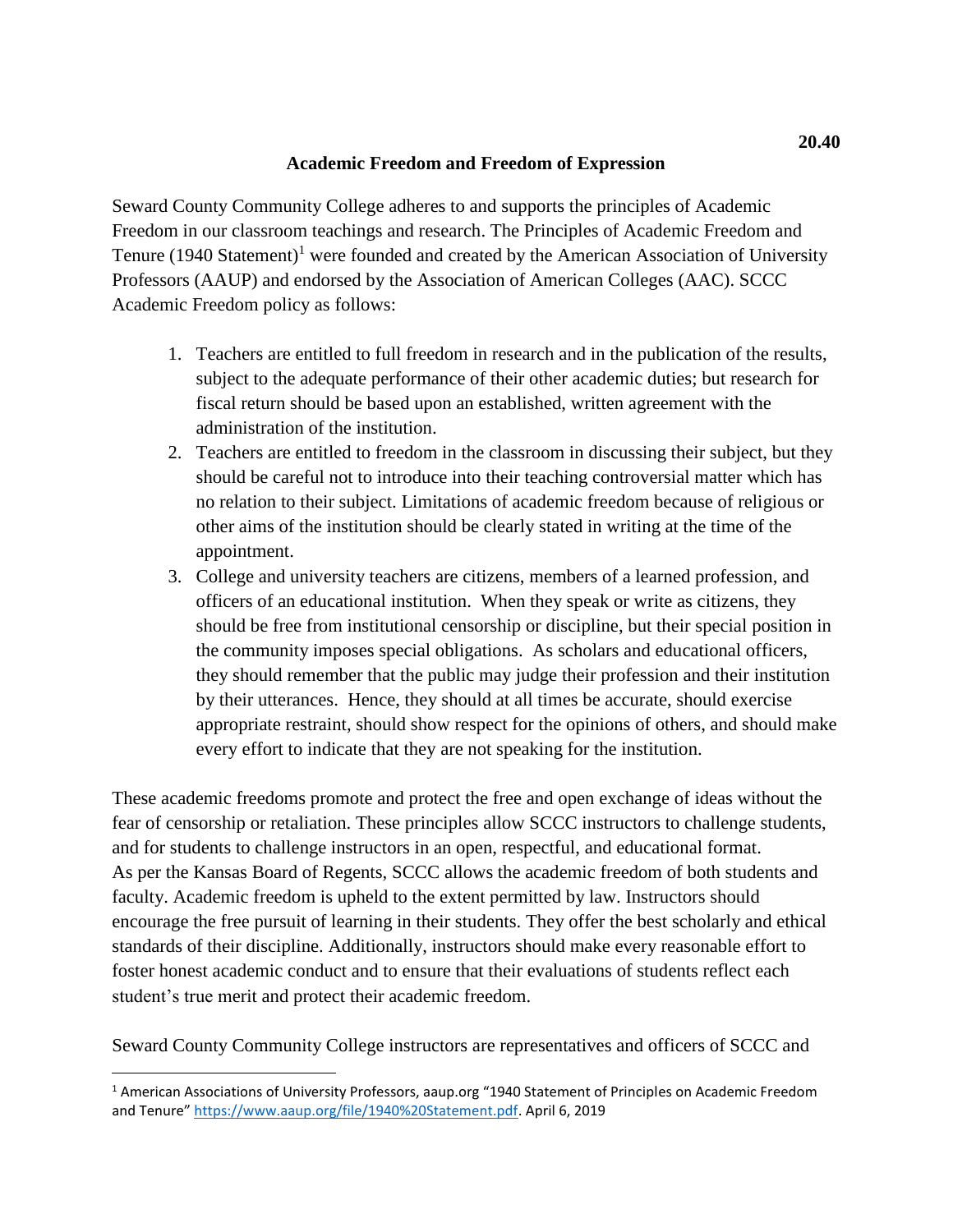should act accordingly. However, these same instructors are citizens and as stated in the third principle of Academic Freedom, "when they write and speak as citizens, they should be free from institutional censorship and discipline." When writing or speaking as private citizens, SCCC instructors should clearly indicate they are not representing Seward County Community College.

**Approved 6/17/2019 Revised 6/17/2019**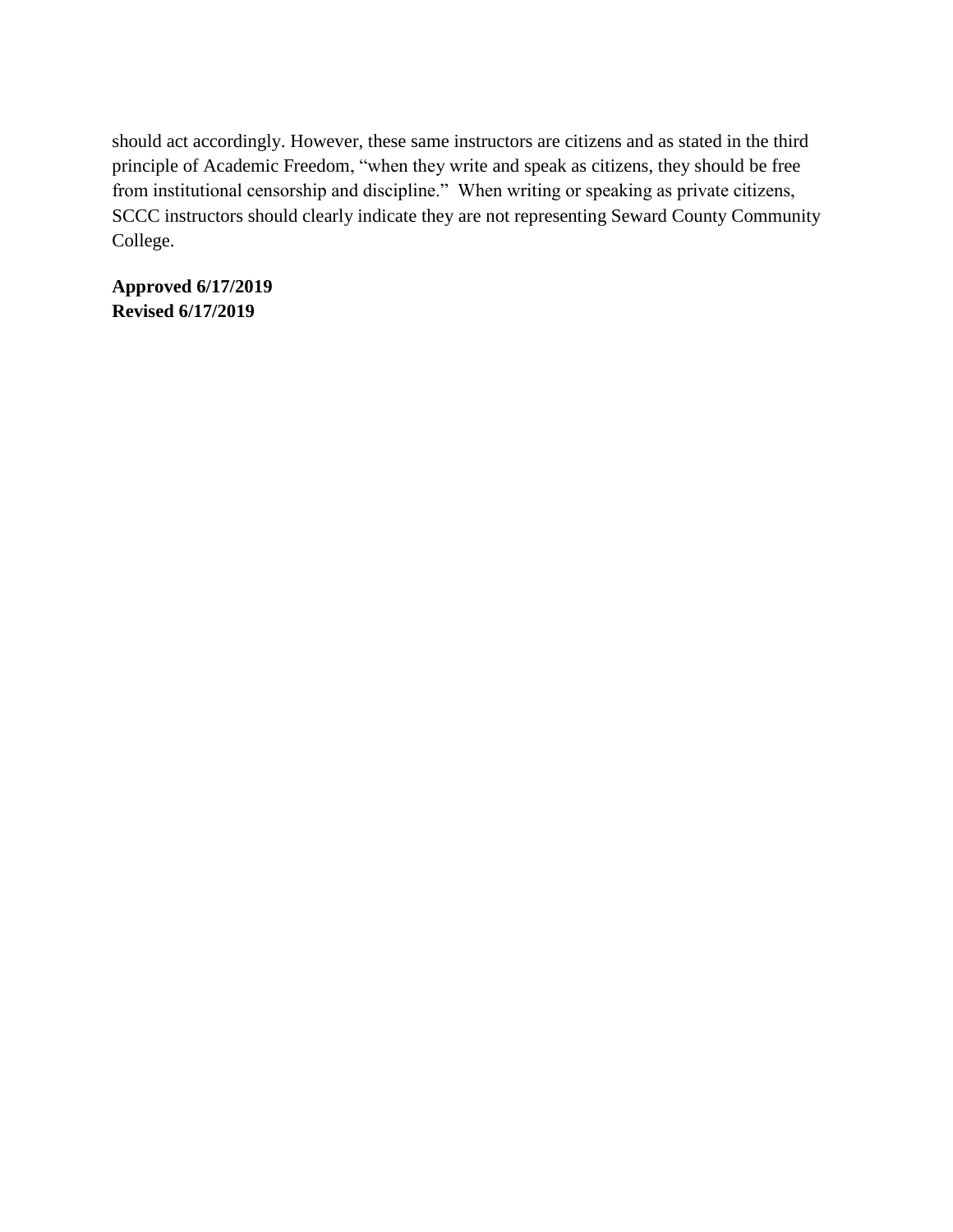#### **ATTENDANCE POLICY**

#### **College Policies**

Regular and punctual attendance at all scheduled classes and class activities is expected of all students and is integral to the successful completion of courses. Students are responsible for obtaining class materials missed or scheduling missed exams due to an absence(s). If an absence is necessary because of a college-sponsored activity or trip, students are responsible to notify the instructor(s) of the impending absence(s); arrangements for all classroom assignments should be made by the student in advance of the absence. If a student fails to notify the instructor and/or fails to make arrangements for missed assignments/exams, then the instructor is not obligated to allow makeup of any work missed.

When a student's absence(s) is due to extenuating circumstances, instructors are encouraged to allow the student the opportunity to make up missed assignments/exams within a reasonable period of time. Documentation to support any extenuating circumstances causing an absence(s), should be provided by the student; the documentation should be provided to the instructor and arrangements scheduled in advance of the absence(s), except when emergencies are present.

#### **Instructor/Course Policies**

Specific policies and procedures on absences and makeup work are established by instructors for each course; these specific guidelines are printed in the course policies and are distributed at the beginning of each course. Students are responsible to abide by each course's attendance requirements as stated in the course policies.

Some instructors may have an attendance policy requiring students to withdraw from the class after a certain number of absences. If the students have not followed the process as listed in paragraph one, then absences for a required school activity will be counted toward the maximum allowed.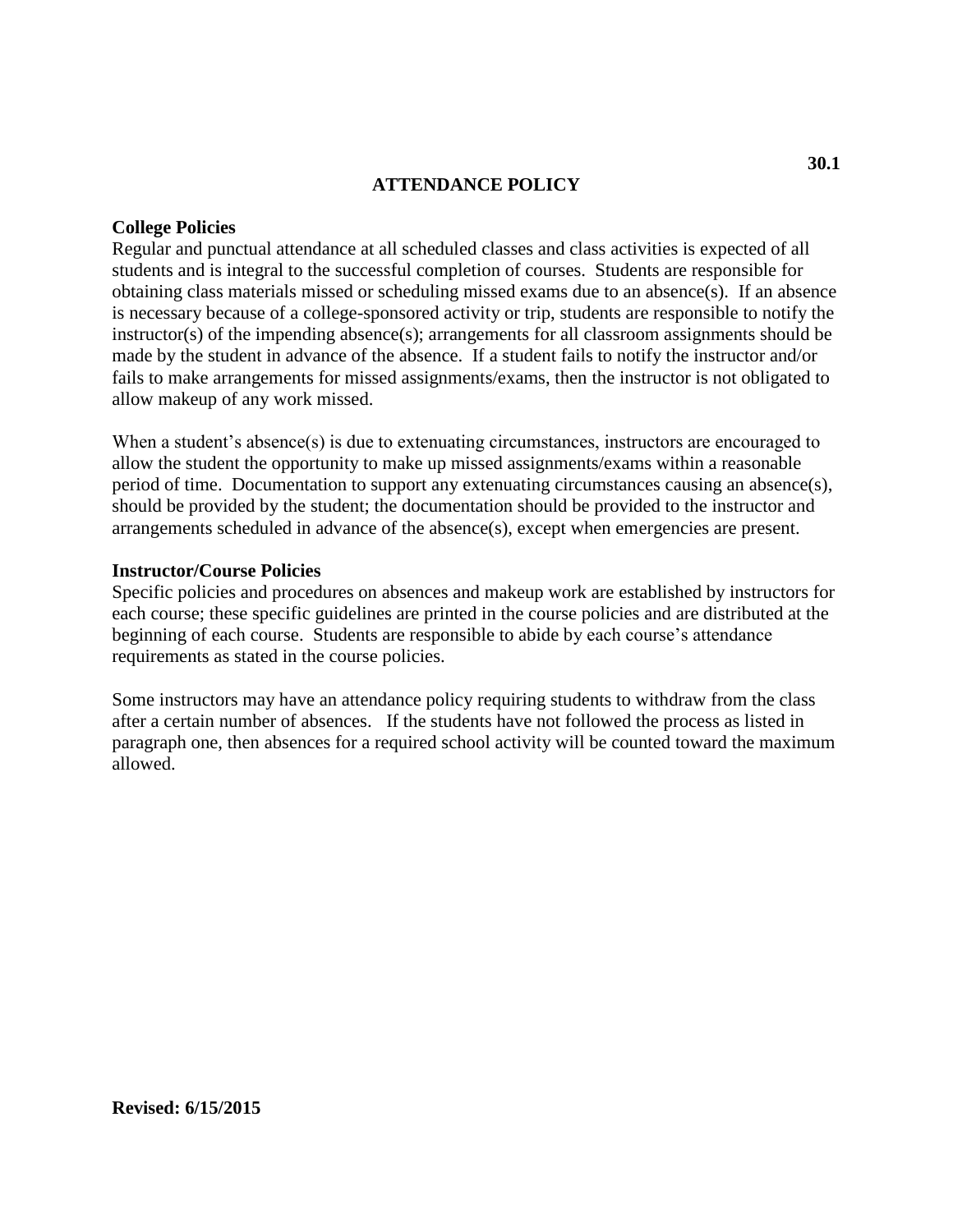## **Reviewed: 7/17/17**

### **ATTENDANCE REPORTING**

Faculty are required to document the last date attended for all students who either withdraw or fail the course.

**Approved: 04/16/2012**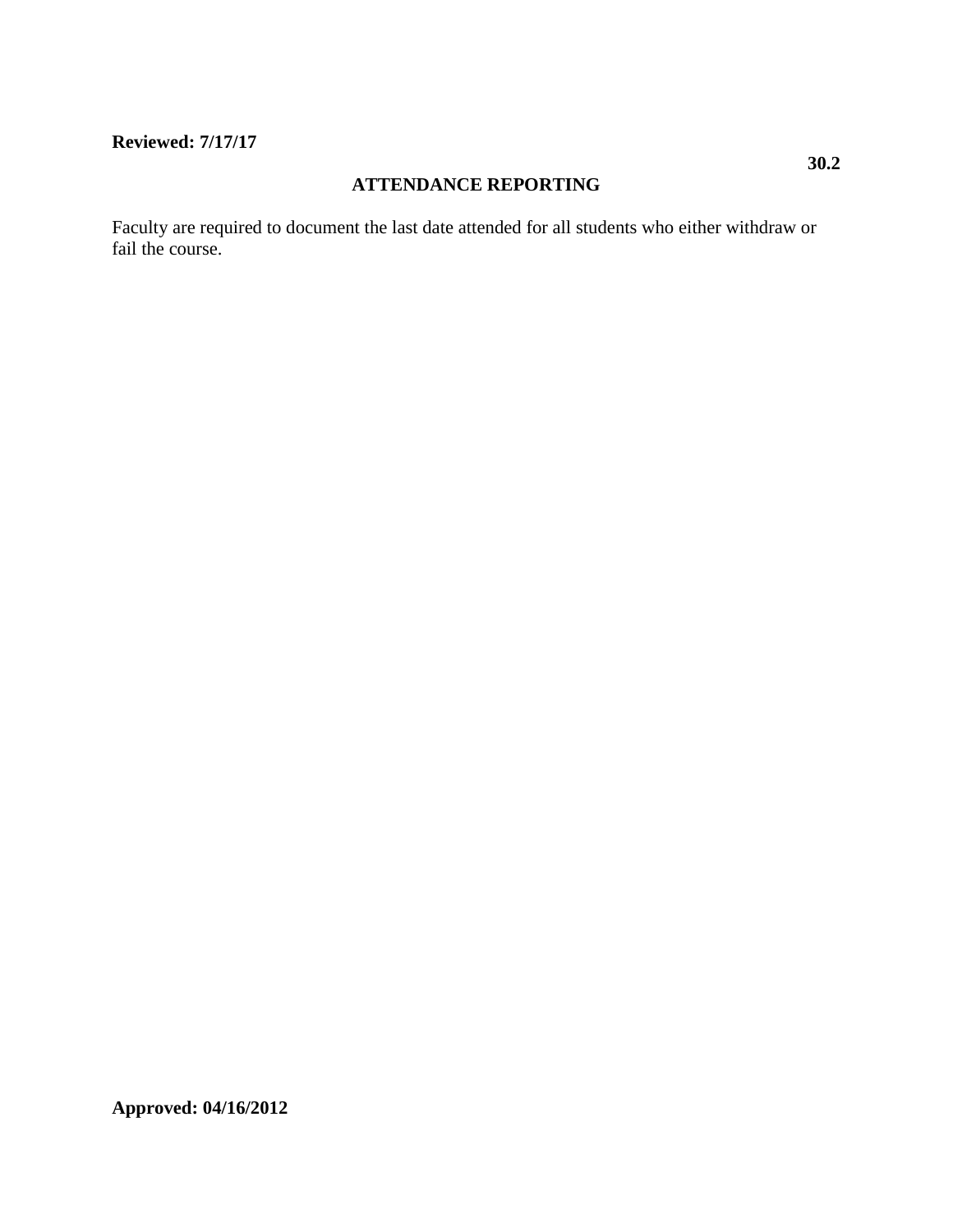## **Reviewed: 7/17/17**

## **COURSES BY ARRANGEMENT**

- 1. Arrangement courses may be taught where a course listed in the catalog is taught on an individual basis to a student during a term when the course is not scheduled or under other circumstances which prevent a student from taking the course with a regular class. Credit will appear on the transcript under the regular course title. The content coverage for the course is assumed to be as described in the course syllabus.
- 2. If a student finds it necessary to take a course by arrangement even though the course is being taught in a regular classroom situation, he/she should request an arranged class with the instructor teaching the regular course. If the instructor is unable to accept the responsibility he/she may release the student and recommend another qualified instructor.
- 3. All arrangements must be approved by the Dean and appropriate VP. Factors of overload involving either the instructor or the student may be a basis for administrative veto.

Definition of Courses by Arrangement by the Kansas Board of Regents:

Courses that are held by **arrangement** (or appointment) are those that:

- courses must meet the definition of a credit hour per U.S. Department of Education, Higher Learning Commission, Kansas Board of Regents, and SCCC Academic Affairs Council policy
- are held at times other than those shown in the semester schedule
- are held under the direction of a qualified faculty member or by an individual acting on behalf of a faculty member of one of the Kansas Community Colleges
- have an applicable syllabus on file detailing the expected outcomes for that course.

**Revised: 7/27/17**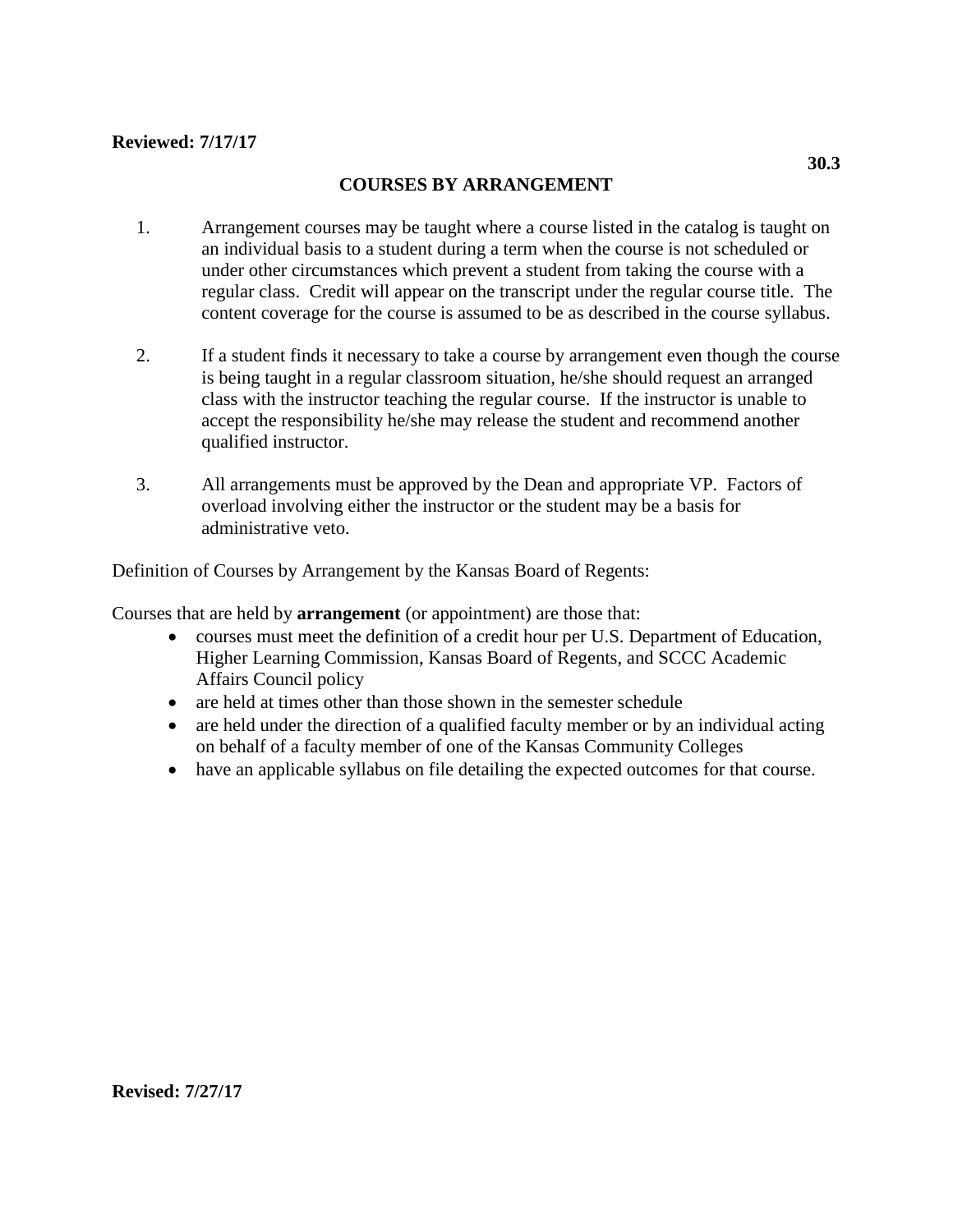**Reviewed: 7/17/17**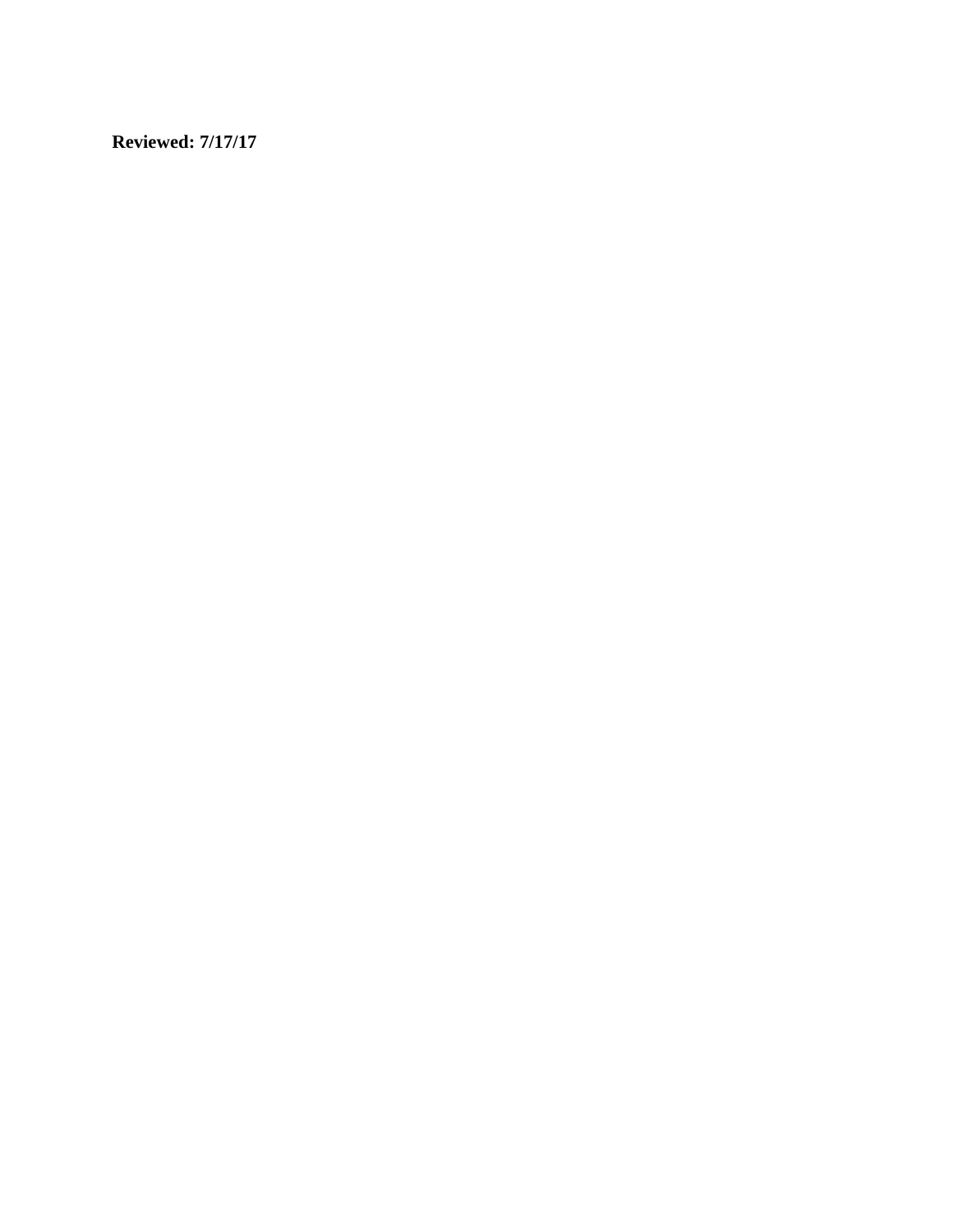## **DIRECTED INDEPENDENT STUDY**

Directed Independent Study courses must meet the definition of a credit hour per U.S. Department of Education, Higher Learning Commission, Kansas Board of Regents, and SCCC Academic Affairs Council policy. A credit hour represents the amount of work that reasonably approximates not less than one hour of face-to-face instruction and a minimum of two hours of out-of-class student work for approximately fifteen weeks or an equivalent amount of work over a different amount of time.

Directed Independent Study courses that are not held at regularly scheduled times and places require verification to document student effort and progress toward achieving the course learning outcomes as per AAC Policy 40.2 Substantive Interaction. A signed contract between the instructor and the student which specifies the learning outcomes, assignments, timeline, and grading criteria is required and will be maintained in the Registrar's office for compliance documentation purposes.

Courses that are held as independent study are those that:

require a minimum of 750 minutes for each credit hour awarded

are held at times or places other than regular scheduled times or places shown in the semester schedule

- may or may not be under the supervision or direction of a faculty member
- have an applicable syllabus on file detailing the expected outcomes for that
- course AND have a mutually acceptable contract between the faculty member (school)

and the student which outlines the course outcomes to be achieved.

This type of course also has sign-in sheets, signed rosters or other verification to document time spent by students in scholarly pursuit of the required course credit hours.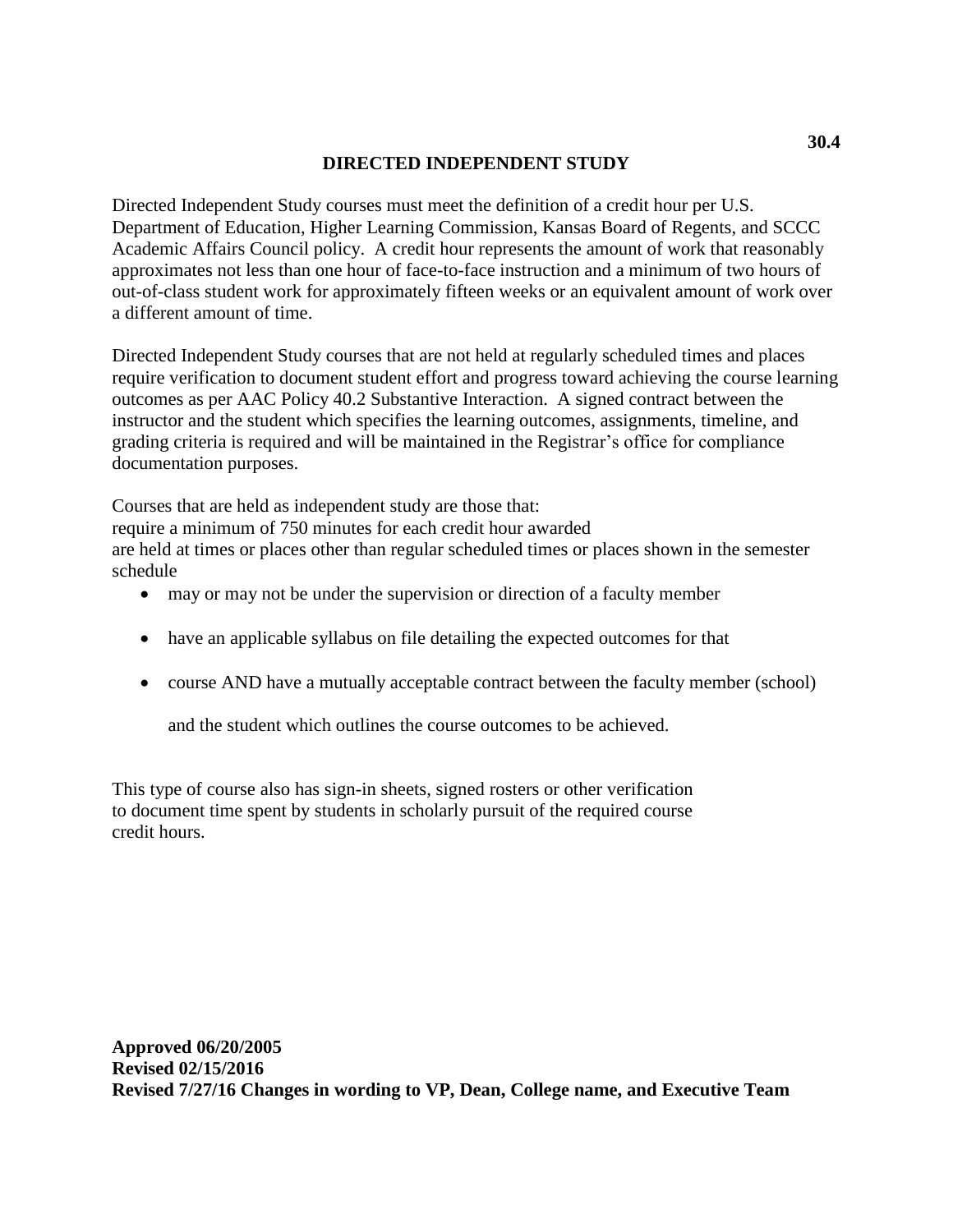# **FINAL EXAM PROCEDURES**

Final exams (comprehensive or last scheduled chapter/unit exam) for all classes on the evening and outreach schedule shall be administered during the last class meeting of the last week of the semester.

Final exams (comprehensive or last scheduled chapter/unit exam) for all classes on the day schedule shall be administered during the special three-day final week schedule. Scheduled labs may give an exam during the week prior to the special three-day final week schedule.

Instructors requiring final exams/projects at alternate times must be approved by Deans.

Permission to take exams early should be submitted by the student in writing to VP of Academic Affairs three (3) weeks prior to final exam week. Permission to take exams early may be allowed if a student provides documentation that he/she has a need for it. The VP of Academic Affairs and/or a committee convened by the VP of Academic Affairs will then decide if an issue warrants permission. If allowed, the VP of Academic Affairs will notify instructors of the committee's decision.

Emergencies which occur within the three (3) week period will still be addressed by the process listed above.

School sponsored activities which require students to be gone during finals will be allowed but still must receive approval by the VP of Academic Affairs.

**Revised: 7/27/16 Reviewed: 7/17/17**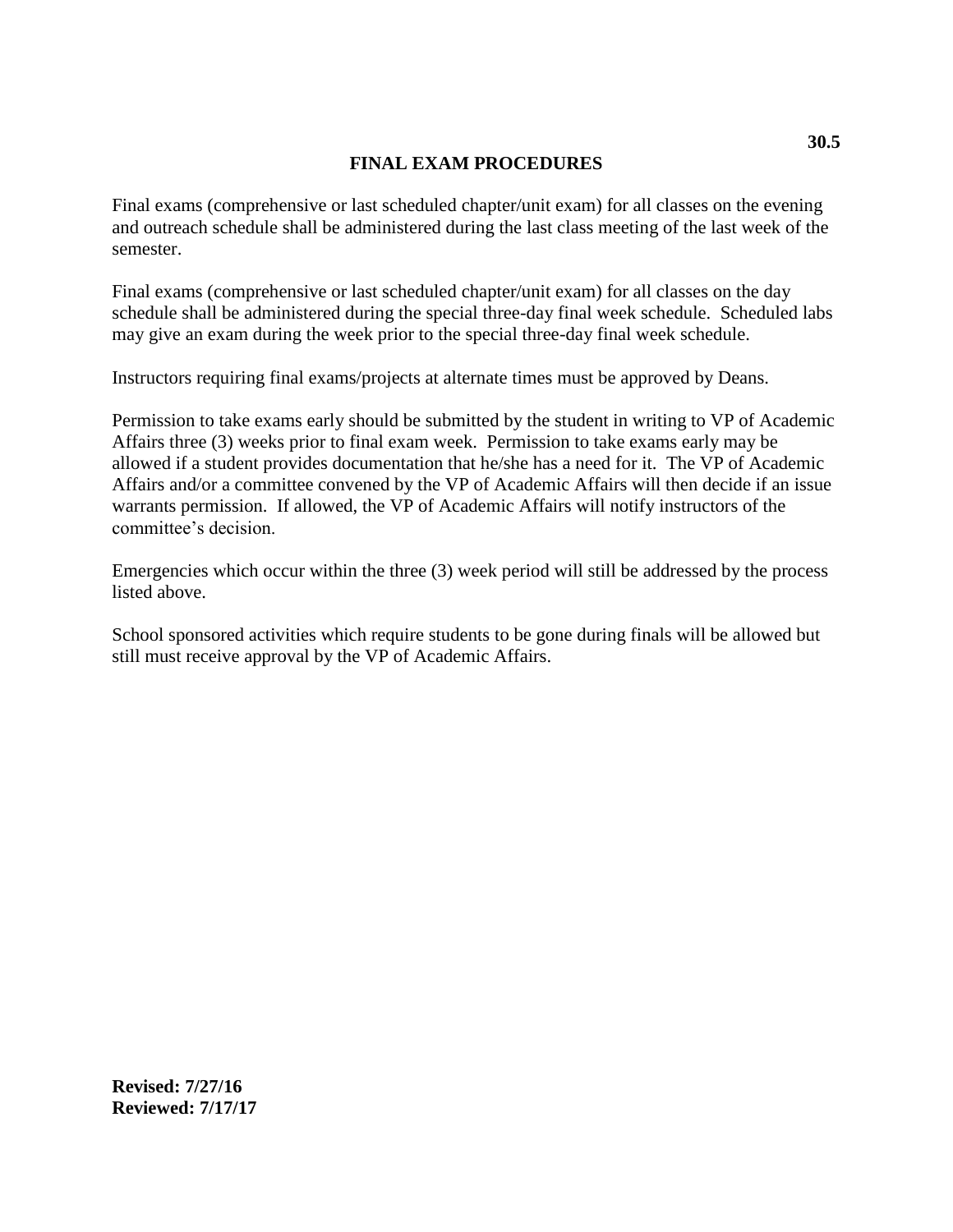### **WITHDRAWAL BY THE COLLEGE**

The College reserves the right to withdraw students from classes any time during the semester for disciplinary problems, nonpayment of tuition/fees/charges, and/or lack of records on file in the Registrar's Office. The VP of Academic Affairs or the VP of Student Services may withdraw a student from classes based on the issues listed above or other circumstances where withdrawal is the best option for the student.

**Revised: 7/27/16 Reviewed: 7/17/17**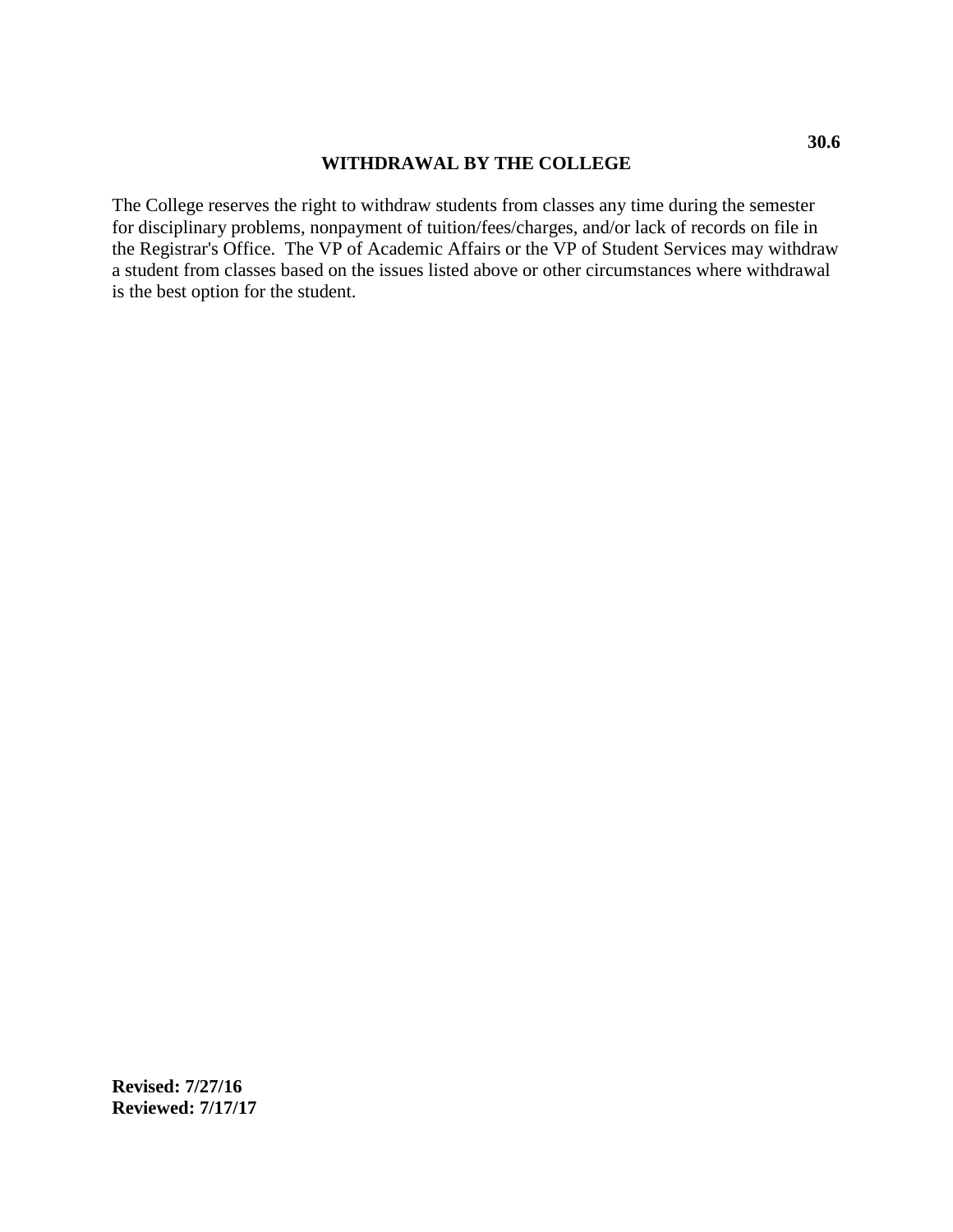### **CREDIT HOUR DEFINITION**

#### **CREDIT HOUR DEFINITION**

# *34 Code of Federal Regulations (CFR) §600.2 Definitions: The following definitions apply to terms in this part:*

*Clock hour: A period consisting of –*

1. *A 50- to 60-minute class, lecture or recitation in a 60-minute period;*

2. *A 50- to 60-minute faculty-supervised laboratory, shop training, or internship in a 60-minute period; or*

3. *Sixty minutes of preparation in a correspondence course.*

*Credit hour: Except as provided in 34 CFR 668.8(k) and (l), a credit hour is an amount of work represented in intended learning outcomes and verified by evidence achievement that is an institutionally established equivalency that reasonably approximates not less than –*

1. *One hour of classroom or direct faculty instruction and a minimum of two hours of out of class student work each week for approximately 15 weeks for one semester or trimester hour of credit, or ten to twelve weeks for one quarter hour of credit, or the equivalent amount of work over a different amount of time; or*

2. *At least an equivalent amount of work as required in paragraph (1) of this definition for other academic activities as established by the institution including laboratory work, internships, practica, studio work, and other academic work leading to the award of credit hours.*

# **Seward County Community College Equivalencies of the Credit Hour Policy:**

The Kansas Board of Regents requires that a lecture course meet for 750 minutes per credit hour, that a lab course meet for a minimum of 1,125 minutes per credit hour, and that a clinical course meet for a minimum of 2,700 minutes per credit hour. SCCC courses will document student experiences in each course to meet the Federal and Kansas Board of Regents requirements.

The institutionally established equivalencies to the federal definition of the credit hour at Seward County Community College are provided below. These standards apply to undergraduate courses offered in faceto-face, distance learning (ITV, hybrid/blended, blendflex) and fully online classes.

For each credit hour per semester, classes that meet in a face-to-face format must include at a minimum, one 50-minute period with the instructor and two hours of outside class work for approximately 15 weeks.

1 credit hour  $= 50$  minutes contact  $+ 100$  minutes outside work over 15 weeks for a total of  $(50+100)$  x 15 weeks = 150 x 15 weeks = 2,250 minutes of student effort. This meets 34 CFR  $§668.8(1)(2)(ii)$ (A) expectation of a semester hour equating 37.5 clock hours of instruction or 37.5 x 60 minutes  $= 2,250$  minutes (1 clock hour of class room, 2 clock hours outside work  $= 3$  clock hours; 2,250 minutes  $\div$  3 = 750 minutes/credit hour).

Academic credit is offered by the semester credit hour and is based on 750 minutes of instruction per credit hour awarded. This means 1 credit hour = 15 clock hours with the clock hour defined as 50-60

**30.7**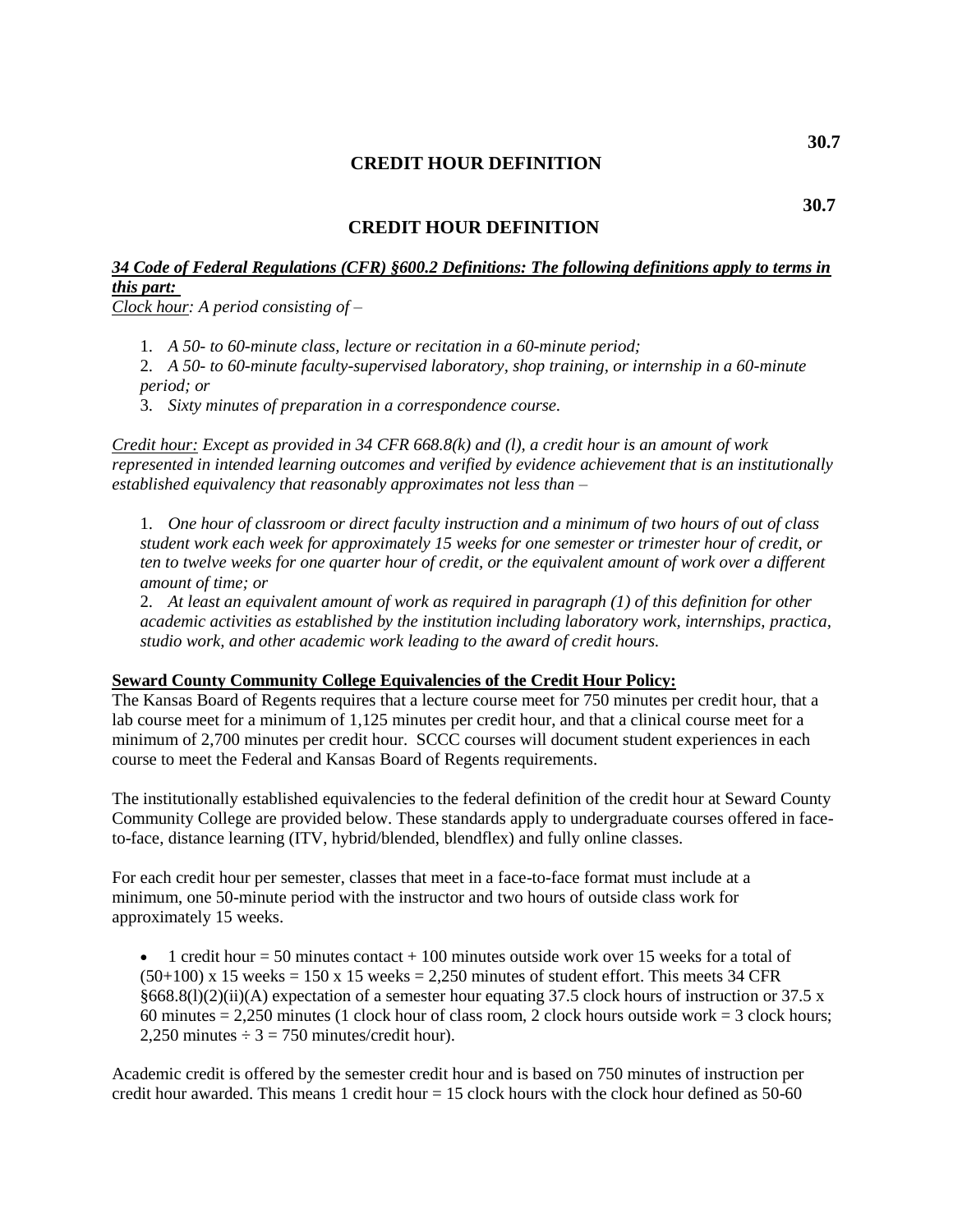minutes. This is consistent with the Department of Education credit hour definition, as stated earlier in 34 CFR §600.2 and Kansas Board of Regents Policy.

Seven hundred and fifty (750) minutes of instruction per credit hour awarded applies to all courses despite length of term or period within a term in which the course is offered in face-to-face delivery formats. All hybrid courses are calculated by both face-to-face and distance education standards that equate to 750 minutes to one credit hour.

Credit hours awarded for courses taught via distance education or in some other non-traditional setting follow the same rules when determining the number of credit hours awarded for all distance education courses. This practice follows the credit hour definition found in Department of Education regulation 34 CFR  $§600.2$ ; one credit hour = 750 minutes.

The following are recommendations to assist in the completion of the Credit Hour Determination Course Audit of Student Interaction Tasks. These are only recommendations. Specific suggested time on task estimates will vary depending upon instructor/course content requirements.

| Student Interaction Inside the Class with Suggested Time on Task Estimate |                                                                               | <b>Examples and/or Notes</b>                                                                                                                                                                                                        |
|---------------------------------------------------------------------------|-------------------------------------------------------------------------------|-------------------------------------------------------------------------------------------------------------------------------------------------------------------------------------------------------------------------------------|
| <b>Course Content</b>                                                     |                                                                               |                                                                                                                                                                                                                                     |
| Startup preparations                                                      | 10 minutes per preparation item                                               | Download of software; possible<br>installation of missing software<br>support; running computer system<br>requirements checklists/computer<br>preparation; setup student profile;<br>Orientation to the Course Management<br>System |
| Downloading files                                                         | 3 to 5 minutes per download                                                   | Downloading of files needed for the<br>course, i.e. data files provided by the<br>publisher                                                                                                                                         |
| Reading online screens w/no interactivity                                 | 3 to 5 minutes per screen                                                     | Calculate the average number of<br>screens Orientation to the course,<br>About the instructor;<br>PowerPoint slide shows, syllabus,<br>announcements, case studies; My<br>Labs/Minetap orientation and signup                       |
| Reading online screens with interactivity                                 | 3 to 5 minutes per screen                                                     | Calculate the average number of<br>screens; multimedia, tutorials                                                                                                                                                                   |
| Reading course materials                                                  | 200 words per minute or 180 words read<br>per minute for electronic materials | Textbooks (hard<br>cover); etexts embedded in the course,<br>reference materials                                                                                                                                                    |
| Video                                                                     | 2.5 to 5 minutes per video                                                    | Instructor Bio; Instructor course intro;<br>YouTube,                                                                                                                                                                                |
| <b>Module Lecture Notes</b>                                               | 50 minutes allotted per issuance of weekly<br>lecture notes                   | Number of module lecture notes<br>required for the course; number to read<br>per week will depend upon the<br>course's session length (i.e. could be<br>more than one module per week)                                              |
| Audio                                                                     | 2.5 to 5 minutes per audio                                                    | Music, medical, history, speeches, etc.                                                                                                                                                                                             |
| Links to external learning websites and other<br>assets                   |                                                                               | Need total number of websites to visit;<br>Reading an article, watching a self-<br>paced instructional video (Khan<br>Academy), playing an instructional<br>game, completing a simulation or<br>game; personality inventories       |
| Practice problems (not homework)                                          | 20 minutes per problem                                                        | Math, Computer Science, Case                                                                                                                                                                                                        |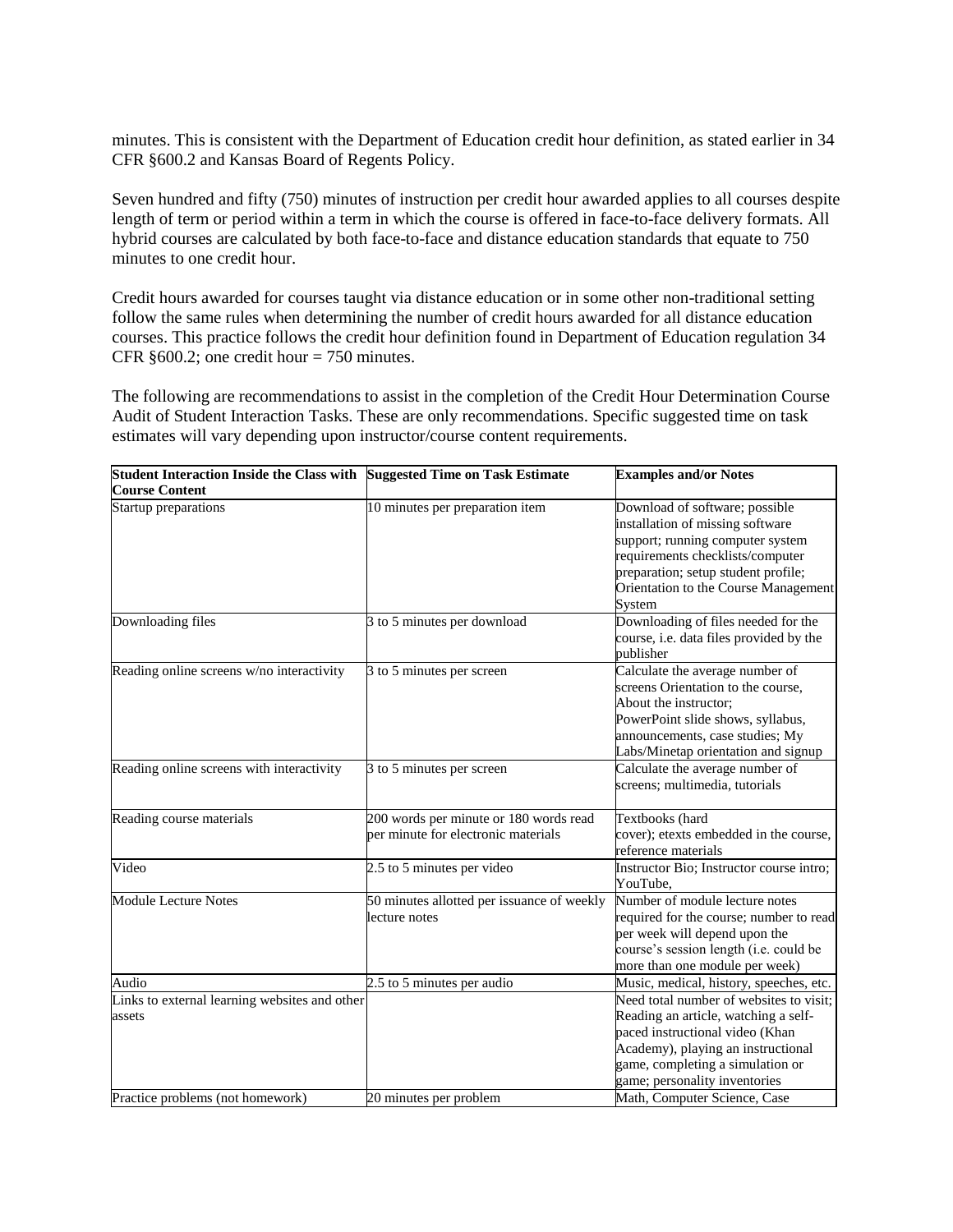|                                                                                              |                                                                                                                                                   | Studies, practice simulations etc.                                                                                                                                                                       |
|----------------------------------------------------------------------------------------------|---------------------------------------------------------------------------------------------------------------------------------------------------|----------------------------------------------------------------------------------------------------------------------------------------------------------------------------------------------------------|
| Miscellaneous Instructional assignments (not 120 minutes granted per assignment<br>homework) |                                                                                                                                                   | Online group project; use of class<br>social media sites for<br>discussion/participation; student<br>teacher interaction; web conferencing                                                               |
| Simulations, Gaming, Labs external sites                                                     | 15 minutes per activity                                                                                                                           | Hands on learning. Virtual Field Trips                                                                                                                                                                   |
| <b>Virtual Labs</b>                                                                          | 120 minutes per lab                                                                                                                               | Microbiology labs, chemistry labs,<br>biology labs (external to the course<br>itself)                                                                                                                    |
| MyLabs embedded in course                                                                    | $10 - 15$ minutes per problem (depending on Problems; videos; animations<br>difficulty); $2.5 - 5$ minutes per video; 10<br>minutes per animation |                                                                                                                                                                                                          |
| <b>Formal Writing Assignments</b>                                                            | 120 minutes granted for preparation time 20<br>words written per minute; 30 minutes<br>granted for each page of writing                           |                                                                                                                                                                                                          |
| Reading instructor's feedback                                                                | 10 minutes allotted per graded assignment<br>for the student to review the feedback                                                               | Number of assignments for which<br>students will review feedback; View<br>instructor feedback that is audio from<br>the gradebook/Speedgrader; View<br>attachments with feedback from<br>the Speedgrader |
| <b>Discussion Board Composition</b>                                                          | Composition speed for posting 25 words<br>written per minute for the duration of the<br>course                                                    | Number of discussion boards<br>throughout the course; Must be<br>interactive; if not, more like an<br>assignment                                                                                         |
| <b>Discussion Board Posting</b>                                                              | Time provided for composing discussion<br>board posting 20 minutes allotted per<br>discussion board for the duration of the<br>course             | Many discussion requirements of<br>EDUKAN courses require an initial<br>post to the instructor's question<br>followed by a response to two<br>different students in the course.                          |
| Reading of peers' Discussion Board<br>postings                                               | 180 words per minute for the duration of<br>the course                                                                                            |                                                                                                                                                                                                          |
| Quizzes                                                                                      | 20 to 60 minutes allotted for taking a quiz;<br>60 minutes of preparation time                                                                    | Number of quizzes during the course                                                                                                                                                                      |
| Module Exams and/or Exams over multiple<br>chapters                                          | 60 to 120 minutes allotted for taking the<br>exam; 240 minutes of preparation time                                                                |                                                                                                                                                                                                          |
| Mid-Term Exam                                                                                | 60 to 120 minutes allotted for taking the<br>exam; 240 minutes for studying/preparing                                                             |                                                                                                                                                                                                          |
| <b>Final Exam</b>                                                                            | 120 minutes allotted for taking the exam;<br>600 minutes for studying/preparing                                                                   |                                                                                                                                                                                                          |

| <b>Student Interaction with the Course</b><br><b>Content Outside the Class</b> | <b>Suggested Time on Task Estimate</b>                                                            | <b>Examples and/or Notes</b>                                |
|--------------------------------------------------------------------------------|---------------------------------------------------------------------------------------------------|-------------------------------------------------------------|
| Course material                                                                | 180 words per minute                                                                              | Course text, instructor downloaded<br>content               |
| Formal writing/research assignments                                            | 20 words written per minute; 120 minutes<br>for research; 120 minutes prep per page<br>of writing |                                                             |
| Other assignments                                                              | 100 minutes per other assignment                                                                  | Answering questions on text reading,<br>conducting research |
| Studying/prep time                                                             | Variable                                                                                          | Quizzes, Module Exams, Mid-term<br>and Final Exams          |
| Case Studies/Projects                                                          | 75 minutes per case study                                                                         |                                                             |

All faculty members at Seward County Community College are encouraged to utilize the above table to ensure credit-hour compliance. Explicitly noting time expectations will also provide clarity and guidance to students.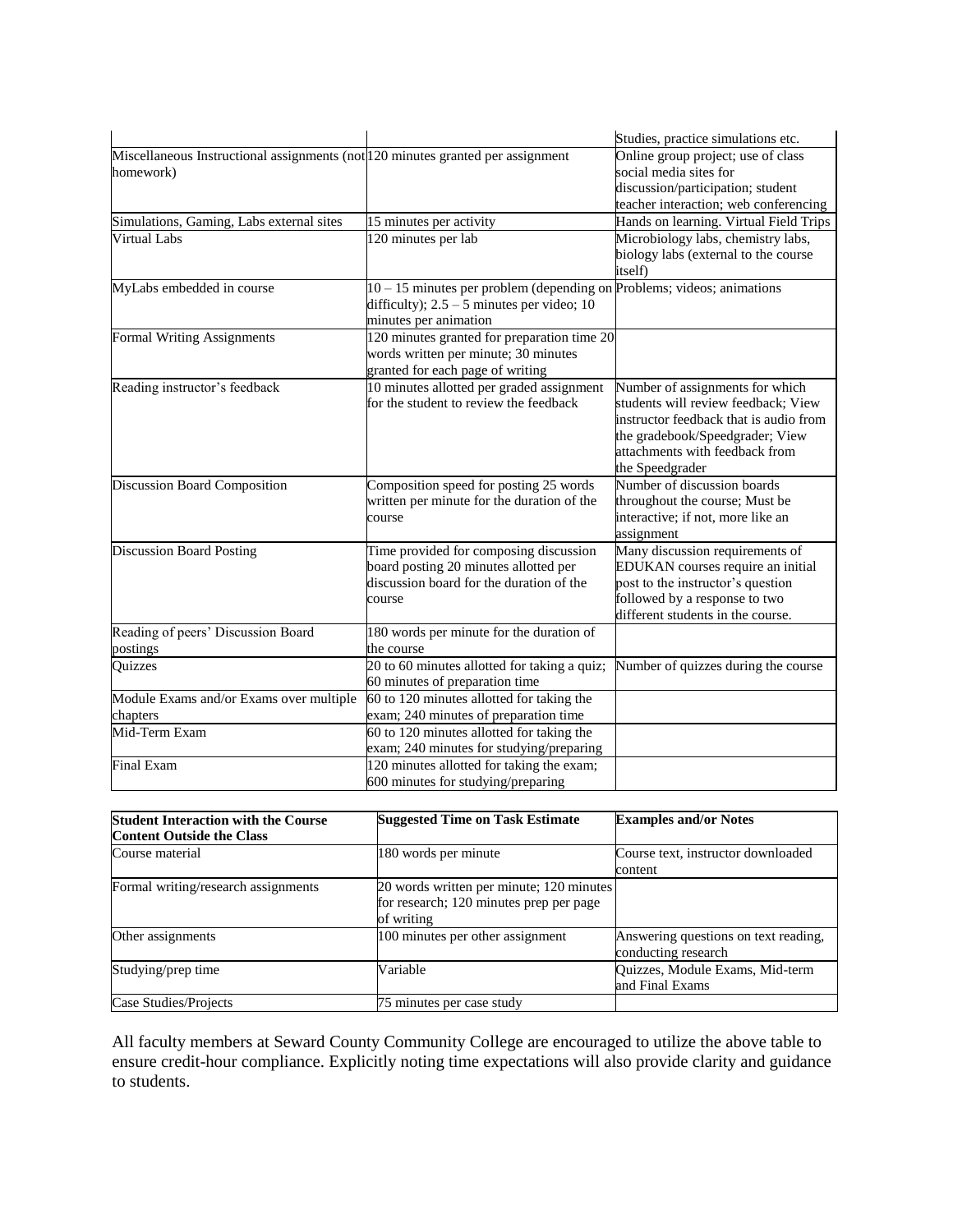**Clinicals:** Certain courses at Seward County Community College include a clinical component or requirement, typically in Allied Health programs. Minimum credit hour requirements are determined for clinicals using a 2700:1 clinical contact minutes to credit hour ratio (2,700 minutes/1 credit hour). Each program may determine contact time over the minimum requirement as needed.

**Labs:** Certain courses at Seward County Community College include a laboratory component or requirement, such as science courses and industrial technology courses. Minimum credit hour requirements are determined for lab using a minimum of 1.5:1 laboratory contact minutes to lecture contact minutes ratio (1,125 minutes/1 credit hour). Each program may determine contact time over the minimum requirement as needed.

**Internships:** Internships allow students to integrate academic theory and real world practice and gain hands-on experience in a professional setting. An internship experience is established through business and industry partners with dual supervision by the internship provider and a member of the faculty. Placement is based on the student's career orientation and interest.

#### **Requirements for an Internship**:

1. Faculty determine the number of credit hours to be awarded. Internships typically range from 1 to 3 credit hours. The number of credit hours is authorized in advance. Each credit hour requires a minimum of 40 clock hours of participation.

2. The internship must provide a rigorous academic experience equivalent to that of any other course at Seward County Community College. The student will be required to submit periodic progress reports and an Occupational Work Experience Comprehensive Final Report.

3. At the conclusion of the internship the instructor will evaluate the work associated with the internship and assign a grade.

**Directed Independent Study:** Directed Independent Study courses that are not held at regularly scheduled times and places require verification to document student effort and progress toward achieving the course learning outcomes. A signed contract between the instructor and the student which specifies the learning outcomes, assignments, timeline, and grading criteria is required and will be maintained in the Registrar's office for compliance documentation purposes.

**Approved 07/20/2015 Revised 6/17/2019**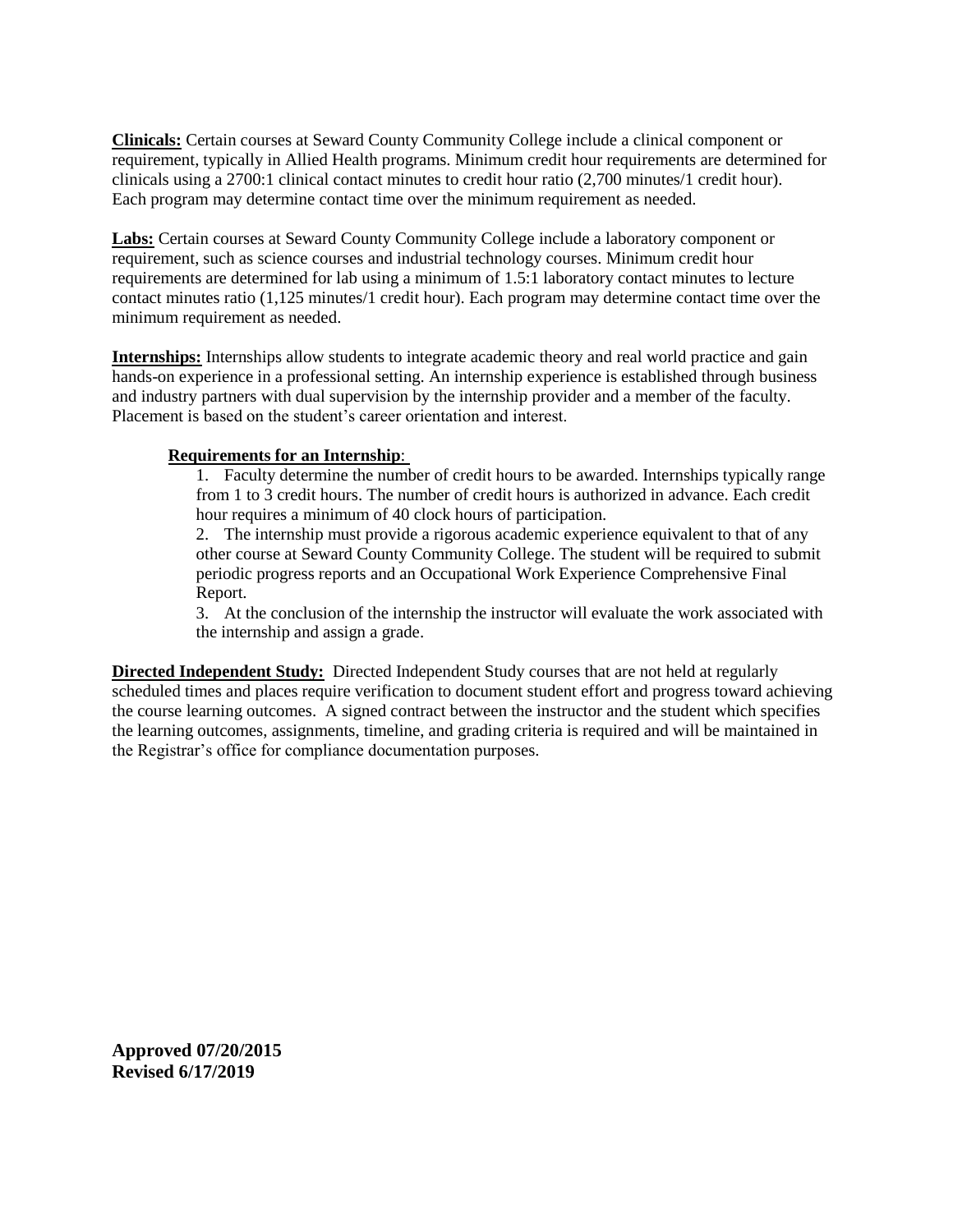# **OUTCOME/ACADEMIC PROGRAM DEFINITIONS**

**Academic Program**: should be based on the types of courses of instruction offered under the description of a degree program. If there are 18 credit hours of study unique to an area, then a separate program exists.

**Learning Outcomes** are statements of the knowledge, skills, and abilities the individual student possesses and can demonstrate upon completion of a learning experience or sequence of learning experiences. The learning experiences can be an individual activity or as broad as a sequence of learning experiences in a certificate or degree program.

**Course Outcomes** are statements that describe the specific knowledge and skills students are expected to acquire as a result of the course.

**Program Outcomes** state what a graduate needs to be able to do with the essential knowledge, skills, attitudes, and behaviors acquired in the program.

**Institutional Outcomes** are key life and success skills that support students as life-long learners on the job, at home, and in the community.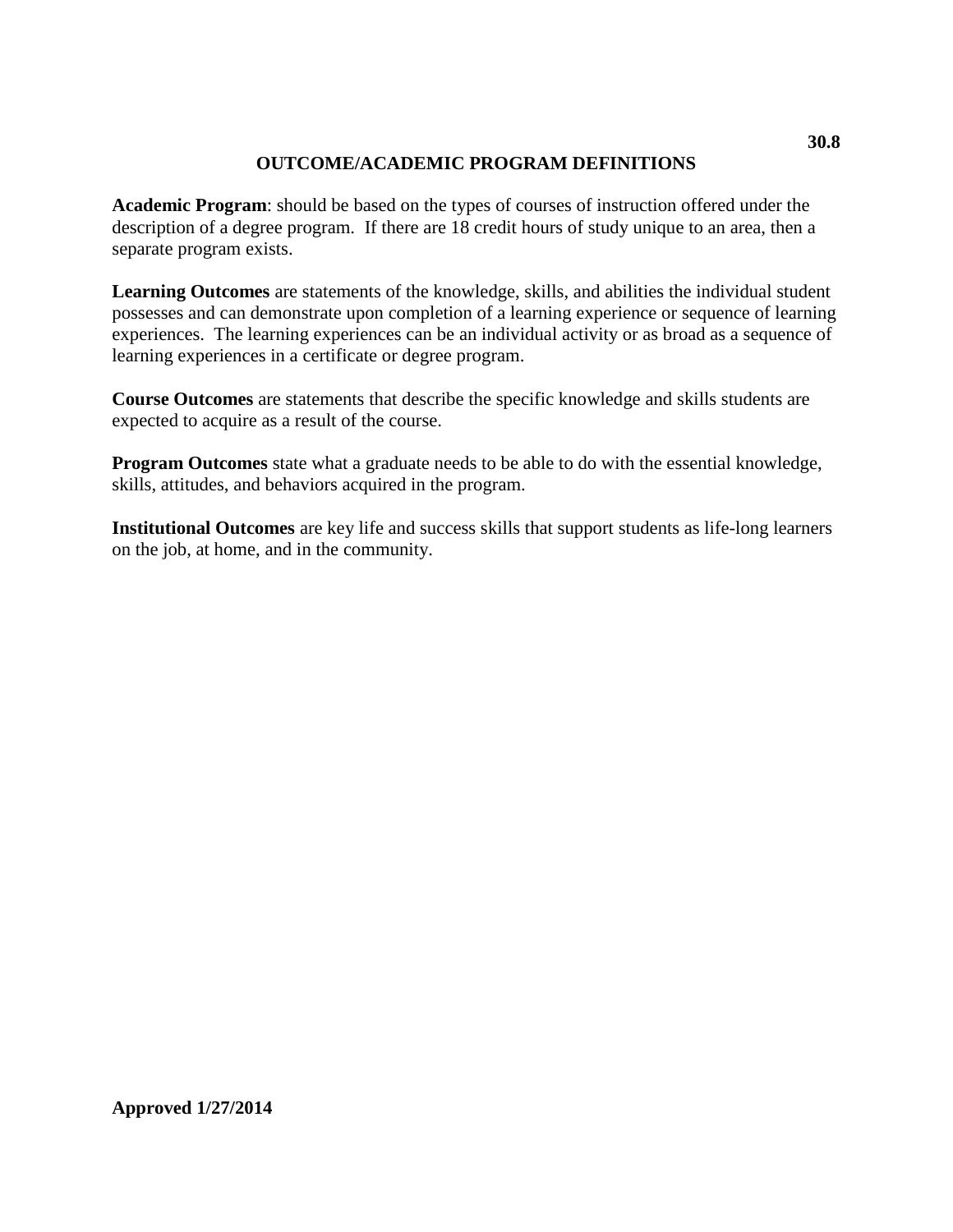### **COURSE SYLLABUS FORMAT**

# **SEWARD COUNTY COMMUNITY COLLEGE COURSE SYLLABUS**

#### **I. TITLE OF COURSE: (course number and title of class)**

# **II. COURSE DESCRIPTION: credit hours hours of lecture and hours of lab per week.**

This course

(The following sentence must be added at the end of the course description.) For each unit of credit, a minimum of three hours per week with one of the hours for class and two hours for studying/preparation outside of class is expected. Pre-requisite: (If applicable, list course. Otherwise, type *none*)

### **III. PROGRAM AND/OR DEPARTMENT MISSION STATEMENT:**

### **IV. TEXTBOOK AND MATERIALS:**

#### **V. SCCC OUTCOMES:**

(Only list the outcomes you plan to assess in the class. The Assessment Committee may request artifacts for each outcome listed.)

Students who successfully complete this course will demonstrate the ability to do the following SCCC Outcomes.

Outcome # Outcome # Outcome #

**VI. COURSE OUTCOMES:** (These can include program outcomes addressed by the course or broad outcomes as identified by the Kansas Core Outcomes project)

#### **VII. COURSE OUTLINE:**

# **VIII. INSTRUCTIONAL METHODS:**

- **IX. INSTRUCTIONAL AND RESOURCE MATERIALS:**
- **X. METHODS OF ASSESSMENT: (**How are the institutional outcomes being assessed?)
- **XI. ADA STATEMENT:**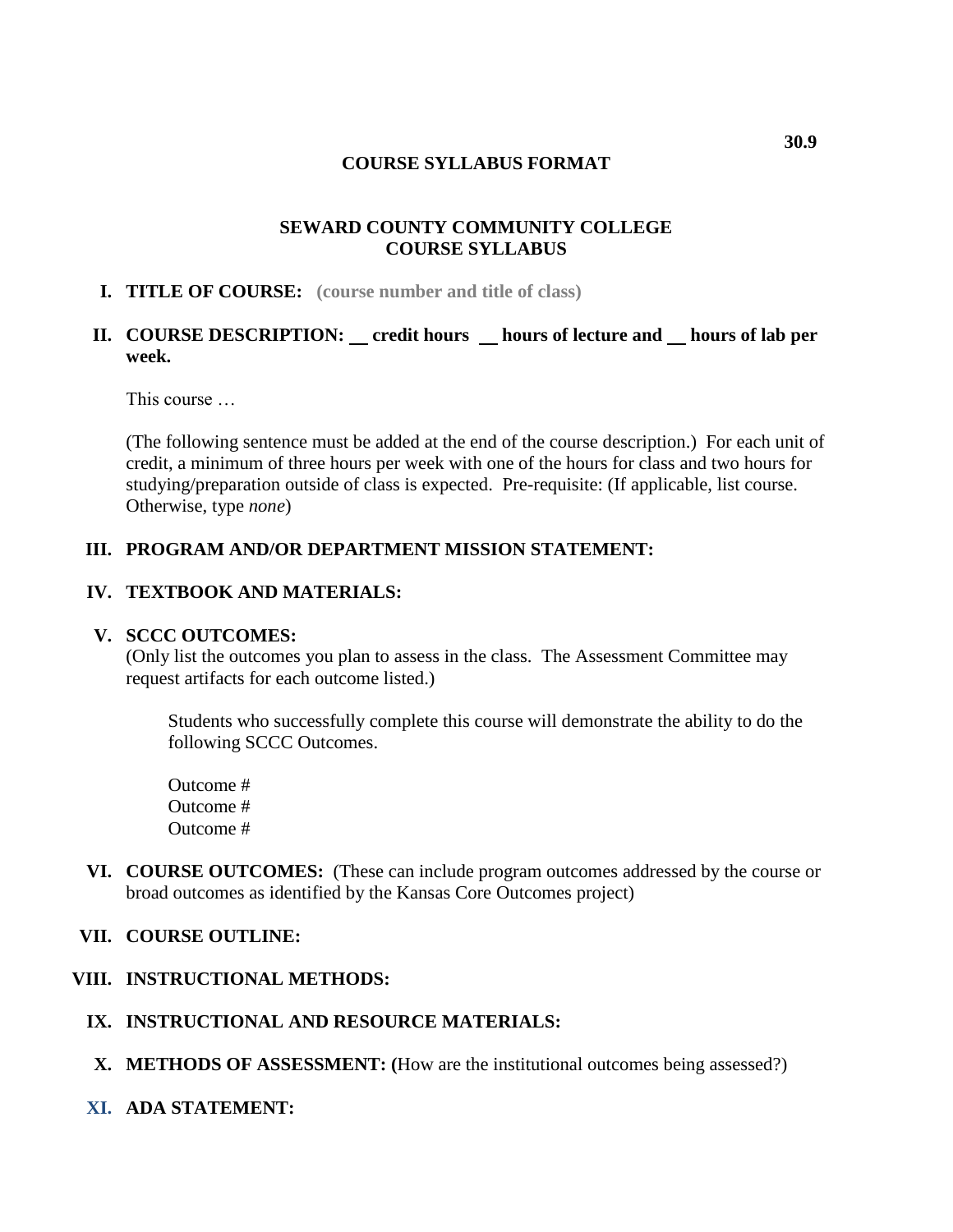Under the Americans with Disabilities Act, Seward County Community College will make reasonable accommodations for students with documented disabilities. If you need support or assistance because of a disability, you may be eligible for academic accommodations. Students should identify themselves to the Dean of Students at 620-417-1106 or going to the Student Success Center in the Hobble Academic building, room 149 A.

# **XII. CORE OUTCOMES PROJECT: (If your course has been approved through the Kansas Core Outcomes project, the following category XII and sentence should be added to the end of the syllabus.)**

The learning outcomes and competencies detailed in this course outline or syllabus meet, or exceed the learning outcomes and competencies specified by the Kansas Core Outcomes Groups project for this course as approved by the Kansas Board of Regents KRSN: (Number)

Syllabus Reviewed: (Last Date Reviewed)

**Approved AAC 2/17/14 Effective Fall 2014 Revised 7/27/16 Changes in wording to VP, Dean, College name, and Executive Team**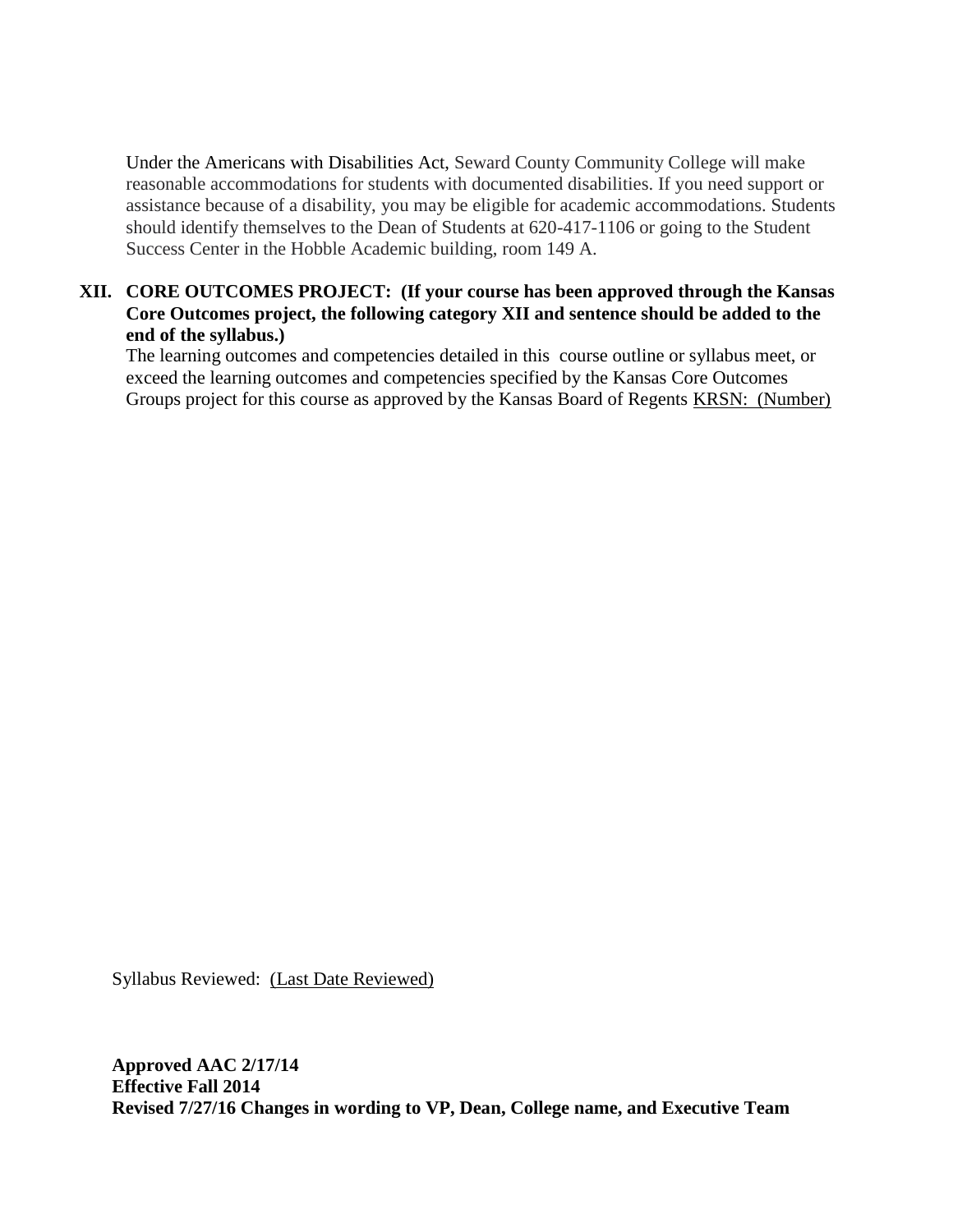# **SCCC OUTCOMES**

# *SEWARD COUNTY COMMUNITY COLLEGE OUTCOMES*

| Graduates of Seward County Community College should demonstrate the ability to:                                                                                                                                                        |
|----------------------------------------------------------------------------------------------------------------------------------------------------------------------------------------------------------------------------------------|
| (Outcome #1) Read with comprehension, be critical of what they read, and apply knowledge<br>gained to real life situations.                                                                                                            |
| (Outcome #2) Communicate ideas clearly and proficiently in writing, appropriately adjusting<br>content and arrangement for varying audiences, purposes, and situations.                                                                |
| (Outcome #3) Communicate ideas clearly and proficiently in speaking, appropriately adjusting<br>content and arrangement for varying audiences, purposes, and situations.                                                               |
| (Outcome #4) Demonstrate mathematical skills using a variety of techniques and technologies.                                                                                                                                           |
| (Outcome #5) Demonstrate the ability to think critically by gathering facts, generating<br>insights, analyzing data, and evaluating information.                                                                                       |
| (Outcome #6) Exhibit skills in information and technological literacy.                                                                                                                                                                 |
| (Outcome #7) Demonstrate knowledge and comprehension of the diverse cultures, creeds and<br>lifestyles of America and the world community.                                                                                             |
| (Outcome #8) Show the ability to contribute to political, civic, and community responsibilities<br>as an informed member of society.                                                                                                   |
| (Outcome #9) Exhibit workplace skills that include respect for others, teamwork competence,<br>attendance/punctuality, decision making, conflict resolution,<br>truthfulness/honesty, positive attitude, judgment, and responsibility. |

**Approved 11/06/00 Approved 05/27/04 Reviewed 04/11/16**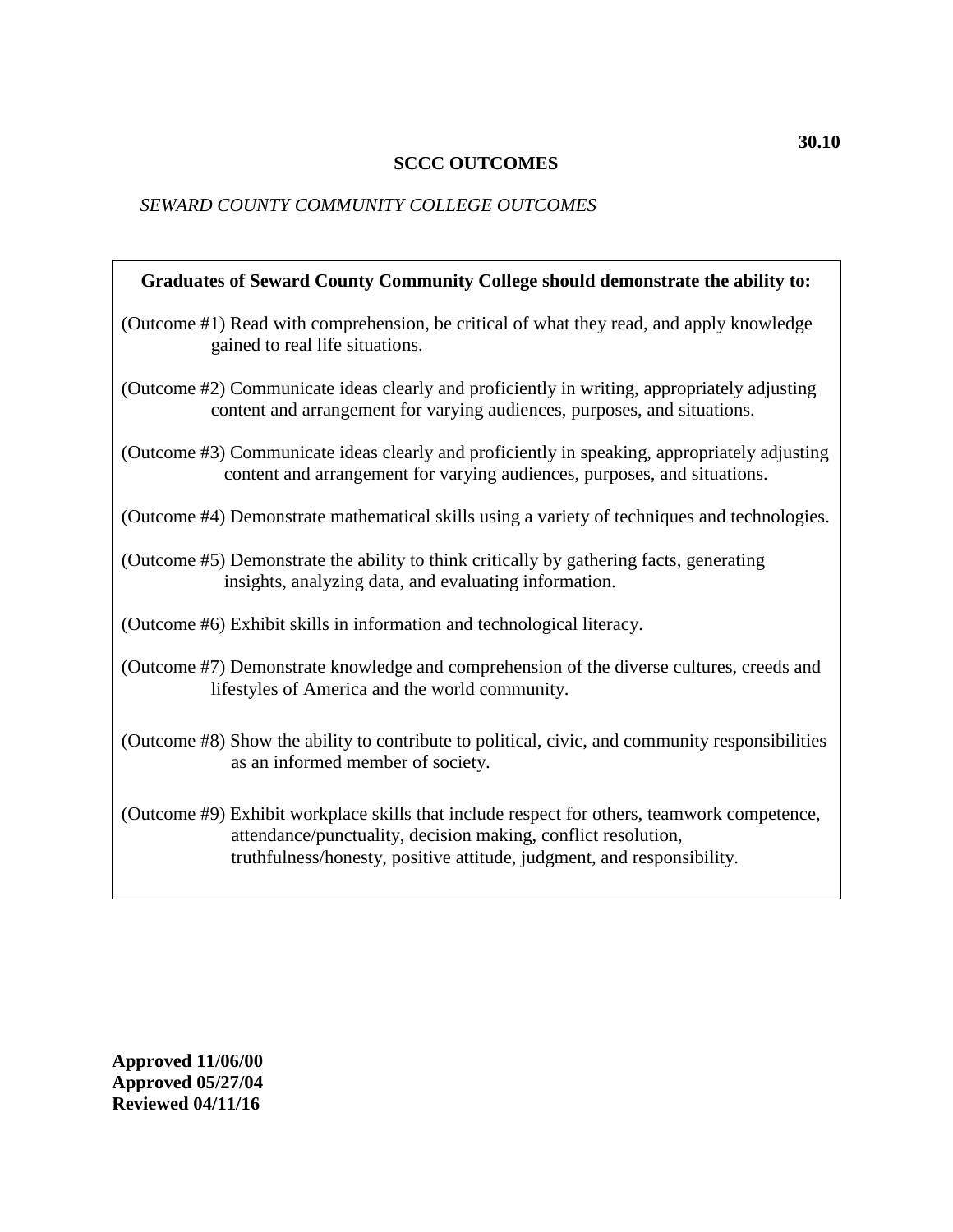# **INSTRUCTIONAL METHODS—DEFINITION**

**Distance Learning** is a form of education that uses one or more technologies to deliver instruction to students who are separated from the instructor to support regular and substantive interaction between the students and the instructor, either synchronously or asynchronously. ITV (interactive television), hybrid, and fully online are examples of instructional delivery methods that fall under this definition.

### **Instructional Methods**

**Traditional:** Student meets face to face with an instructor in a traditional classroom or lab setting.

**Supplemental:** Student meets face to face with an instructor in a traditional classroom or lab setting, but resources, schedules, or other external classroom activities are available via the web or other digital format.

**ITV:** Student meets at a designated location, but the instructor lectures via interactive television or synchronous video. The instructor may or may not be in the same physical location as the student during class.

**Hybrid/Blended:** Student meets in a traditional classroom or lab setting for part of the class, but also must participate regularly in online sessions using a course management system.

**Fully Online:** Student accesses classroom lecture, lab, assignments, or other materials via the web utilizing a course management system. (eduKan and Seward Online)

**Approved 01/26/2015**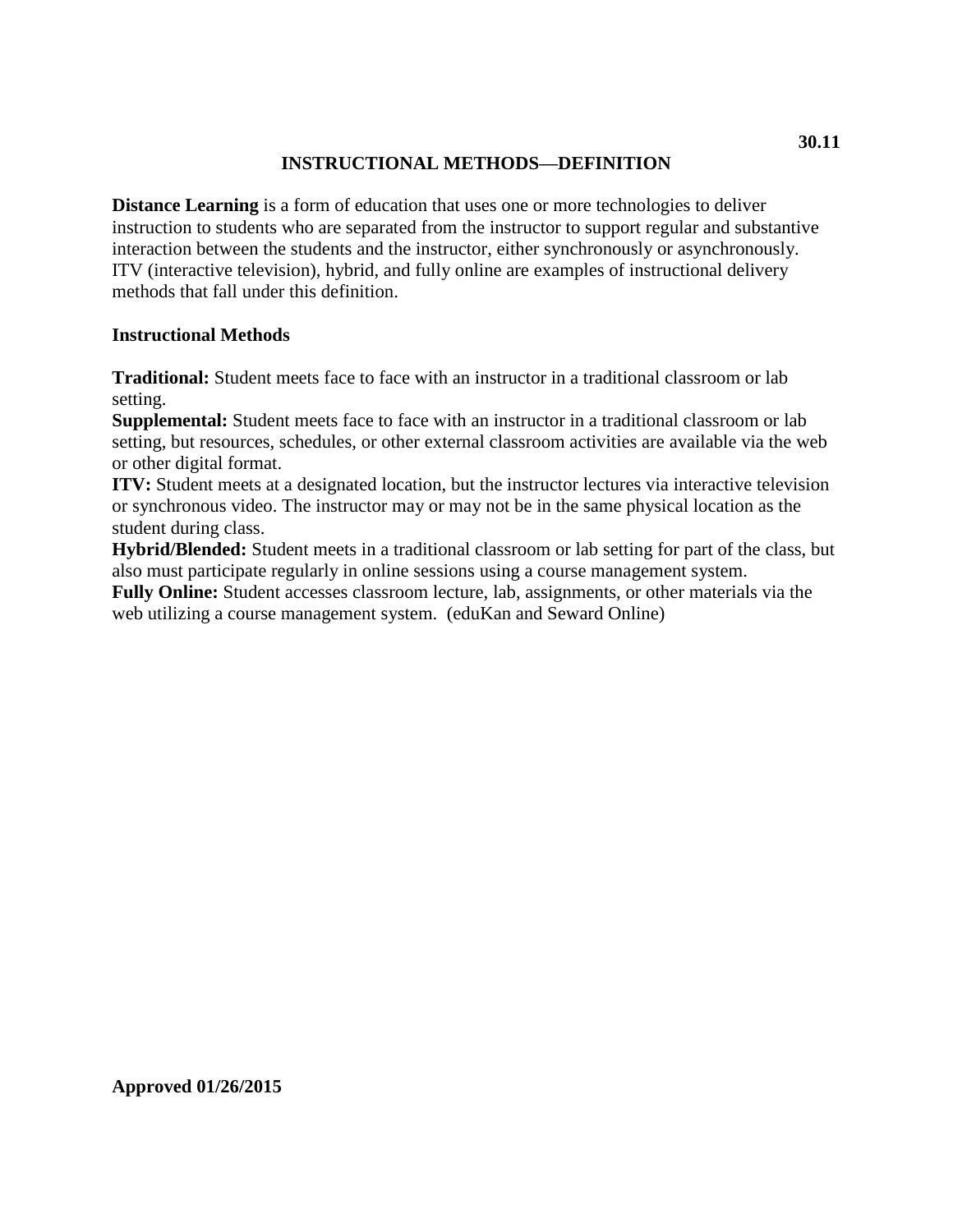#### **SUBSTANTIVE INTERACTION**

Seward County Community College (SCCC) is committed to ensuring students take personal responsibility for achieving the learning outcomes and objectives outlined within each SCCC course. To assist students in meeting that goal, SCCC requires faculty to 1) regularly hold class for the full, allotted time and/or log into their course(s) regularly if it is an online class, 2) substantively interact with students, 3) grade/provide feedback on coursework in a timely fashion, and 4) design activities inside and outside the classroom to actively engage all students with the content and each other.

Substantive interaction must be 1) initiated by a credentialed instructor, 2) weekly, and 3) academic in nature. Faculty of online courses are required to document their interaction with students including a course schedule each semester outlining activities inside and outside the class, a collection of emails, discussion threads, and other evidence showing regular interactions with students in the course.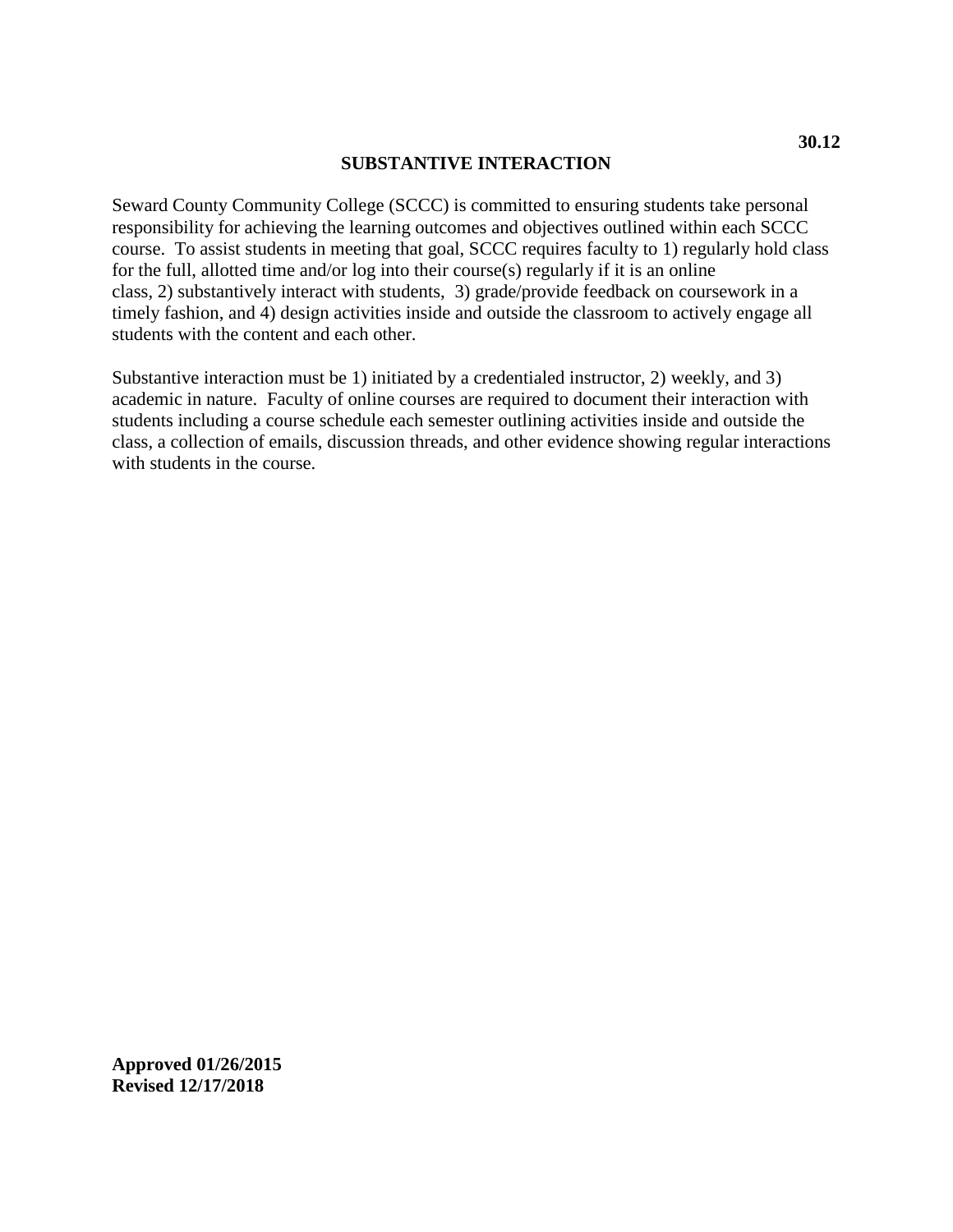# **EVALUATION OF DISTANCE COURSES**

### **Evaluation of New Courses**

Evaluation of courses will be conducted prior to and during the first semester the course is offered. This evaluation will include an approved instructor assessment of the course, peer review by a mentor, dean, or member of the Distance Learning Committee. The instructor will complete the Course Evaluation Rubric and the Credit Hour Determination Audit showing in detail how the course meets each item in the rubric and submit it to the appropriate Dean at least a month prior to the start of the course. The course is then made available to the reviewer to complete the Course Evaluation Rubric, making any recommendations for changes in time for the instructor to make changes before the class begins.

Prior to completion of the course the instructor will conduct a Student Course Evaluation. The instructor will complete and submit a summary report containing aggregated course evaluation survey results, comments, and a summary of strengths, concerns, and recommendations to the appropriate Dean.

It is strongly recommended faculty continue the use of student satisfaction tools for subsequent semesters for all courses.

#### **Evaluation of Current or Existing Courses**

After successful completion of the initial evaluation, courses will be evaluated on a rotating basis every three years by the instructor, and a peer reviewer, mentor, dean, or member of the Distance Learning Committee instructor and the appropriate dean. The dean may assign additional instructor training or evaluation as needed.

**30.13**

**Approved 01/26/2015 Revised 6/21/2018**